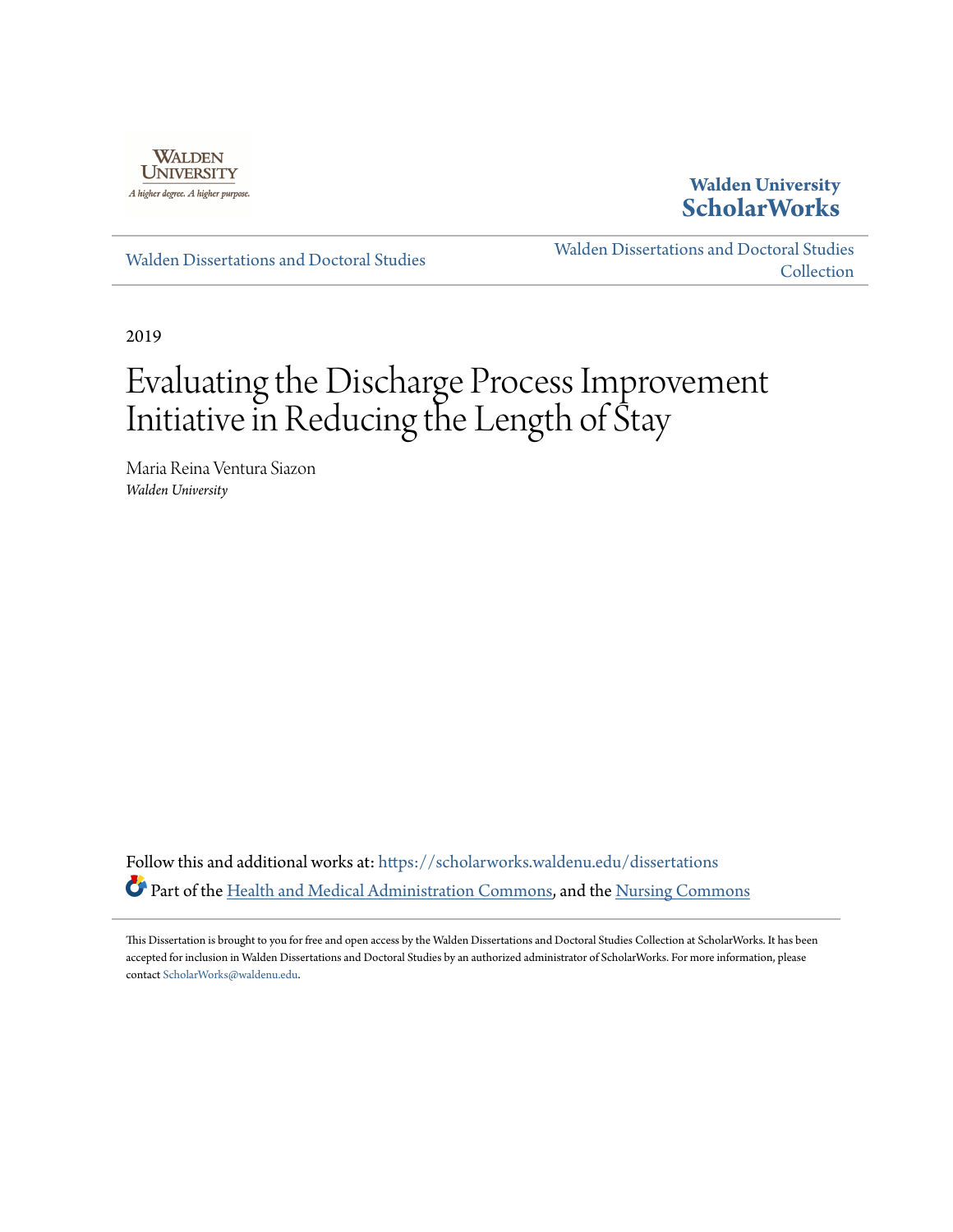# **Walden University**

College of Health Sciences

This is to certify that the doctoral study by

Maria Reina Ventura-Siazon

has been found to be complete and satisfactory in all respects, and that any and all revisions required by the review committee have been made.

Review Committee Dr. Eric Anderson, Committee Chairperson, Nursing Faculty Dr. Amelia Nichols, Committee Member, Nursing Faculty Dr. Tracy Scott, University Reviewer, Nursing Faculty

> Chief Academic Officer Eric Riedel, Ph.D.

> > Walden University 2019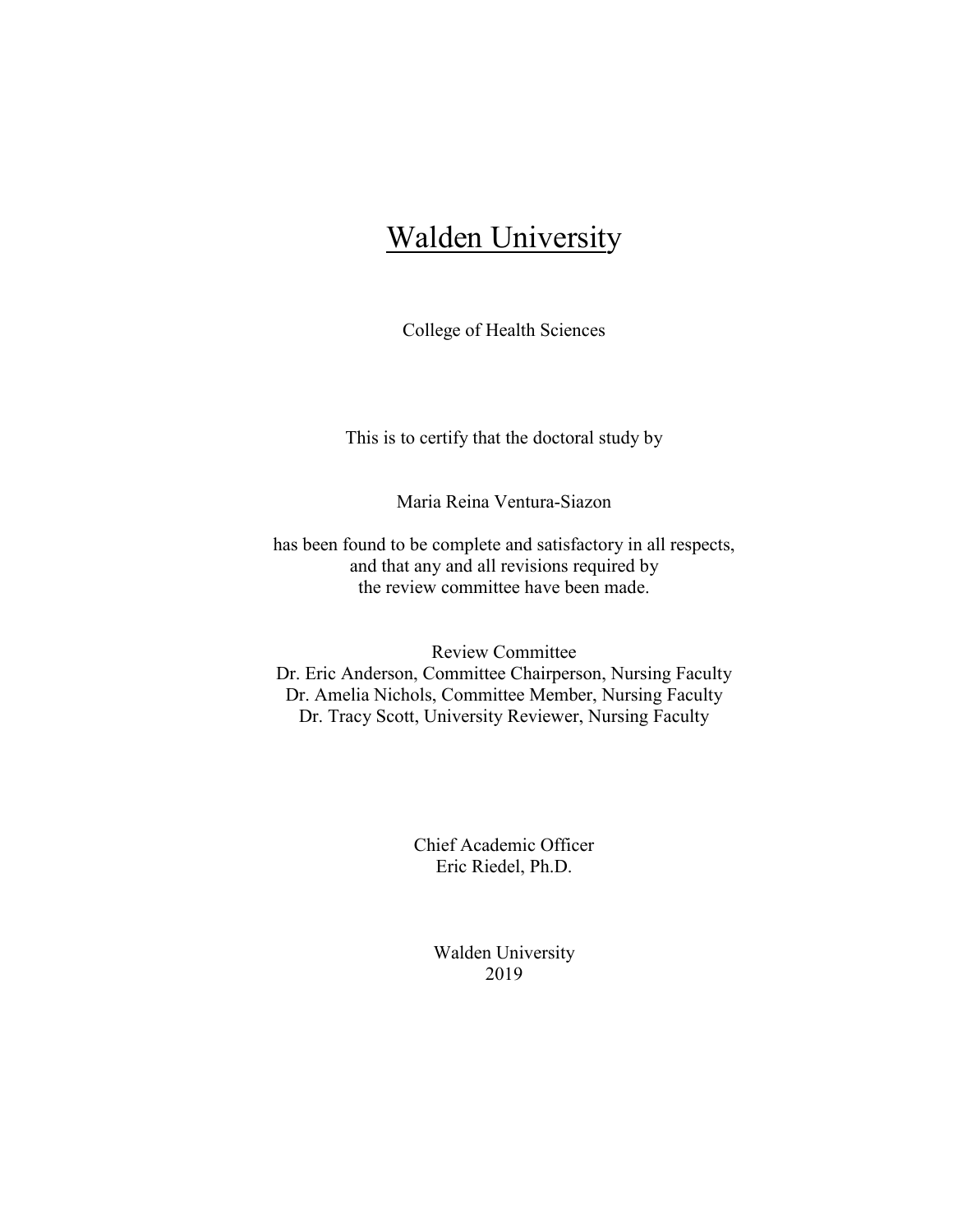# Abstract

Evaluating the Discharge Process Improvement Initiative in Reducing the Length of Stay

by

Maria Reina Ventura-Siazon

MSN, Walden University, 2012

BSN, University of the Philippines, 1995

Project Submitted in Partial Fulfillment

of the Requirements for the Degree of

Doctor of Nursing Practice

Walden University

May 2019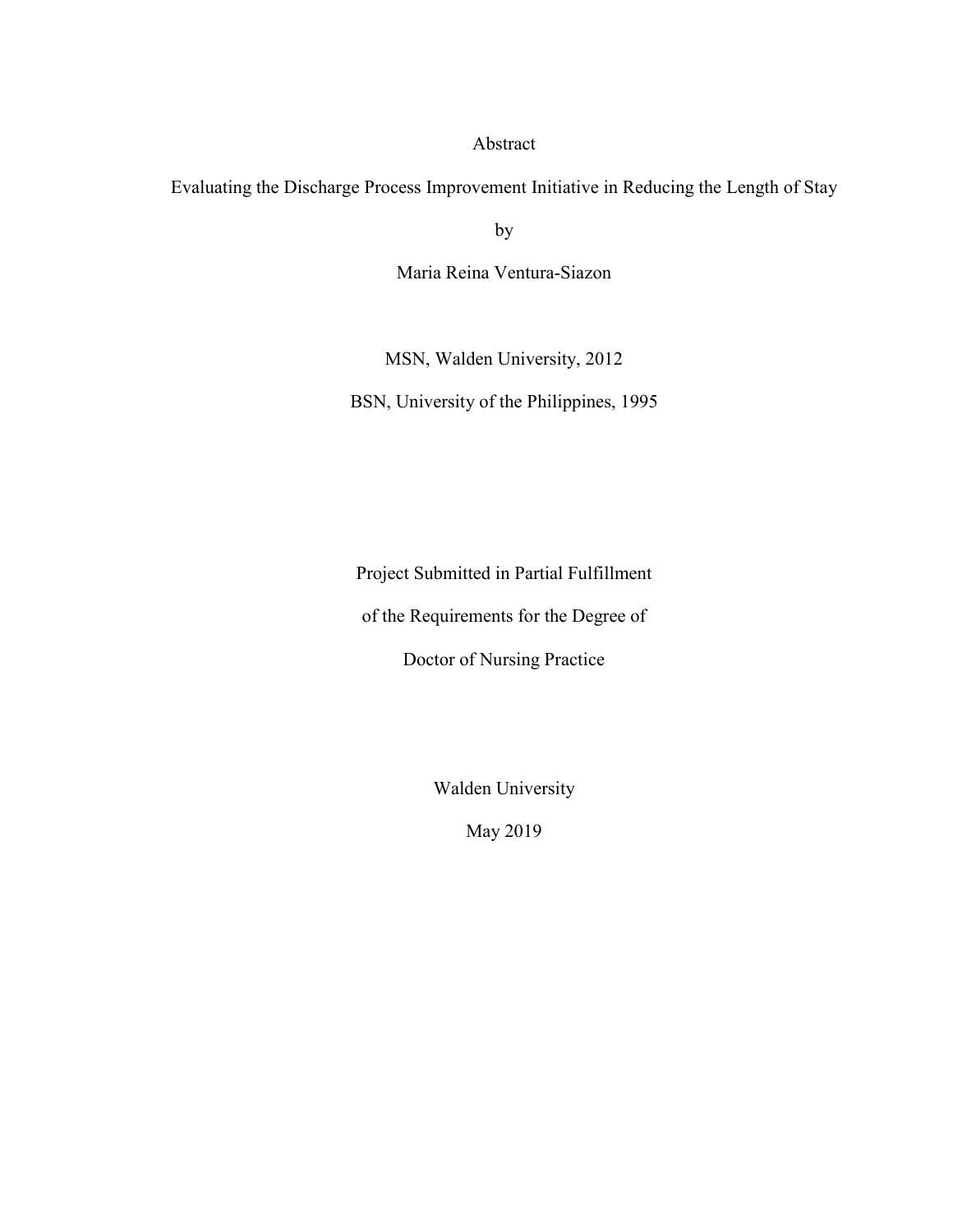Abstract

Extended hospital length of stay (LOS) causes increased health care costs and incidence of *never events,* such as hospital-acquired infections, pressure ulcers, and falls, which are not reimbursed by Medicare. This study examined if there would be a statistically significant decrease in the LOS of patients after the implementation of a discharge process improvement initiative (DPII), The model for improvement and small tests of change concept were used to guide the DPII at a hospital in northern California. Sources of data included archival data obtained from the hospital's quality improvement department that showed LOS prior to and after the implementation of the DPII. The LOS for 2015 and 2017 were compared using the *t* test for independent samples. The LOS in 2015 was longer ( $M = 4.59$ ,  $SD = 3.66$ ) than in 2017 ( $M = 4.09$ ,  $SD = 3.81$ ), a statistically significant difference,  $M = 0.50$ , 95% CI [0.32, 0.67],  $t(77) = 5.574$ ,  $p = .005$ ,  $d = 1.3$ , showing that the implementation of the DPII led to a reduction in the LOS. This reduction cannot be attributed solely to the DPII because other projects were implemented at the same time, such as the Clinical Decisions Unit and multidisciplinary rounds. Future research could focus on the relationship between reduced LOS and readmission and the degree of collaboration among health care team members. The implications of this study for social change include the potential to lower health care costs and increase patients' awareness of their responsibility for their own health.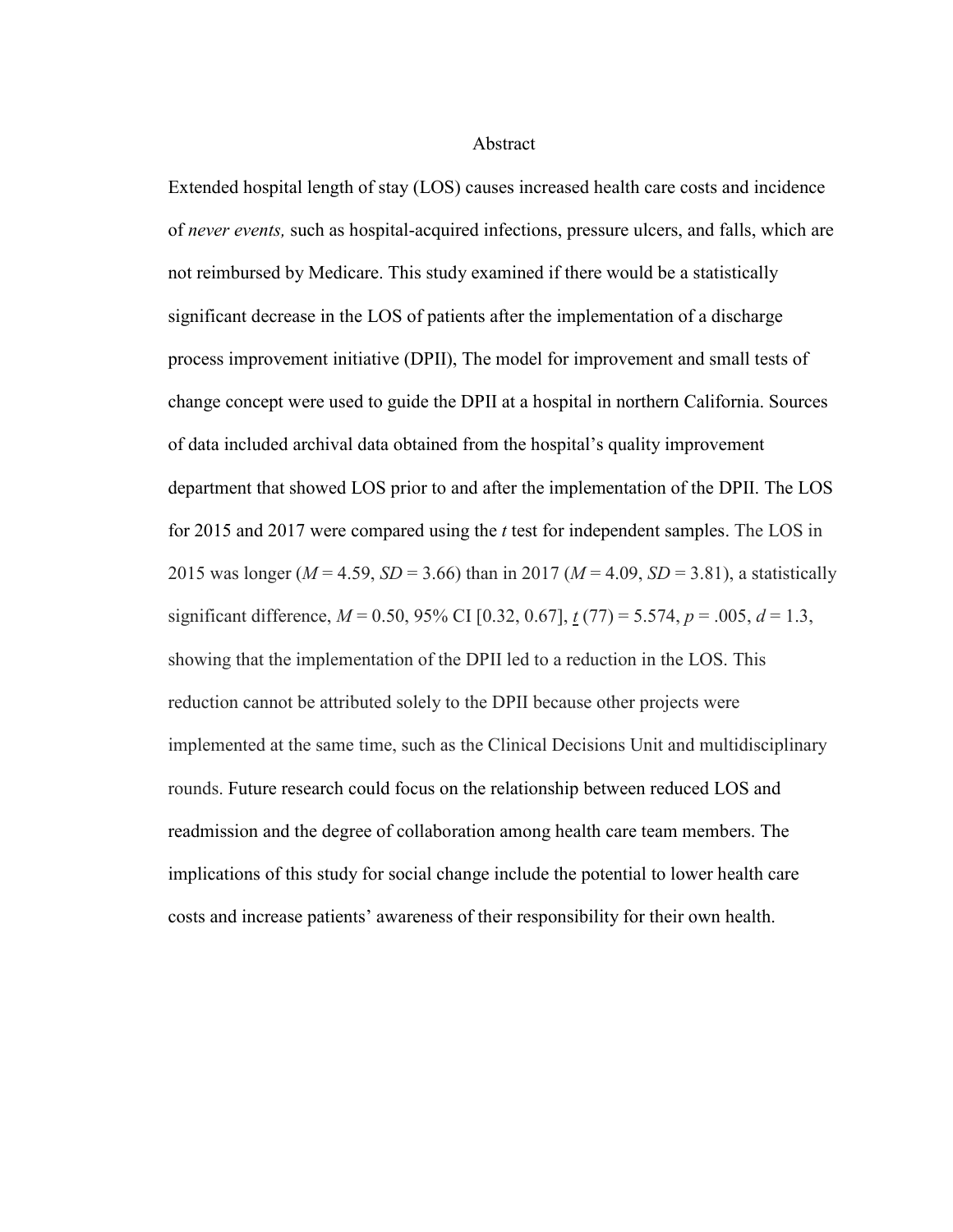Evaluating the Discharge Process Improvement Initiative in Reducing the Length of Stay

by

Maria Reina Ventura-Siazon

MSN, Walden University, 2012 BSN, University of the Philippines, 1995

Project Submitted in Partial Fulfillment

of the Requirements for the Degree of

Doctor of Nursing Practice

Walden University

May 2019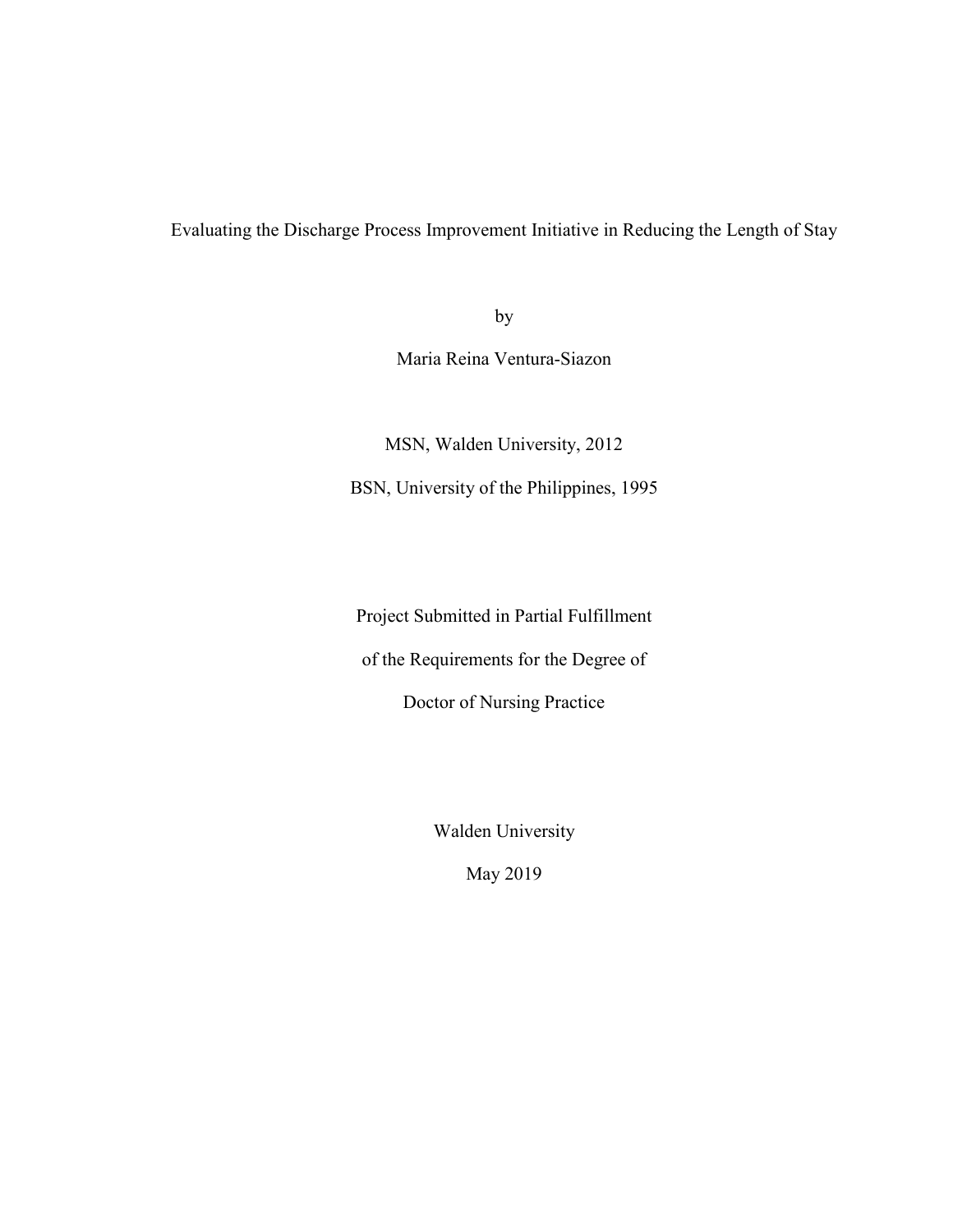# Dedication

To my dad, who, when I said that I would be changing my degree to Physical Therapy when I failed Chemistry I, said that I would end up a "pity" if I shifted after just one failed subject. To my mom, who encouraged me to get a master's degree because it would take me places. To my husband, who believed that I could go on to have a DNP. To my brothers, sisters, aunties, uncles, nephews, and nieces, who have always been there for me. To Gabe and Therese, my children, who have patiently waited for me to finish my homework so I can play with them and who cannot wait to call me "doctor." And to God be the Glory! To all of you, I dedicate this book.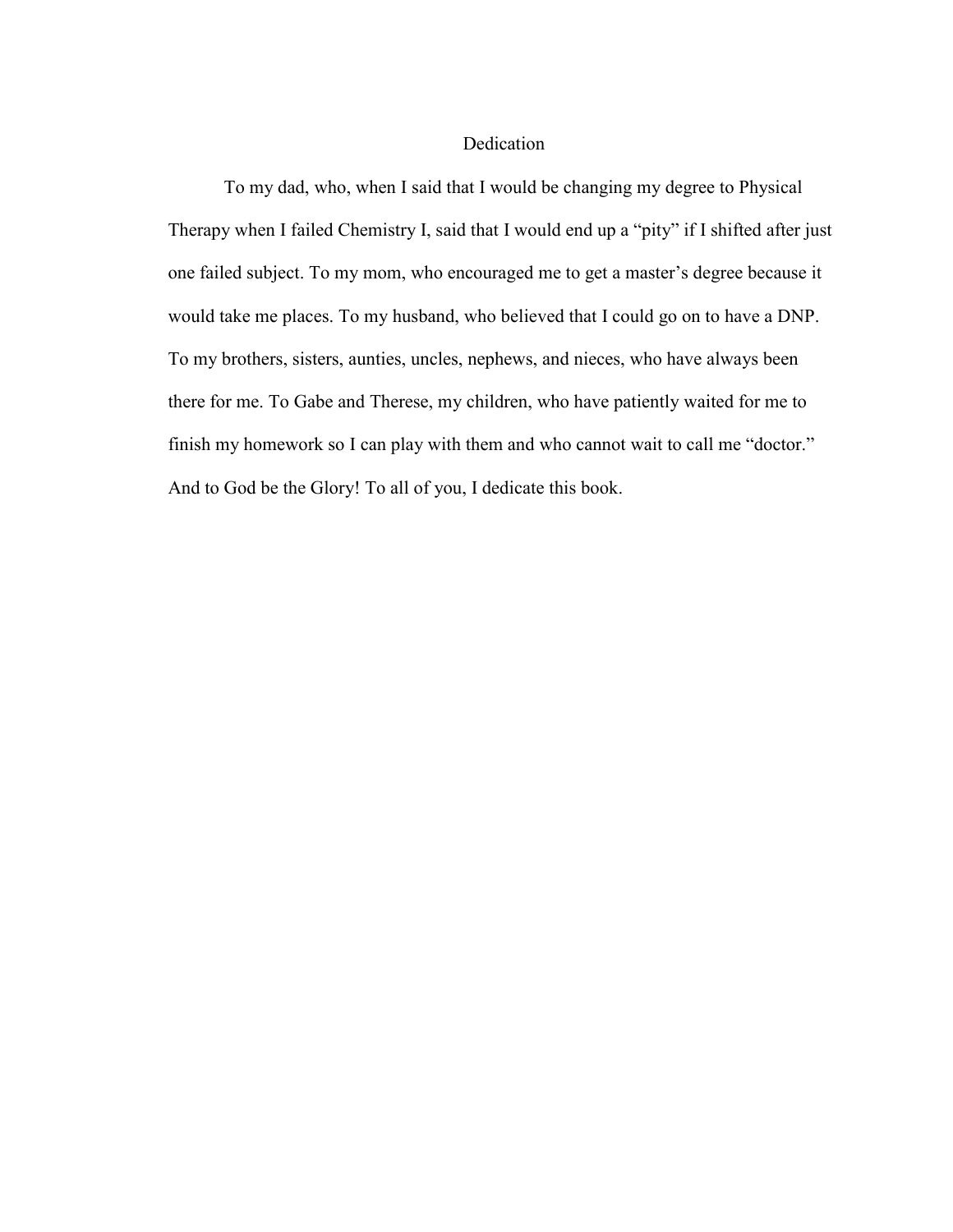# Acknowledgments

I would like to thank Dr. Anderson, my adviser, who has been very patient with me and encouraged me to continue and finish this DNP project, and to all my instructors in Walden University, who have inspired me to continue studying and reaching my goals. Thank you to all my professors and clinical instructors in the University of the Philippines who taught me how to strive for excellence, how to serve, and how to make the world better than when I found it. I would also like to thank my preceptors and mentors for the learning I received as a bedside nurse and for inspiring me to reach new heights. To all the patients who have taught me lessons in nursing and in life, I thank you for the opportunity.

I am very grateful to my family, for always believing in me and encouraging me to finish this degree and for loving me unconditionally. Above all, I thank God, for all the blessings as well as the challenges that made me a better person. Thank you all for the love and help that you have given me as I went on this journey.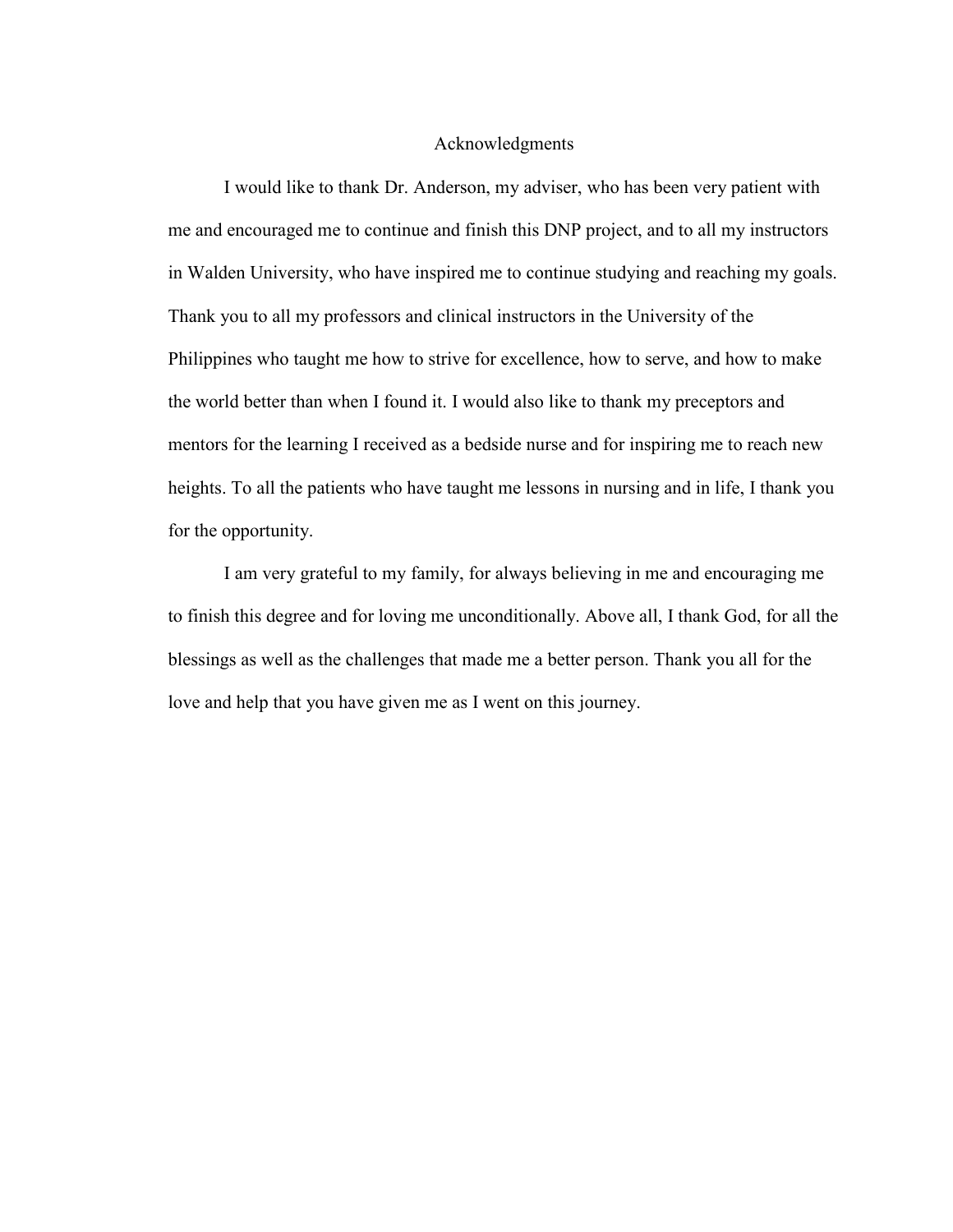# Table of Contents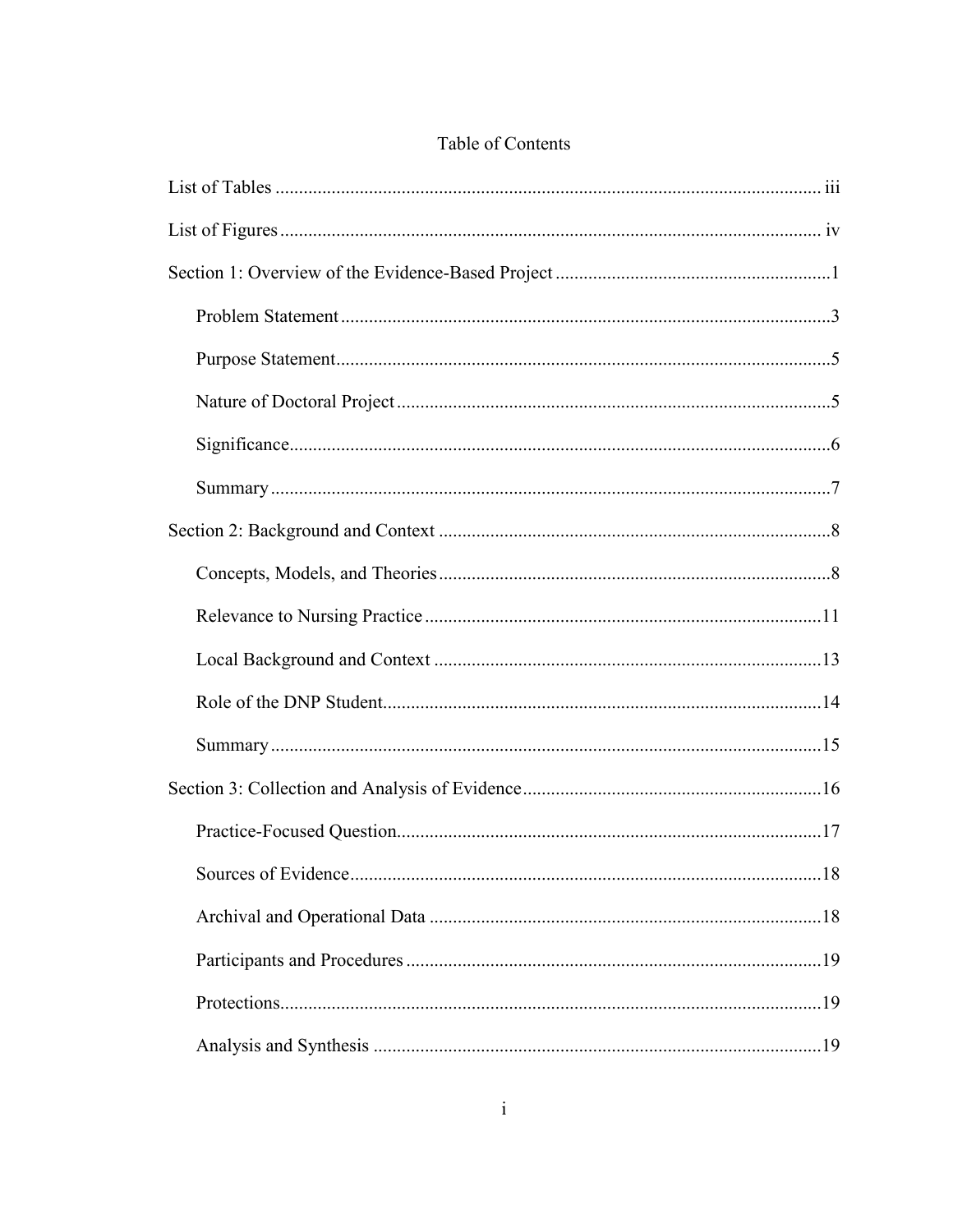|                                                                          | .22 |
|--------------------------------------------------------------------------|-----|
| Unanticipated Limitations or Outcomes and Potential Impact to Findings28 |     |
| Discussion of Findings in the Context of the Framework and Literature29  |     |
|                                                                          | .31 |
|                                                                          |     |
|                                                                          |     |
|                                                                          |     |
|                                                                          |     |
|                                                                          |     |

 $\mathcal{L}^{\text{max}}_{\text{max}}$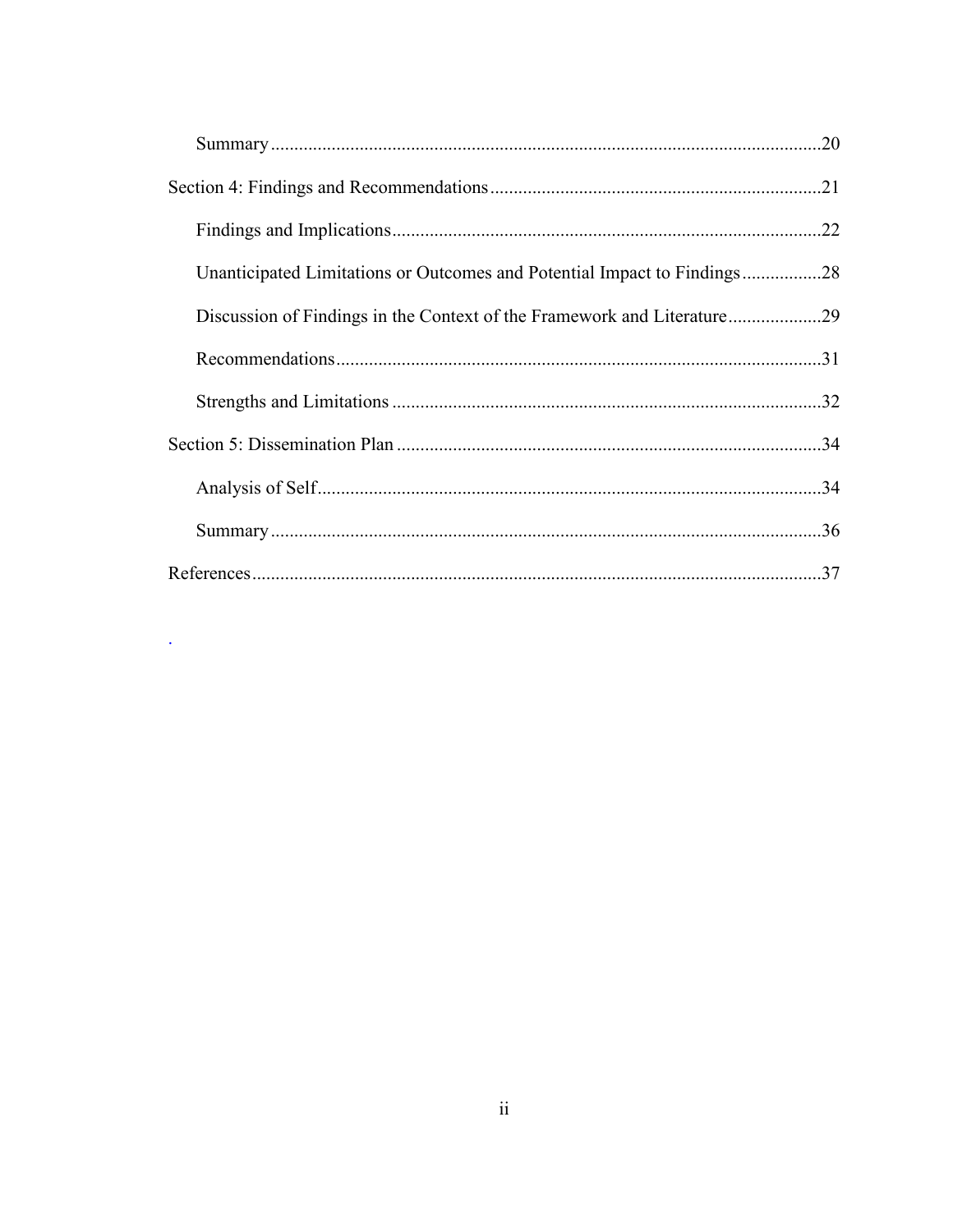# List of Tables

| Table 3. Group Statistics for LOS in 2015 and 2017 Using Equal Number of Weeks  25 |  |
|------------------------------------------------------------------------------------|--|
| Table 4. Independent Samples Tests for LOS 2015 and 2017 Using Equal Number of     |  |
|                                                                                    |  |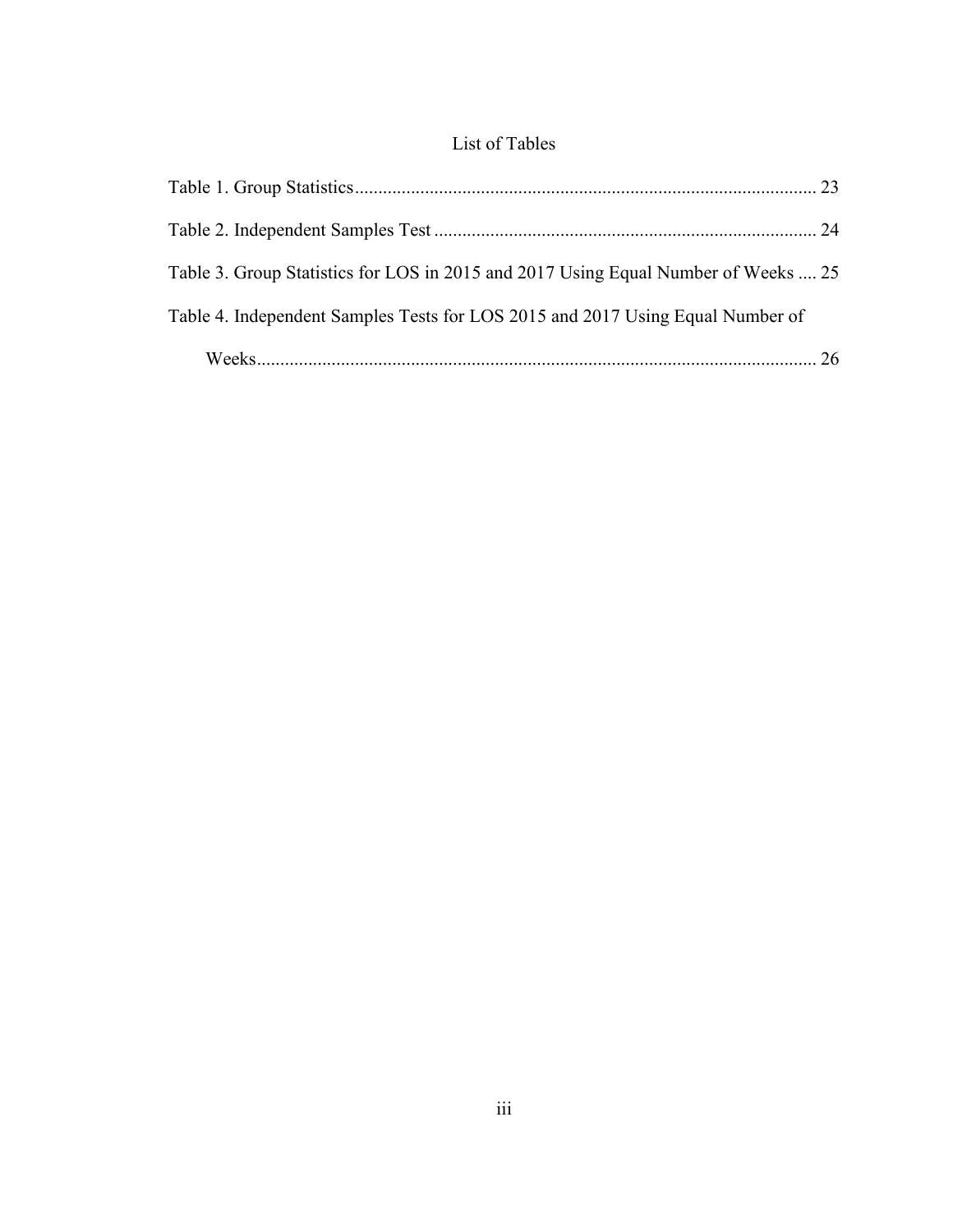# List of Figures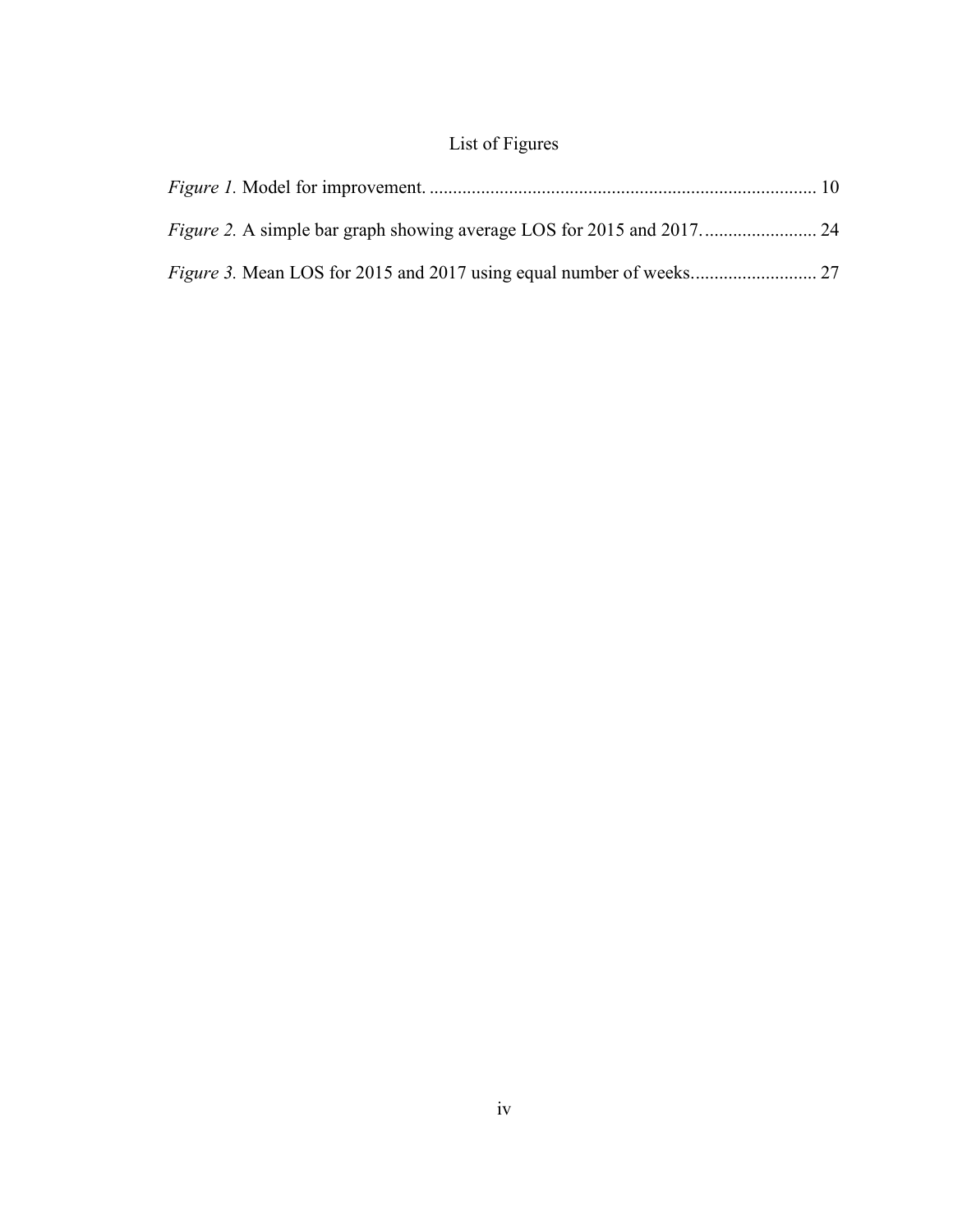### **Section 1: Overview of the Evidence-Based Project**

Provision of care in the most efficient manner possible without compromising outcomes is warranted as health care costs continue to rise worldwide (Pratap, Varughese, Adler, & Kurth, 2013). In the United States, changes to reimbursement systems like the prospective payment system of the Centers for Medicare and Medicaid Services (CMS), diagnosis-related groups (DRGs) by third-party payors, and care models of health maintenance organizations (HMOs) influence decisions to initiate quality improvement programs to reduce patients' length of stay (LOS; Kaboli et al., 2012). While reducing LOS, care quality should be maintained or improved to show that costcutting did not lead to worsening care quality (Pratap, Varughese, Adler, & Kurth, 2012). Quality measures such as prevention of *never events*—conditions such as hospitalacquired infections, pressure ulcers, and falls that are not reimbursed by Medicare improvement of hospital throughput, and prevention of readmissions are considered in determining the effect of lowering LOS. Efforts exerted towards reducing LOS while maintaining quality care without the use of additional resources could lead to cost savings in health care (Burns, Yee, Flett, Guy, & Cournoyea, 2013).

To reduce the LOS of patients, a discharge process improvement initiative (DPII) was started in a hospital in Northern California. There was an existing discharge process but it was not followed closely. The discharge process was reviewed by a team composed of bedside nurses, a director, quality improvement director, and case manager with the oversight of the VP of Nursing. This team discussed how to reduce the LOS and aimed to implement a discharge process that would focus on collaboration between health care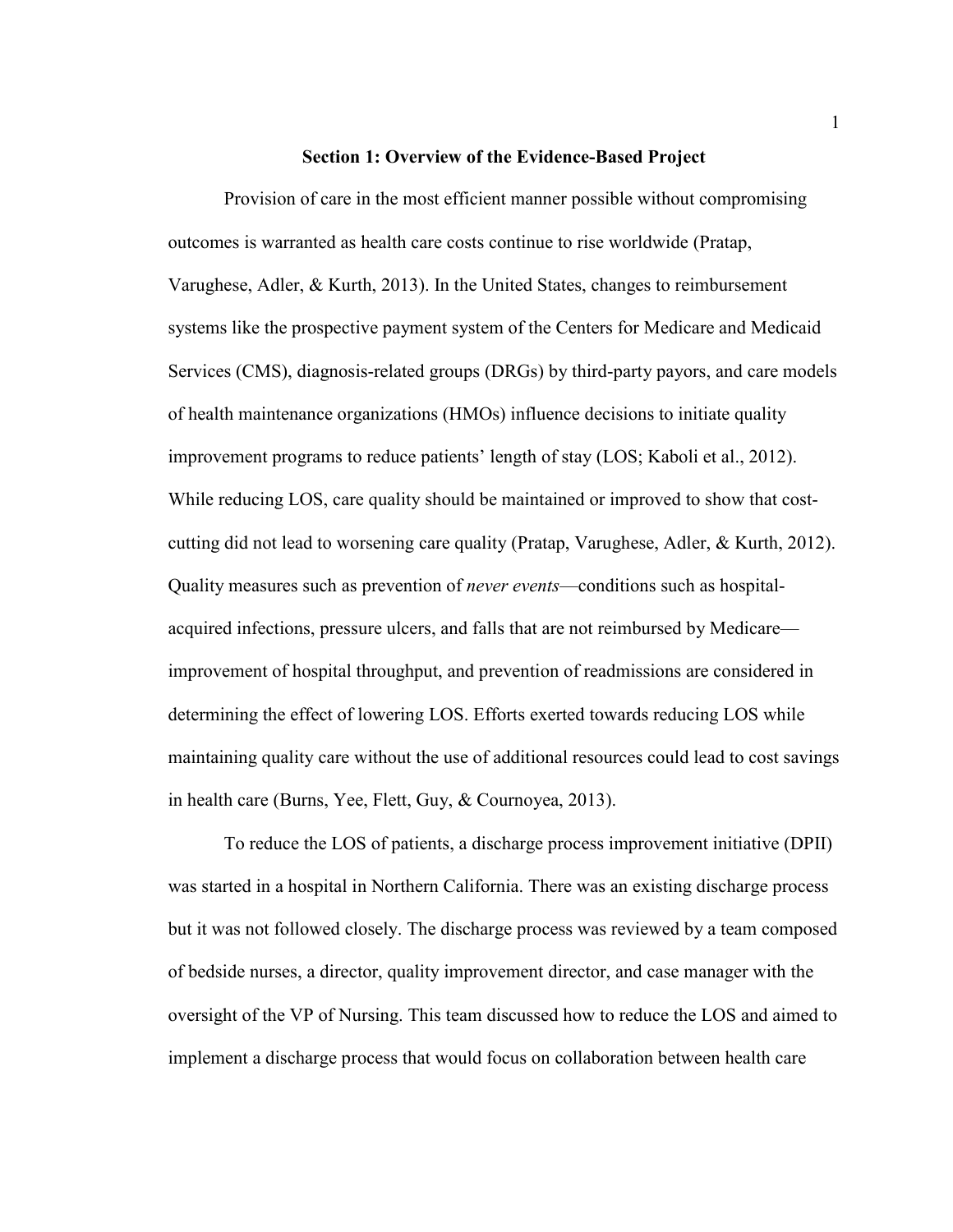team members in providing care in a timely manner and addressing discharge needs at the time of admission. Patient and family involvement in the hospitalization and discharge process was a factor considered to help address discharge barriers. In planning for a process improvement to decrease LOS, the discharge process needed to be changed instead of just focusing on the geometric and actual LOS. The system needed to be changed to effect improvement (Pratap et al., 2012). This process improvement would improve the hospital throughput by opening beds in the floors, allowing for patients in the emergency department (ED) to be moved. Reducing the LOS of patients would improve patient flow from the ED to the patient rooms, facilitating early provision of nursing care (New, Andrianapoulos, Cameron, Olver, & Stoelwinder, 2013). This improvement in patient flow would facilitate the movement of patients from the ED to hospital beds and eventually to discharge either to home or skilled nursing facilities (SNFs; Burns et al., 2013). Provision of care early was seen to improve patient satisfaction as patients would not have to wait in the ED for a long time. It would also enable the hospital to provide services to more patients.

The Institute of Medicine (2010), through its report *The Future of Nursing Leading Change, Advancing Health*, recognized that nurses should be prepared to be leaders in collaborative efforts to change and advance health care. In response to this call, the American Association of Colleges of Nursing (AACN) discussed the essentials of the Doctorate of Nursing Practice (DNP) degree in 2006. To prepare for leadership positions in health care, the AACN emphasized organizational and systems leadership for quality improvement and systems and said a DNP-prepared nurse should achieve scholarship and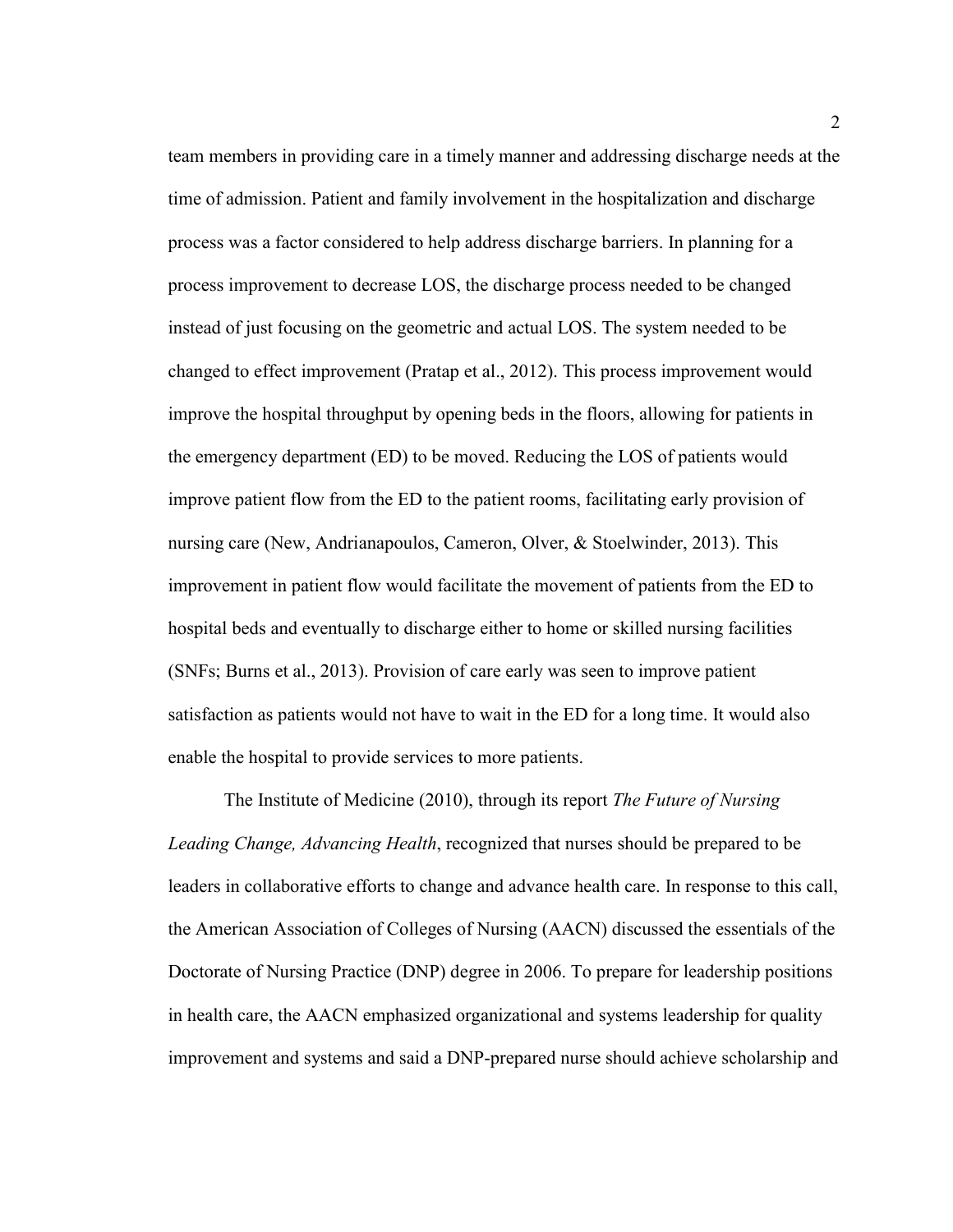analytical methods for evidence-based practice (AACN, 2006). Participation in process improvement projects prepares a DNP student for future leadership roles in improving care quality and advancing health care.

Escalating health care costs and reduction of reimbursements have become a national and global concern. Process improvements that reduce the LOS without using additional resources while maintaining or improving care quality may offer a solution to this health issue. Evaluating the DPII in a hospital setting as it relates to LOS may offer insights upon which patient care and health system delivery can be improved.

### **Problem Statement**

Increasing health care costs, reduced reimbursement from the Medicare prospective payment system, DRGs of third-party payors, and HMO care models have driven hospitals to reduce the LOS of patients (Kaboli et al., 2012). Extended LOS has been shown as a causative factor in the development of hospital-acquired complications such as infections, pressure ulcers, and falls (Kaboli et al., 2012; Theisen, Drabik, & Stock, 2012). These conditions in turn extend the LOS, requiring more intensive medical and nursing care (Theisen et al., 2012). The CMS does not reimburse costs for never events such as Stage III and IV hospital-acquired pressure ulcers and patient injuries resulting from falls (Burton, Fields, Outlaw, & Deleon, 2013; Davidson, Dunton, & Christopher, 2009), which makes hospitals focus more on reducing LOS. Aside from cutting costs, reducing the LOS improves patient satisfaction by improving patient throughput from the ED to the hospital floors so patients receive care in a timely manner (Burns et al., 2013).

3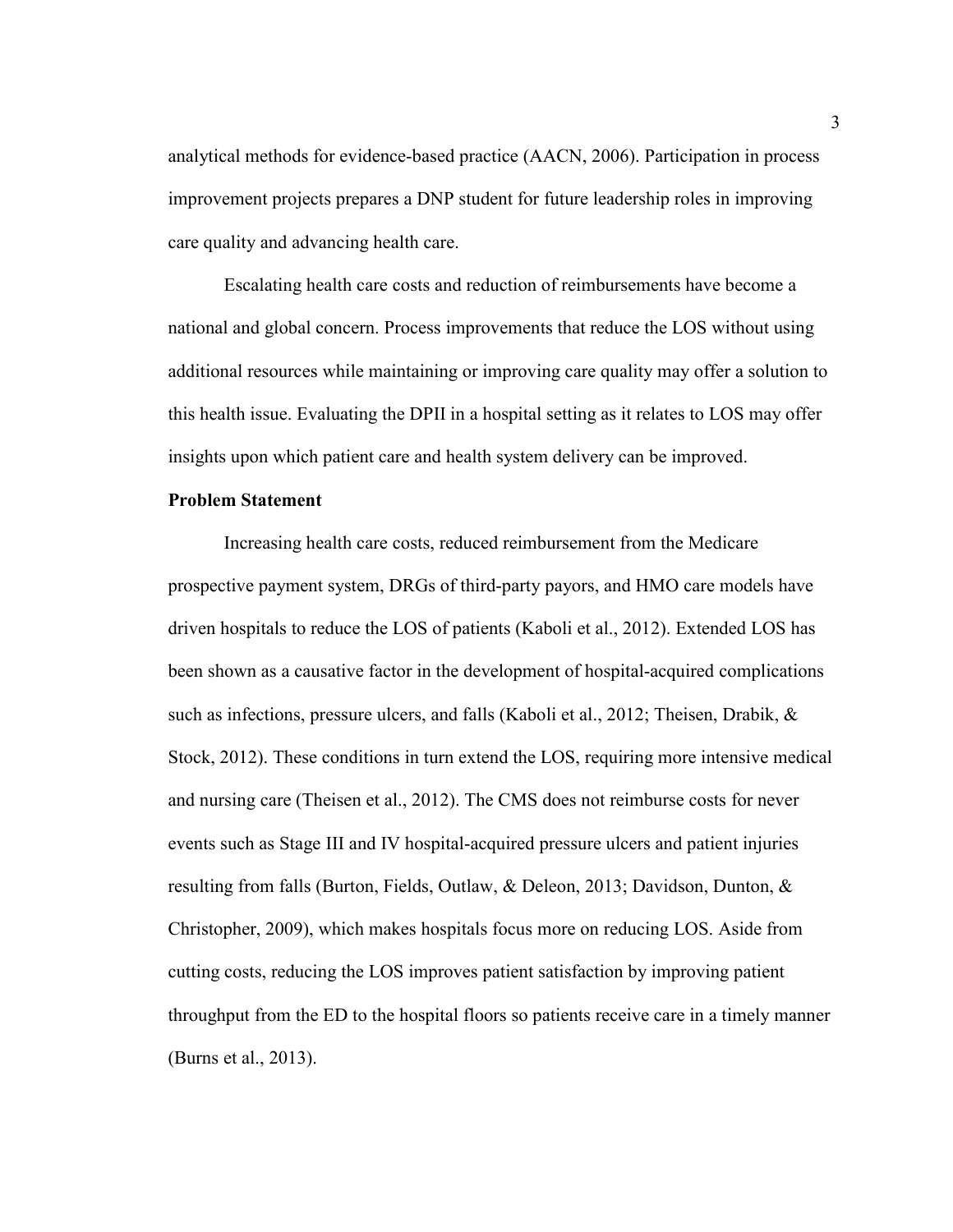Barriers to discharge have a big impact on the availability of beds for newly admitted patients, which affects patient flow from the ED to the different units in the hospital (New et al., 2013). Reducing the LOS opens beds for newly admitted patients, enabling a hospital to serve a bigger number of patients. In reducing the LOS of patients while reducing costs, patient care quality and outcomes should not be compromised (Burns et al., 2013; Pratap et al., 2012). Improving the discharge process is a measure for reducing the LOS and improving patient outcomes as well (Pratap et al., 2012). This can lead to better patient flow and facilitate transfer to rehabilitation facilities or discharge to homes. Benchmarking, process standardization, and development of decision support tools are also measures that can lead to a decrease in the LOS while improving patient care efficiency (Burns et al., 2013). This can translate to better patient outcomes, lesser costs, improved patient flow from acute care settings to rehabilitation facilities, and and increased number of patients receiving services (Burns et al., 2013).

The problem addressed in this scholarly project was the extended LOS of stay of patients in the hospital and the need to evaluate measures that were implemented to improve LOS. The average LOS of patients was three days based on the DRGs. LOS beyond three days was considered high, so it was attempted that the patients were discharged before the average LOS was reached.

The focus of this scholarly project was an evaluation of the DPII implemented in the facility where I worked. Given federal and insurance regulations, quality measures, and patient satisfaction, hospitals are finding ways to reduce the LOS without compromising patient care quality and outcomes. Addressing the LOS does not only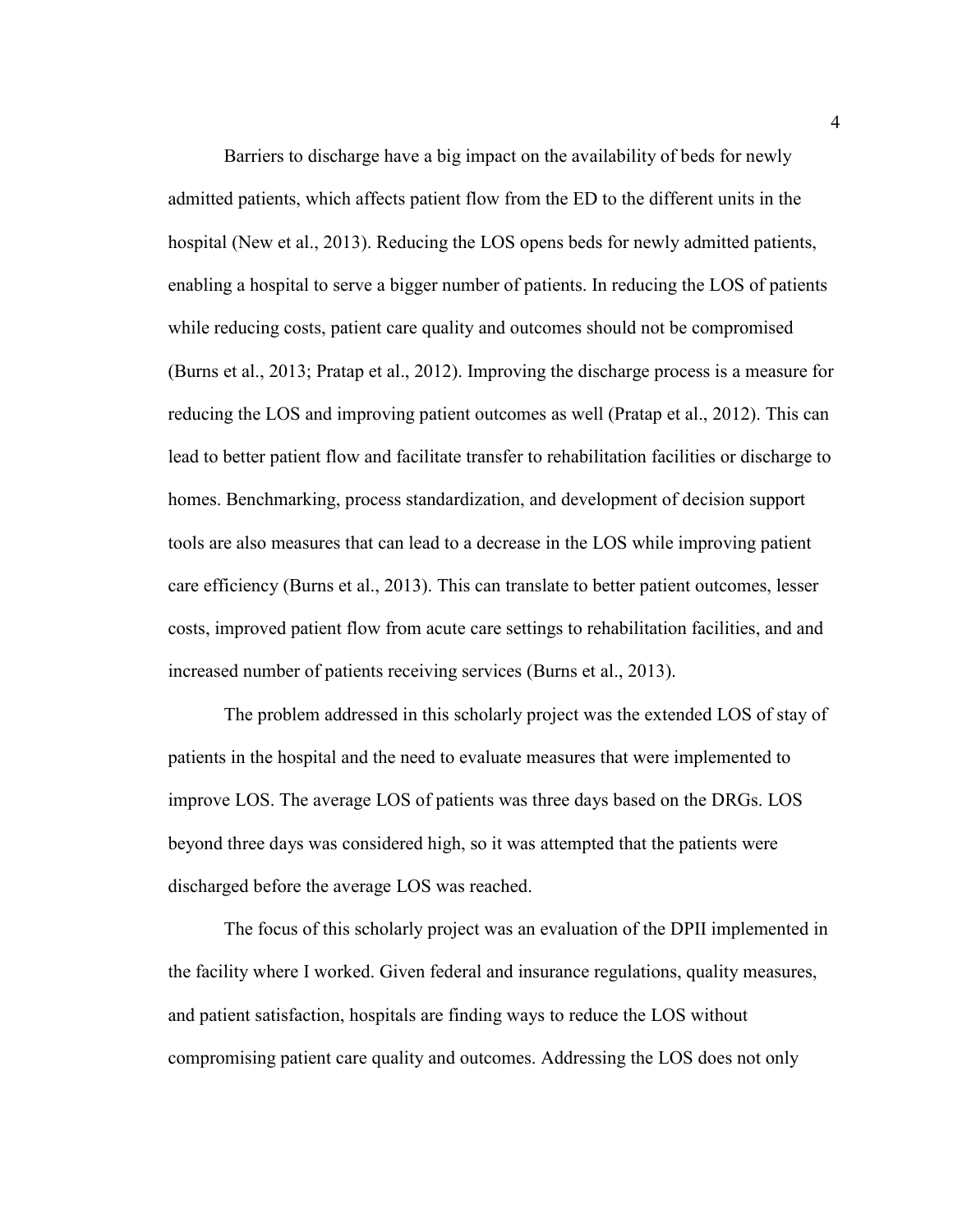affect an organization's finances but also affects the progress and continuity of patient care and patient satisfaction. This will translate to increased patient safety and satisfaction through the involvement of the patient and family in the discharge planning process. The movement for better care quality and safety are additional drivers for reducing the LOS. In reducing the LOS, hospitals are poised to meet the Institute of Medicine's dimensions of quality of providing safe, effective, patient-centered, efficient, timely, and equitable care (Pratap et al., 2012). Reducing the LOS without the use of additional resources will lower health care costs while improving patient outcomes and satisfaction. This is a national goal that warrants the attention of hospitals.

# **Purpose Statement**

This evidence-based practice project aimed to evaluate the DPII, which was implemented in a hospital to reduce the LOS. The DPII involved the health care team, the patient, and the family in the discharge planning process, which was initiated from the day of admission. The evidence gained from this scholarly project will be used for continued process improvement in reducing the LOS without compromising delivery of quality care.

# **Nature of Doctoral Project**

The main goal of the DPII was to initiate discharge planning from the day of admission. The patient and the family were informed of the expected LOS in the hospital and the anticipated day of discharge to prepare them. The DPII involved the whole health care team to ensure that services were given in a timely manner. The patient care checklist (PCC) was a hand-off tool that was passed from staff on one shift to the next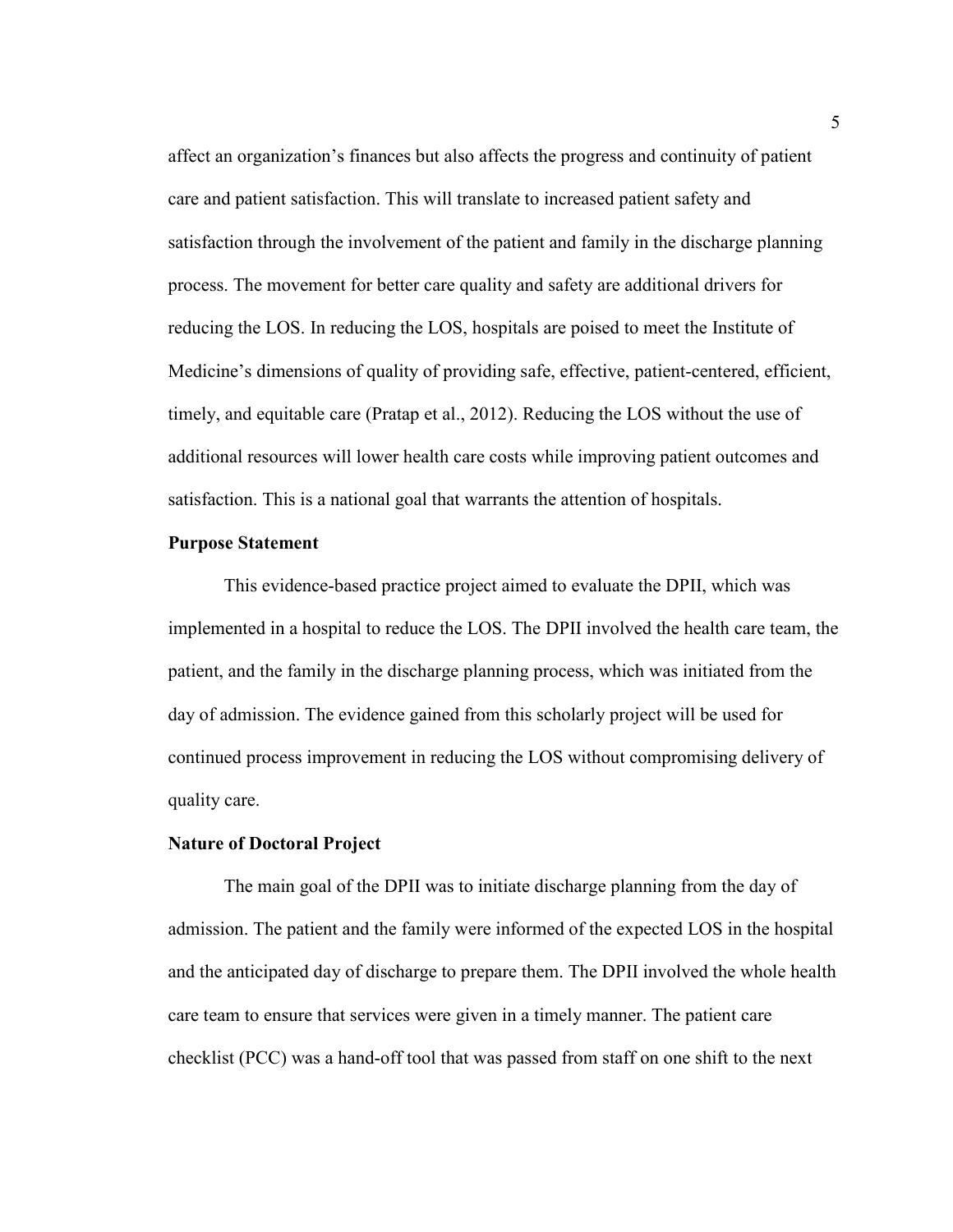and highlighted the discharge needs and the barriers to discharge. Process improvement projects can be used to reduce the LOS and at the same time maintain quality outcomes within an organization (Pratap et al., 2012). The collaboration of the health care team with the patient and family enables everyone to address discharge barriers early on admission. This evidence-based practice project used outcome measures such as pre- and post-test to evaluate whether the DPII reduced the LOS of patients. The LOS prior to and after the implementation of this initiative were compared. Outcome measures, such as pre- and post-test scores, are widely used by clinicians and policy makers in measuring quality of patient care (Pronovost & Lilford, 2011). Analysis of the data helped determine whether improvements in the discharge process resulted in reduced LOS of patients.

# **Significance**

Reducing the LOS of patients is not only a sound financial decision for a hospital but also affects patient care and facilitates continuity of care, which translate to lower health care costs and improved patient safety. Involving the patient and the family in discharge planning helps patients take responsibility for their transition to the home or community and their health. This helps lower health care costs for the whole nation as patients see that acute care facilities do not provide extended care and that part of the recovery from an acute condition depends on their ability to take care of themselves after hospitalization. There are community resources that could help patients and their families achieve optimal health. The goal of providing safe, effective, patient-centered, efficient, timely, and equitable care established by the Institute of Medicine (Pratap et al., 2012) was addressed in improving the discharge process in the organization under study.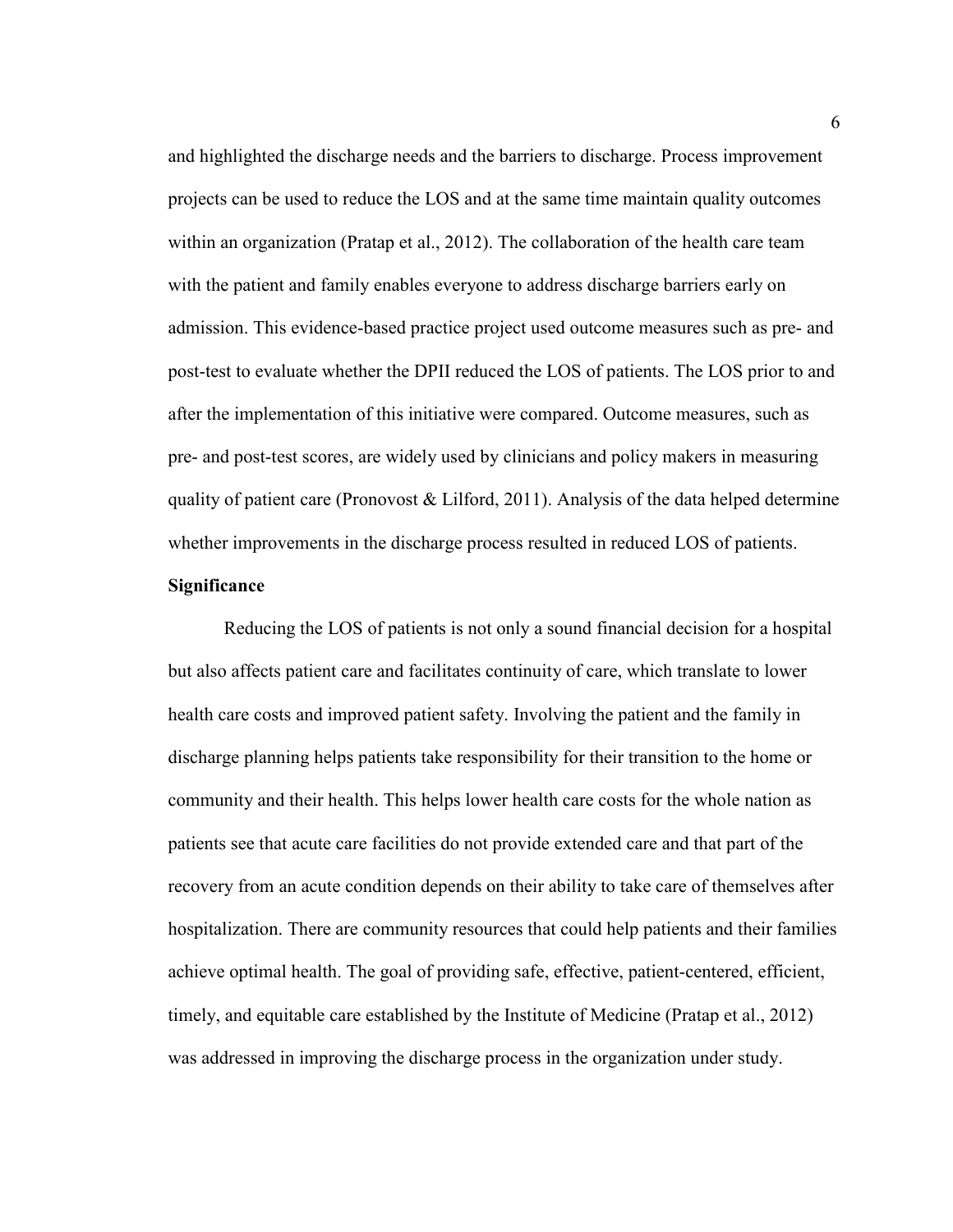# **Summary**

The implementation of the DPII had the potential to reduce the LOS of patients while maintaining or improving quality measures. Reducing the LOS while maintaining or lowering the amount of resources used will have a positive impact on health care costs, which can be beneficial not only at the organizational level but at a national level as well. Positive results from this scholarly project could be adopted in other health care systems to promote care delivery improvement that can translate to lower health care costs throughout the country.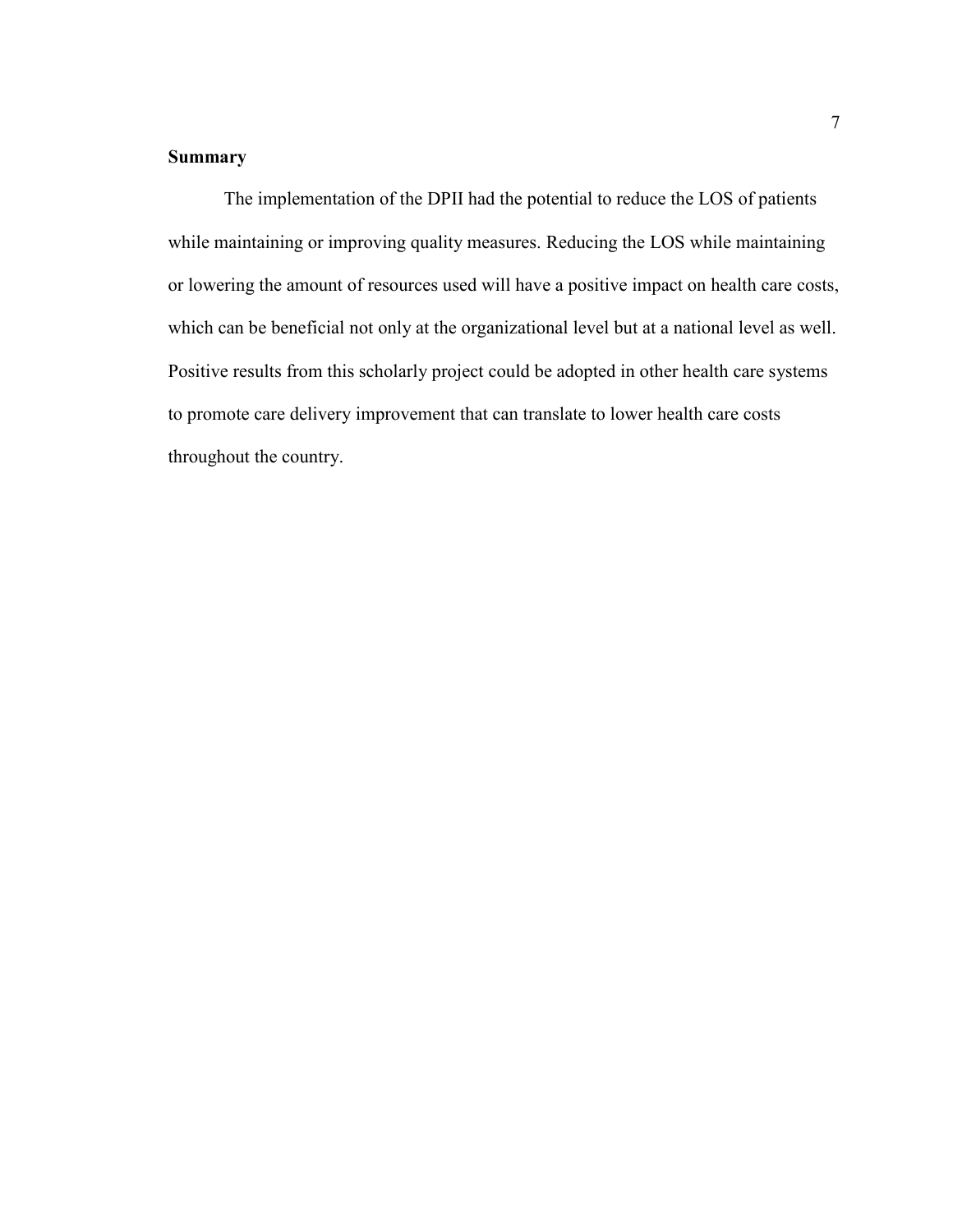### **Section 2: Background and Context**

Rising health care costs, changes to reimbursement systems from the CMS, thirdparty payors, and HMOs have driven hospitals to develop initiatives to reduce the LOS in the United States (Kaboli et al., 2012). Providing quality care using fewer resources and without compromising outcomes is a goal that hospitals aim to achieve (Pratap et al., 2013). Reducing the LOS of patients in the hospital is a means to lower health care costs. The quality of care should not be compromised while reducing the LOS and cutting costs (Pratap et al., 2012) by improving hospital throughput and preventing never events.

The problem addressed in this DNP project was the LOS of patients in a particular hospital, which was beyond the three-day average LOS prescribed by most DRGs. To reduce the LOS of patients, the hospital embarked on a DPII to improve the existing discharge process. The new discharge initiative was focused on the collaboration of the health care team in ensuring that patient care was done in a timely manner and discharge planning was initiated at the time of admission. The DPII also focused on collaboration between the patient and family and the health care team in addressing discharge barriers early in the hospitalization. The practice-focused question that this project attempted to answer was whether the DPII resulted in the reduction of the LOS of patients in the hospital. This section of the DNP project addressed the concepts, models, and theories that informed this project, its relevance to nursing practice, local background and context, the role of the DNP student, and the role of the project team.

### **Concepts, Models, and Theories**

**Model for improvement.** The model for improvement (MI) was used to inform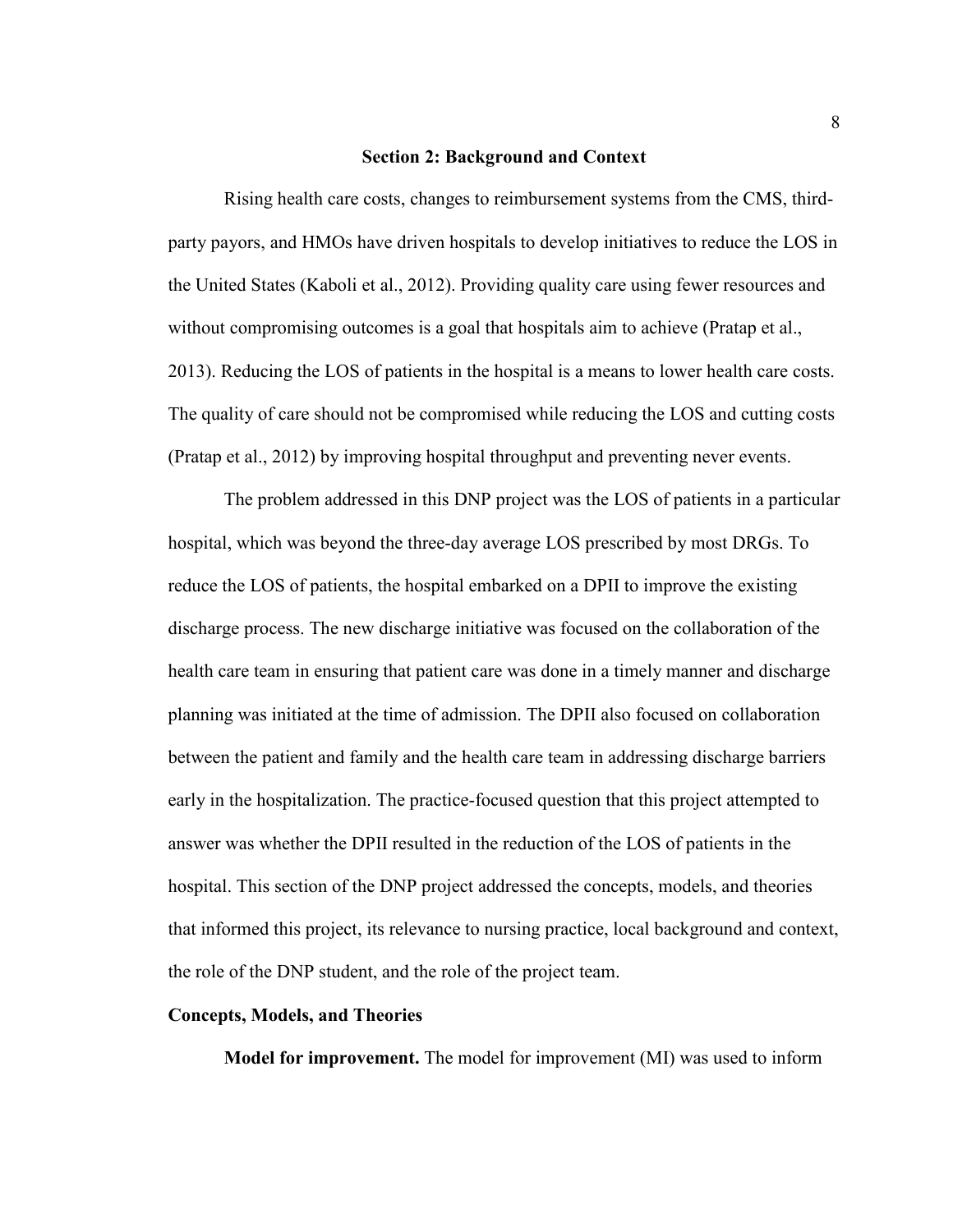the DPII (see Figure 1). This model was used to guide quality improvement efforts as the focus is on the elements that are important for success (Pratap et al., 2012). To achieve results, the system needs to be changed as neither increased attention to the problem nor increased efforts to solve the problem will produce the needed change (Pratap et al., 2012). In using this model, objectives and goals are identified, along with how to measure improvement and the changes that will lead to improvement (Pratap et al., 2012). The MI answered these questions: What are we trying to accomplish? How will we know that change will be an improvement? What changes can we make that will result in improvement? (Singh, Sanderson, Galarneau, Keister, & Hickman, 2013). The advantage of this model is that it requires measurement of progress at set intervals and allows some changes as needed (Singh et al., 2013). The plan-do-study-act cycle is a feature of the MI that allows for continuous evaluation of the project and the introduction of changes to improve the process (Singh, et al., 2013).

The MI was useful in this project as the DPII involved a process change that aimed to reduce the LOS of patients in the hospital. The changes that were expected from the DPII were the discharge of patients within the prescribed LOS through the collaboration of the health care team, the patients, and their families as well as having discharge barriers addressed at the time of admission. The focus of the DPII was on improving the discharge process through the involvement of the health care team, patients, and their families, which is vital to process improvement projects. In using the MI, the collaboration of the health care team and the leadership team would help change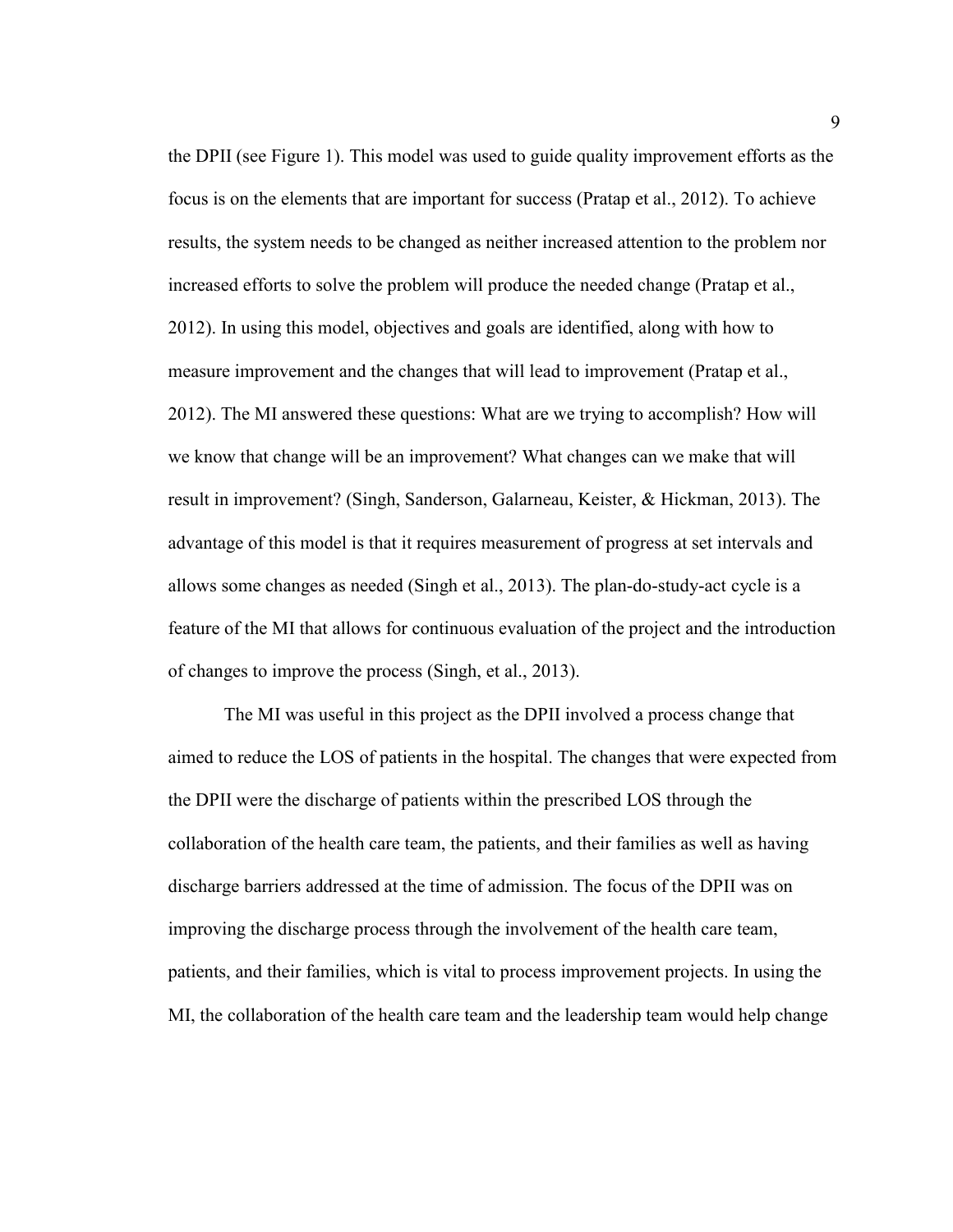the culture of the organization rather than just create individual change (Singh et al.,

2013).



*Figure 1.* Model for improvement. Adapted from "Quality Improvement on the Acute Inpatient Psychiatry Unit Using the Model for Improvement," by K. Singh, J. Sanderson, D. Galarneau, T. Keister, & D. Hickman, 2013, *The Ochsner Journal, 13*(3).

**Small tests of change.** A feature of the MI is the concept of small tests of change (Pratap et al., 2012). This concept involves the introduction of small changes that can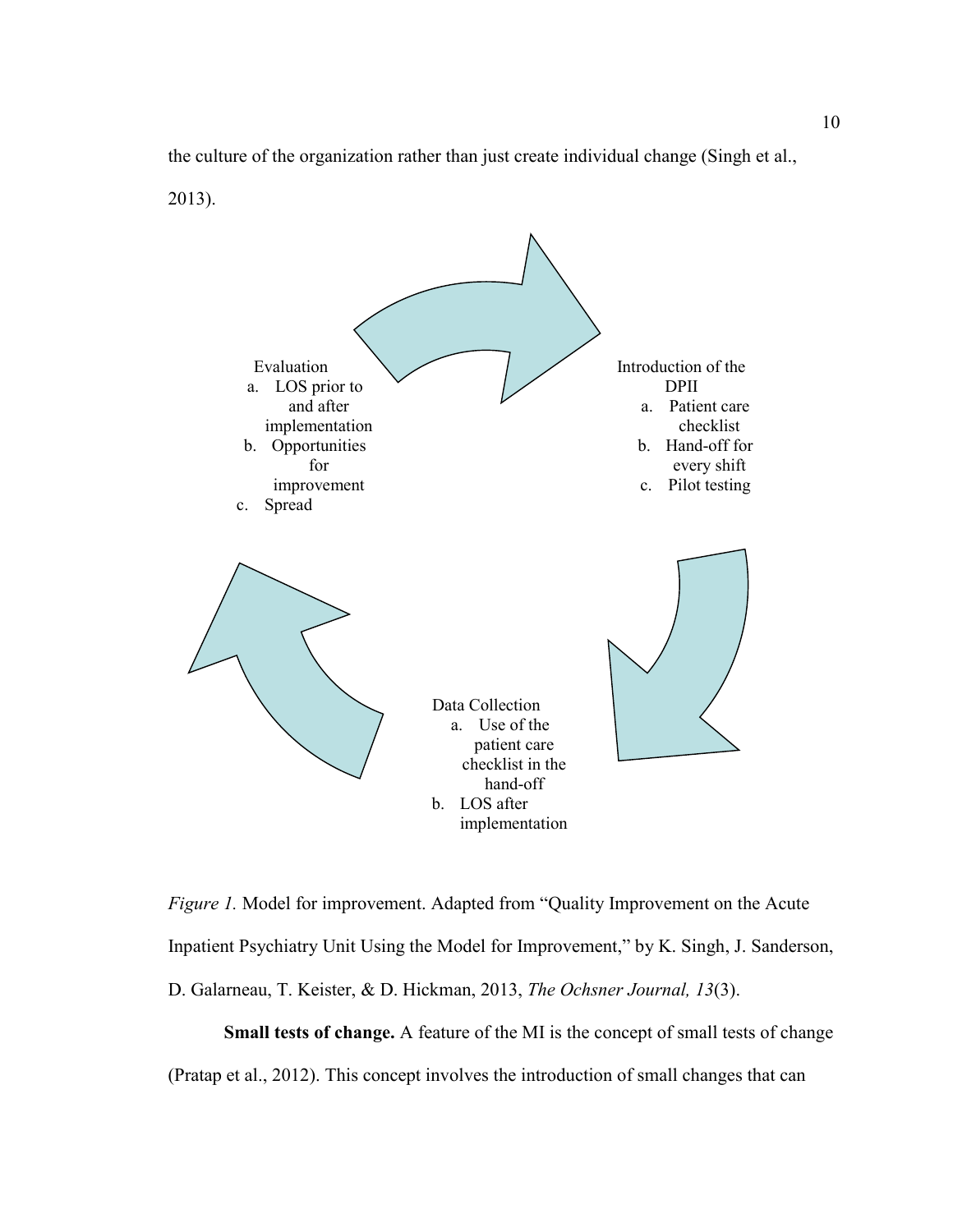unsettle the system and could lead to bigger changes in the discharge process. This concept was applicable to the project as the initiative was done one floor or unit at a time. This concept allows for early evaluation of the initiative and modifications and improvements as the initiative expands. It involves celebrating small victories that help in increasing staff buy-in and engagement. Quality improvement projects go through a cycle that includes innovation, pilot, implementation, and spread (Singh et al., 2013), which was followed in the DPII.

# **Relevance to Nursing Practice**

Increasing health care costs and demand in care quality and improved patient safety have driven hospitals to look at ways to provide care in the most efficient manner with the least use of resources (Pratap et al., 2012). In reducing the LOS using the DPII, process improvement was utilized. The DPII likewise improved the discharge process with increased collaboration between the health care team, patient, and family in discharge planning. When discharge barriers are addressed at the time of admission, patients can be discharged responsibly to the community within the LOS prescribed by the DRG. The presence of discharge barriers considerably impacts bed availability (New et al., 2013). Reducing the LOS can lead to lower incidence of preventable complications of long hospital stays such as hospital-acquired pressure ulcers and falls, which could translate to lower health care costs. Discharging patients early to SNFs or the community could enable the initiation of rehabilitation and reduce acute care costs (Burns et al., 2013; New et al., 2013).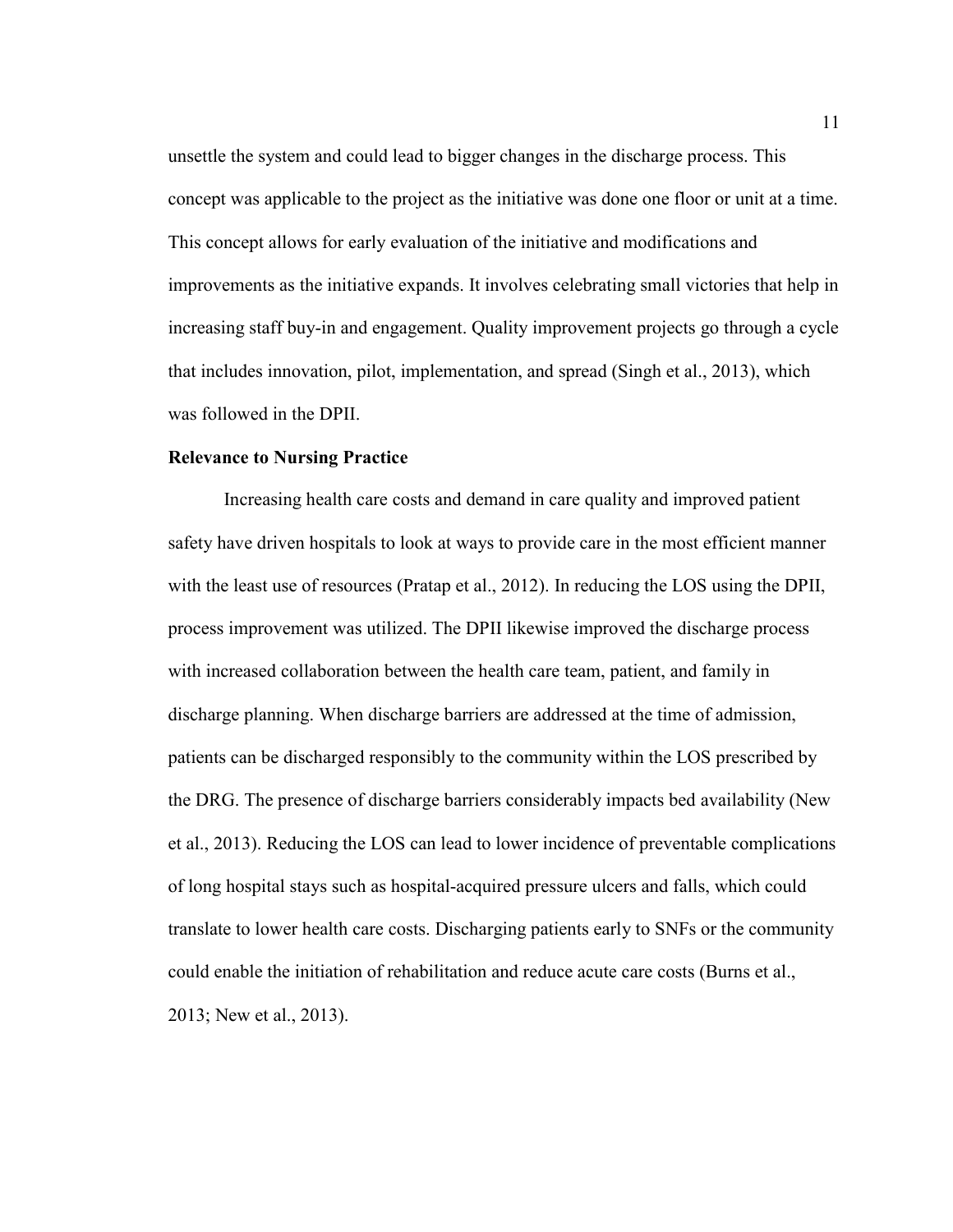Discharge planning has been traditionally performed by case managers based on patient needs, evaluation by physical therapists and occupational therapists, and doctors' recommendations. This was usually done when the decision to discharge was reached. Initiating discharge planning from admission by discussing the expected LOS with members of the health care team, patients, and their families has been shown to increase the awareness of everyone to move care progressively towards discharge and to the postacute care facility. Process standardization can be used in reducing LOS through the identification of a tentative date of discharge on admission, which facilitates early discussion of the discharge plan and enhances the collaboration of the health care team with patients and their families towards achieving the goal (Burns et al., 2013).

Nurses perform a vital role in improving the discharge process and reducing the LOS as they spend the most time with the patients and could facilitate the collaboration of the health care team to address patient needs. Increasing the involvement of the patient and the family by discussing discharge plans and assessing discharge barriers could help in preparing the patient to move to a lower level of care. Additionally, this could empower the patients by engaging them in care and preparing them for discharge. The DPII could help advance nursing practice through increased collaboration of the health care team and increased engagement of patients and their families in the care and management of illnesses. This could lead to substantial cost savings with the provision of care using less resources yet optimizing outcomes.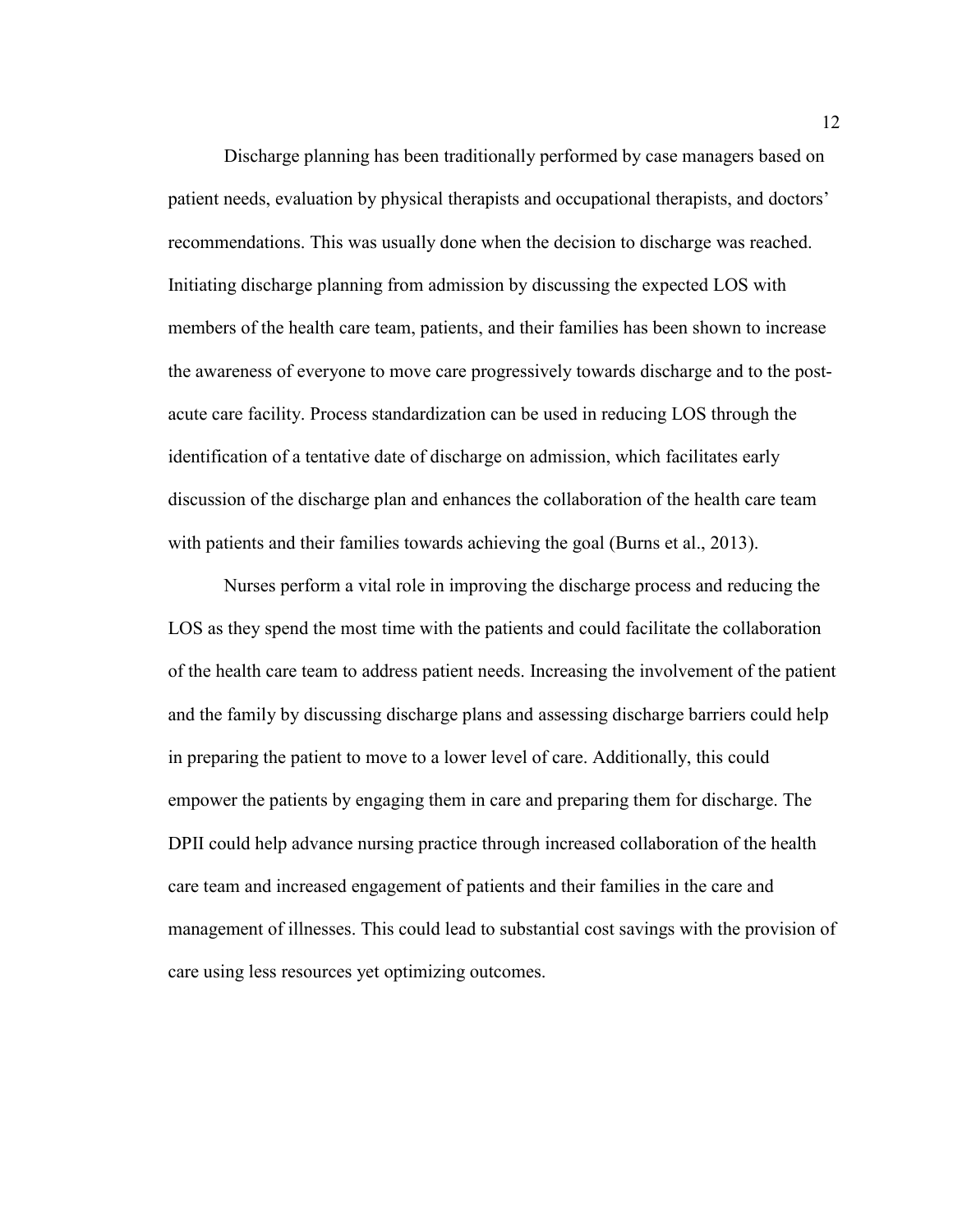# **Local Background and Context**

This doctoral project was conducted in a not-for-profit, fully accredited, regional hospital with 366 beds and over 400 physicians and 2,000 employees (Dignity Health, n.d.). It is the largest hospital, private employer, and charitable institution in San Joaquin County. Its centers of excellence include heart, cancer, and women and children's care including a neonatal intensive care unit. The hospital is a recognized center for cardiac surgery in Northern California and has been voted the most preferred hospital in San Joaquin County for 13 consecutive years (Dignity Health, n.d.). The ED sees an average of 250 to 275 patients per day. The patient mix includes 80% Medicare and 20% other payor sources, including uninsured patients. In 2015, the facility had an average LOS of 4.2 days, which was higher than the goal of 3.8 days set by the corporation. Data from 2015 showed it took about four hours from the time a discharge order was written to the actual departure of the patient from the hospital.

Given the average LOS and the time it took for a nurse to discharge a patient, bed capacity was impacted. The hospital merged with a major HMO in May 2016, which increased the patient census by 25 to 35%, requiring more beds. There was an increased number of patients in the ED and they needed more beds; these patients could be moved only if patients were discharged from the patient floors. An improved discharge process was needed to help in the movement of patients from the ED to the floors and facilitation of patient throughput in the hospital.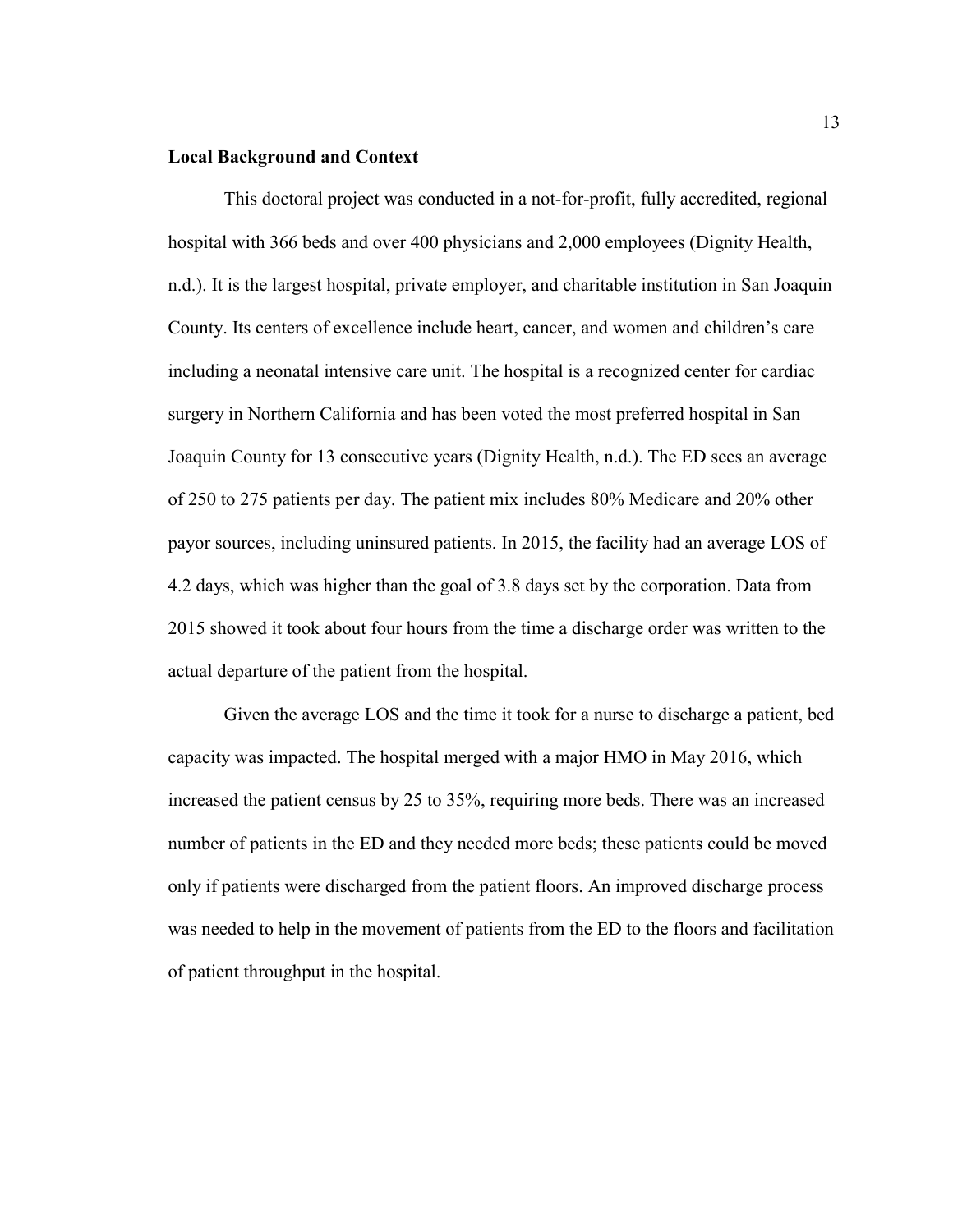### **Role of the DNP Student**

As the supervisor of the case management department, I had helped the nurses in addressing discharge barriers through the involvement of the case managers. I helped align the case management processes to the DPII so that the whole health care team would be on the same page as to the progress of care and discharge needs of the patients. I provided help in the DPII by assisting the nurse champions in explaining the process to the different floors as the initiative expanded.

Joining the DPII team was an opportunity to complete my practicum hours; my role as a DNP student was to evaluate the DPII. I participated in the discussion of the findings as a DNP student and provided literature as evidence for the program. As a DNP student, I observed the communication skills and critical thinking skills of the directors and members of the leadership and management team when they discussed the outcomes with the team or with the director of quality improvement.

When I became a case manager, I became interested in providing quality care while maintaining costs. I focused on the provision of medically necessary care in the safest and most prudent setting while at the same time responsibly discharging patients. I was motivated to evaluate the DPII as I wanted to know how a nurse-led initiative could improve care quality. I wanted to learn how a program was planned from the beginning up to its evaluation and how to ensure its sustainability.

I had worked in the facility for 10 years and had been a supervisor for three years. I saw this as a a source of potential bias because nurses knew me as a supervisor and not as a student who was also learning in the process. I introduced myself as a DNP student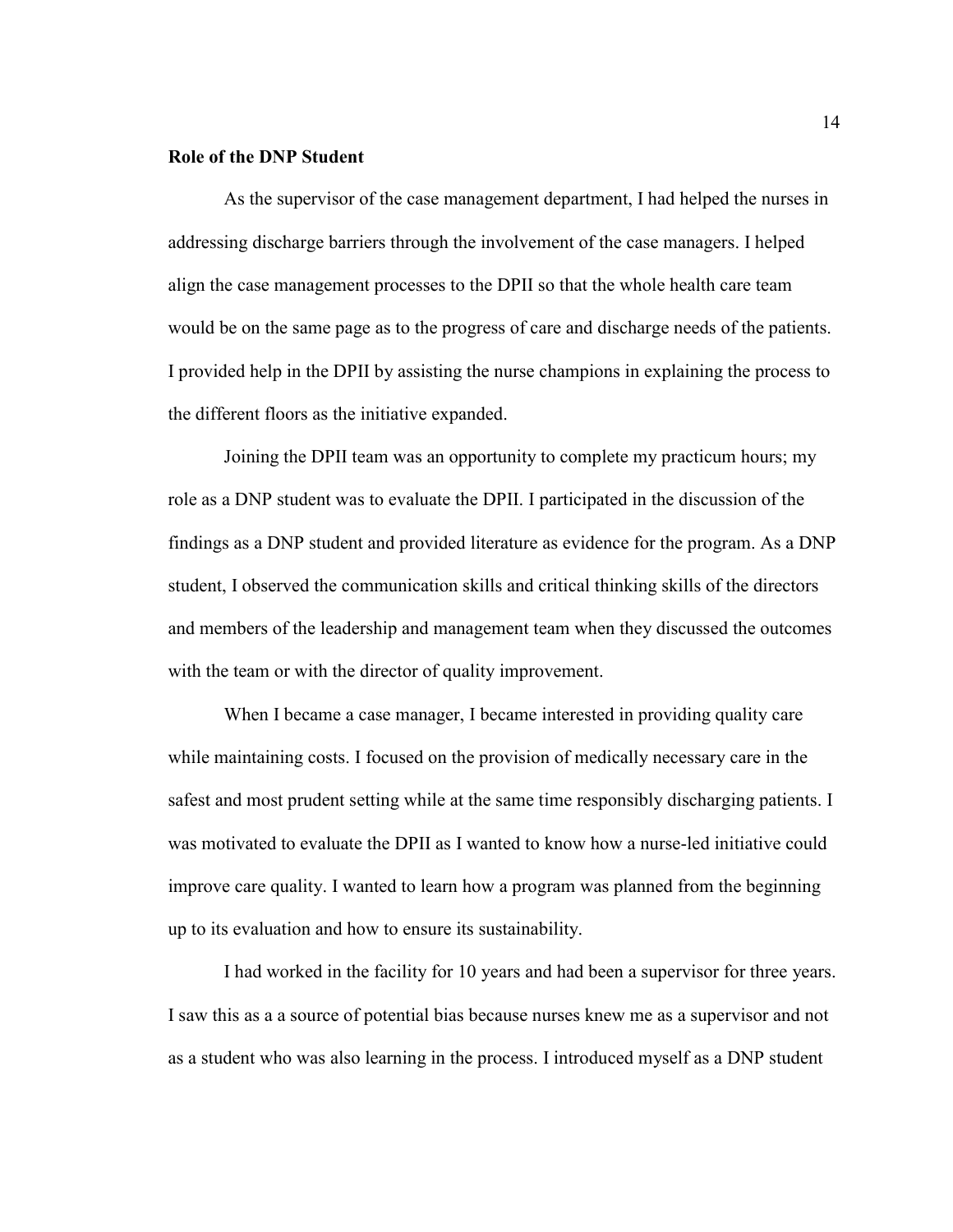when I participated in the initiative so that the directors would see me as a novice learning from the discussions about improving nursing practice. I tried to do my practicum hours away from the units where I used to work as a case manager or a bedside nurse so I could introduce myself as the student and explain what my role was. During meetings, I imparted my expertise in case management but at the same time learned from the program process.

# **Summary**

Reducing the LOS means using fewer resources while providing care. This can be achieved while still maintaining or improving quality and safety by improving the discharge process, in this project through the DPII. Looking at the background and the context of the project, literature has shown that improving the discharge process can lead to a reduction in the LOS, improving hospital throughput and reducing preventable complications, which could translate to lower health care costs. This has implications for nursing practice as the nurse becomes responsible for enhancing collaboration among health care workers as well as engaging patients and their families in their health. In so doing, the DPII may affect quality measures and patient outcomes and at the same time reduce health care costs.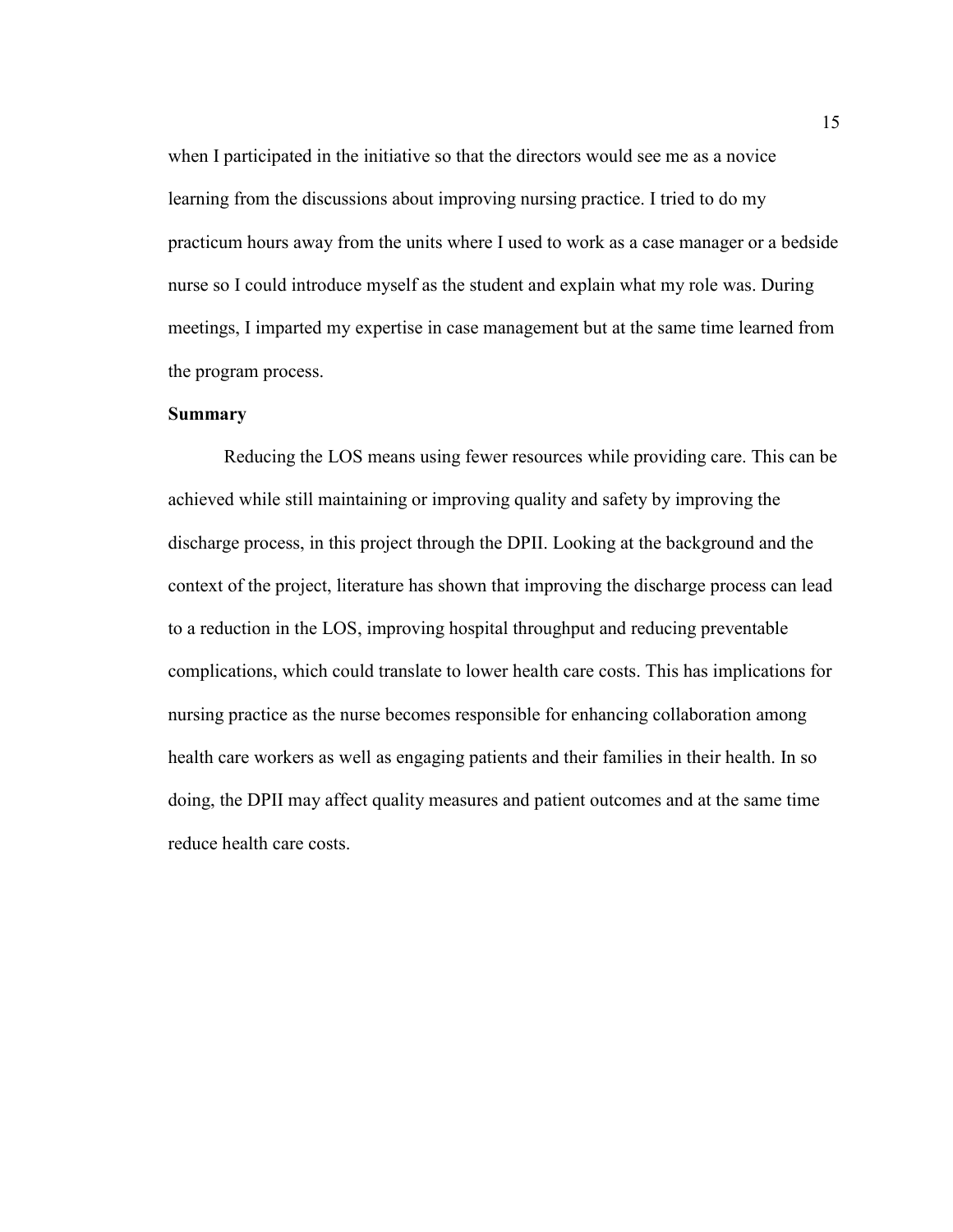#### **Section 3: Collection and Analysis of Evidence**

Increased costs in health care, reduction in reimbursements from different payors, and regulations from the CMS have driven hospitals to seek ways to reduce patient LOS while improving care quality (Kaboli et al., 2012 Pratap et al., 2012). Extended LOS has shown to cause hospital-acquired conditions such pressure ulcers, infections, and falls, which further increase the cost of care for patients. Additionally, the rehabilitative potential for patients that could be provided in a lower level of care is decreased by lengthy hospitalization.

To reduce the LOS in a hospital in Northern California, the DPII was implemented so that patients and their families were informed of the expected LOS. On admission, a nurse assessed the discharge plan for the patient and identified barriers to discharge with the help of the patient and the family. Informing the patient and the family of the expected LOS in the hospital helped prepare them for discharge. The members of the health care team were made aware of the expected LOS so that care progressed daily and barriers to discharge were addressed.

The DPII was implemented in a 366-bed nonprofit, fully accredited regional hospital. In 2015, the LOS of patients was 4.2 days. The corporate goal for LOS was 3.8 days. The DPII aimed to cut down the LOS of patients to 3.5 days. Section 3 of this project addresses the practice-focused question, sources of evidence, and analysis and synthesis of evidence.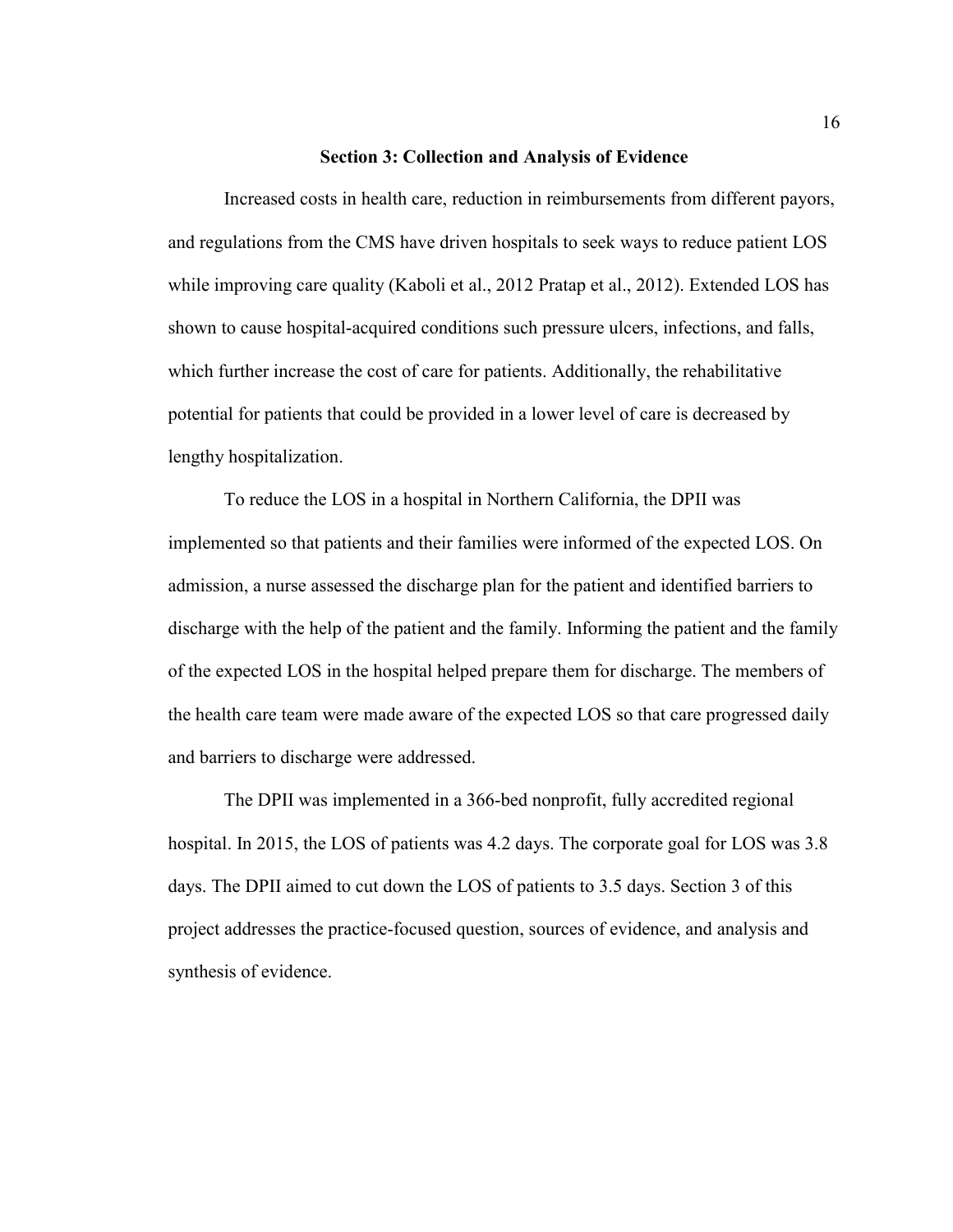# **Practice-Focused Question**

One of the reasons for extended LOS was the presence of discharge barriers that were not identified early on admission. Patients (and families) were resistant to discharge because they felt that they were not ready to take care of their health needs after discharge. The DPII improved upon an existing discharge process by focusing on the barriers to discharge on the day of patient admission and on collaboration of the health care team to provide the services necessary to progress the care of the patient. Increased involvement of the patients, families, and members of the health care team in addressing the needed care and the discharge barriers on admission would facilitate care provision in the hospital as well as address the post-acute-care needs of the patient. This initiative called for bedside nurses from all shifts to work actively on barriers to discharge as well as to communicate such to other staff following shifts. Was there a reduction in the LOS following the implementation of the DPII? This was the practice question that this DNP project attempted to answer by evaluating the DPII.

To ensure understanding of the terms used in this project, the following definitions are provided.

*Diagnostic-related group (DRG):* any of the payment categories that are used to classify patients and especially Medicare patients for the purpose of reimbursing hospitals for each case with a fixed fee regardless of the actual costs incurred.

*Geometric length of stay (GMLOS):* the national mean length of stay for each DRG as determined and published by the CMS.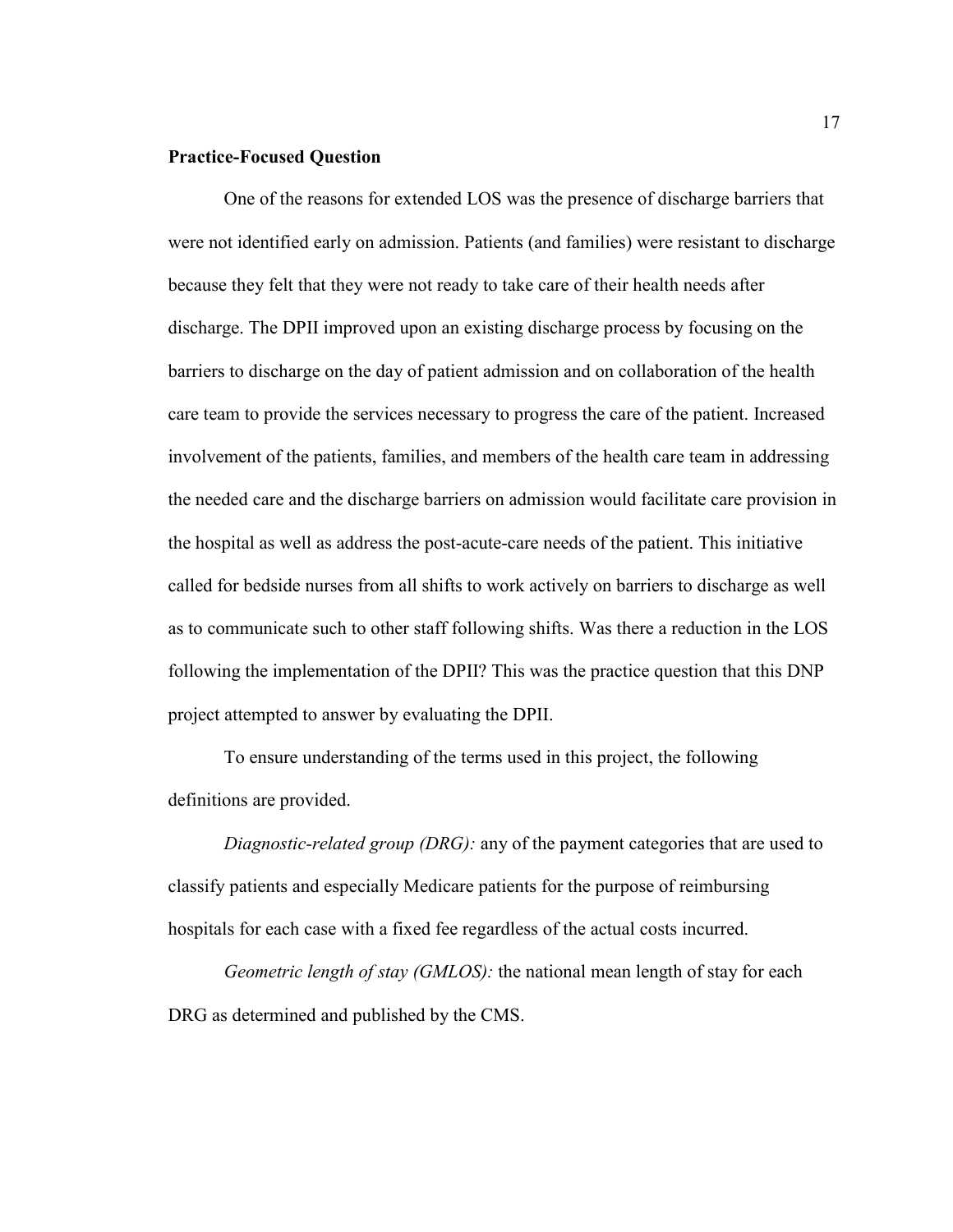*Arithmetic length of stay (ALOS):* the average length of stay experienced by a patient within a chosen DRG.

# **Sources of Evidence**

The LOS was used to evaluate the outcome of the DPII. Information on the LOS before the implementation of the DPII was used as a baseline and compared to data produced from the implementation of the DPII in order to determine the effect of the improved discharge process. Collection of these data provided evidence on how improving the discharge process—by initiating discharge planning on admission, increasing collaboration among the health care team, and involving patients and their families—could result in reduced LOS.

# **Archival and Operational Data**

This project was an evaluation of the DPII, which was implemented in the hospital. This was a process improvement initiative so data pertinent to the LOS of patients was used. Data on the LOS in 2015, before the implementation of the DPII, was used to determine the average LOS of patients. The PCC was useful in identifying how discharge needs were addressed throughout a patient's hospitalization.

The GMLOS and the LOS were readily available from the reports generated in the care coordination department. This was useful as care coordinators used these numbers in their discussion with charge nurses in the daily whiteboard rounds and with the physicians in the daily rapid rounds. The director of quality improvement shared the data from before and after the DPII implementation, which had been submitted by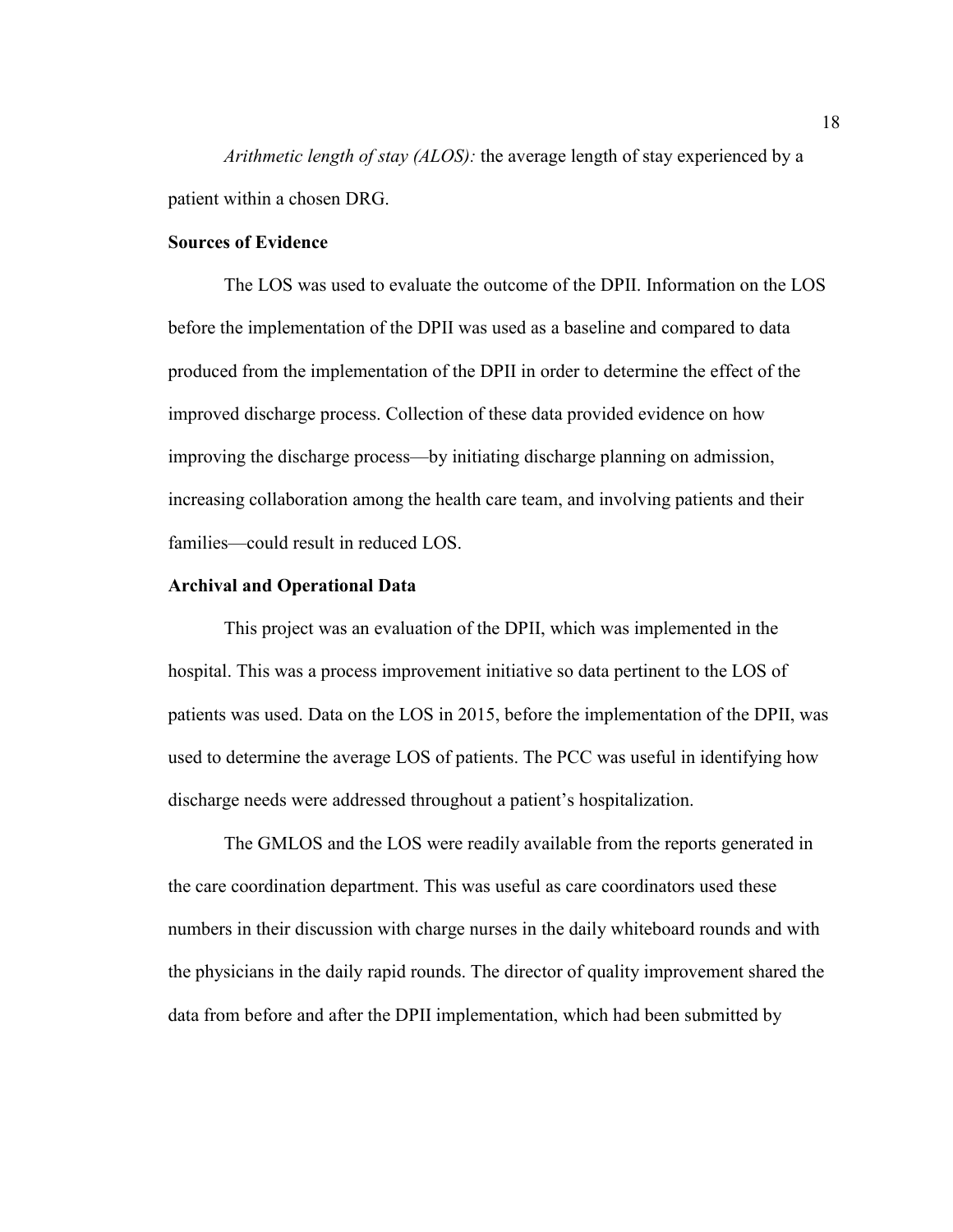different floors of the hospital. I worked closely with the director to gain access to the information.

# **Participants and Procedures**

The director of quality improvement collected and collated all the PCCs from the different units of the hospital, using them to generate a report. I collected the data from the director in order to evaluate the DPII.

# **Protections**

Collection of information was not done until approval for the study was given. I sought approval first from the Walden University Institutional Review Board (IRB). The Walden IRB approval number 08-04-17-0145751 was obtained. The approval of the hospital for me to collect the data from the DPII was likewise sought. Patient information was handled in accordance with the Health Insurance Portability and Accountability Act to protect the privacy of the patients. Patient names and other personal information were not included in the data. All the data and reports remained in the facility and with the department responsible for collecting them.

# **Analysis and Synthesis**

Data on the LOS of patients prior to the DPII were collected and constituted the pretest data. Using *t* tests for independent samples, the pretest data were compared with posttest data to determine whether the LOS in the pre- and posttest period were statistically significantly different. The average number of patients in one floor is 750 per month. The LOS of these patients prior to the implementation of the DPII was compared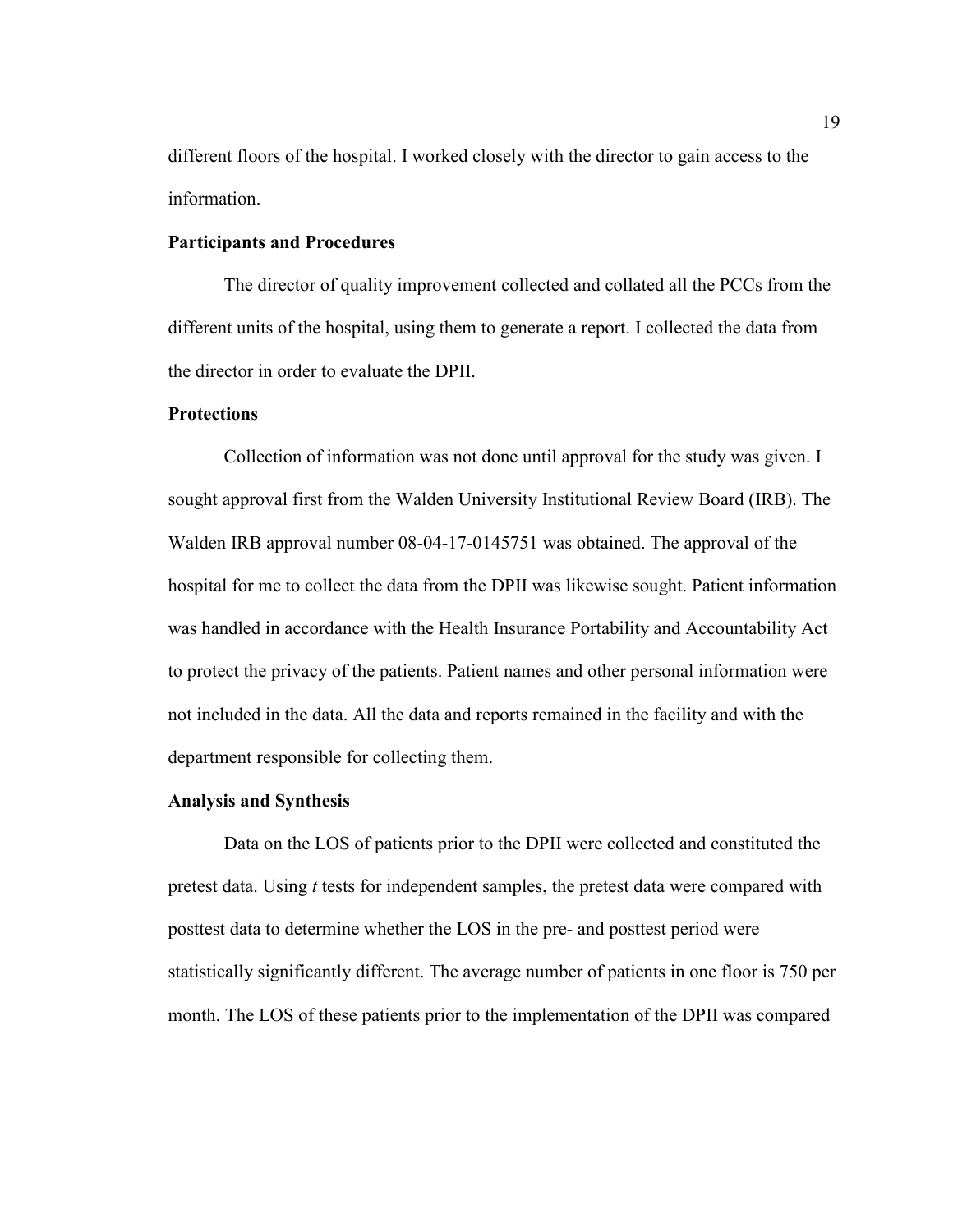to their LOS after the implementation. The pre- and posttest data were compared to determine if there was a statistical difference.

# **Summary**

Reducing the LOS in acute care settings has been the response of hospitals to increasing health care costs, reduced reimbursements from payor sources, and complications from lengthy hospitalizations. Process improvements such as the DPII are a way to reduce LOS. The initiative involved collaboration of the health care team to ensure that services were provided to progress the care of patients and prepare them for discharge. Involving the patients and the families in identifying barriers to discharge at the time of admission was seen to facilitate discharge to the community. The information obtained from this initiative could be used for continuous improvement.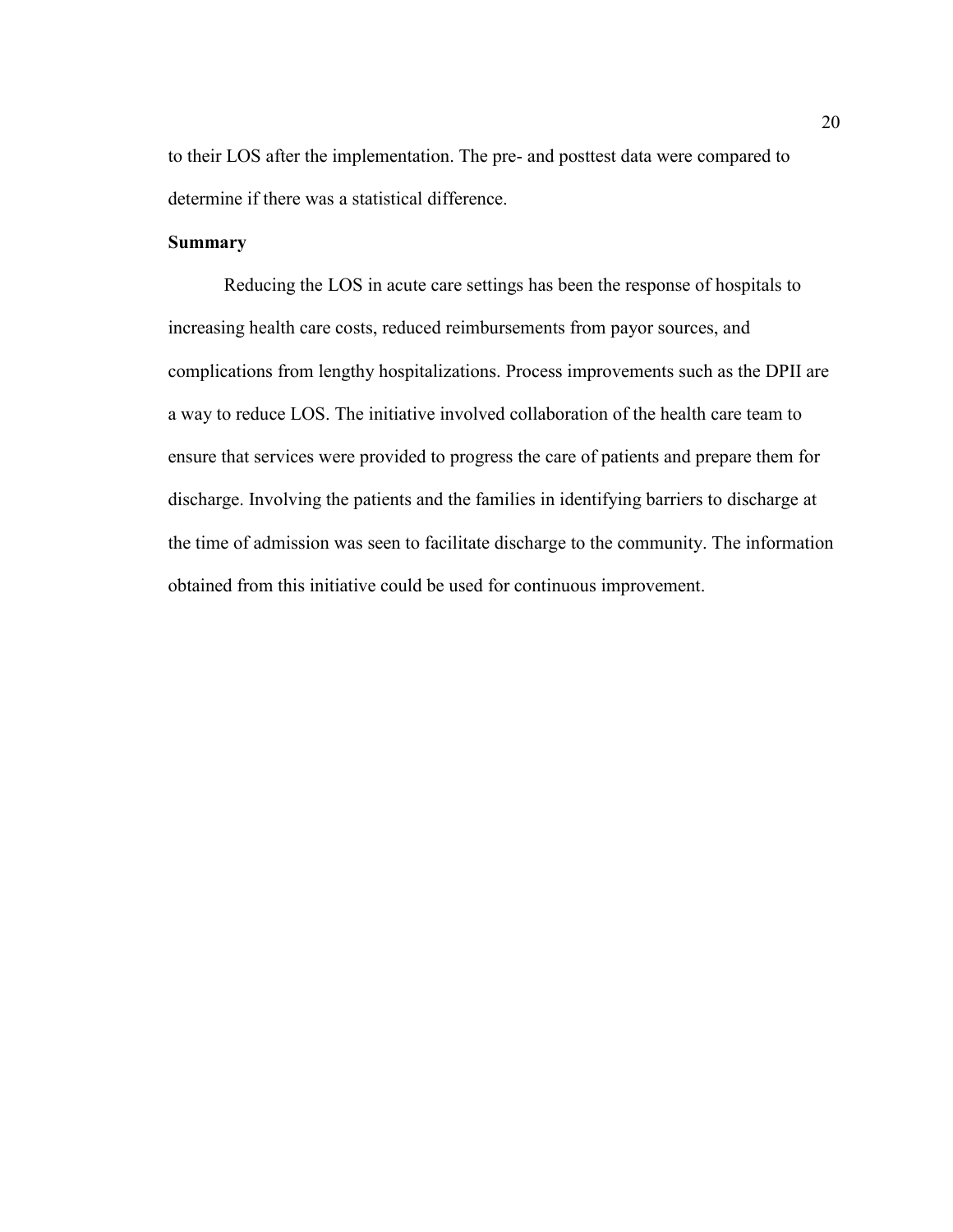#### **Section 4: Findings and Recommendations**

The purpose of this project was to evaluate the DPII's implementation in a hospital. The DPII was a process improvement initiative aimed at reducing the LOS of patients through the initiation of discharge planning on the day of admission, which involved informing the patient, family, and members of the health care team of the GMLOS and the anticipated day of discharge. Discharge needs and barriers were discussed on the day of admission to prepare patients and their families for discharge and transition to a lower level of care. Reducing the LOS is a means by which hospitals can keep up with changes in reimbursements from different payor sources (Kaboli et al., 2012). Using fewer resources can potentially help in reducing health care costs.

The members of the health care team were informed of the GMLOS, which was written on the patients' whiteboards in the rooms. Patients and families were informed of the GMLOS along with the plan of care. Discharge barriers were identified so the case manager and the family could work together to prepare the patient for discharge. Identifying discharge barriers late in the hospital stay could increase the LOS because patients and their families were unprepared for the discharge. This study examined if the implementation of the DPII resulted in reduction in the LOS. The difference in the LOS before and after the implementation of the DPII was examined and the statistical significance was determined. The LOS was measured in weeks. Archival data of the LOS in 2015, the year prior to the implementation of the DPII, was used as the pretest data and the LOS after the implementation was used as posttest data. The pre- and posttest data were compared using *t* tests for independent samples. This project aimed to answer the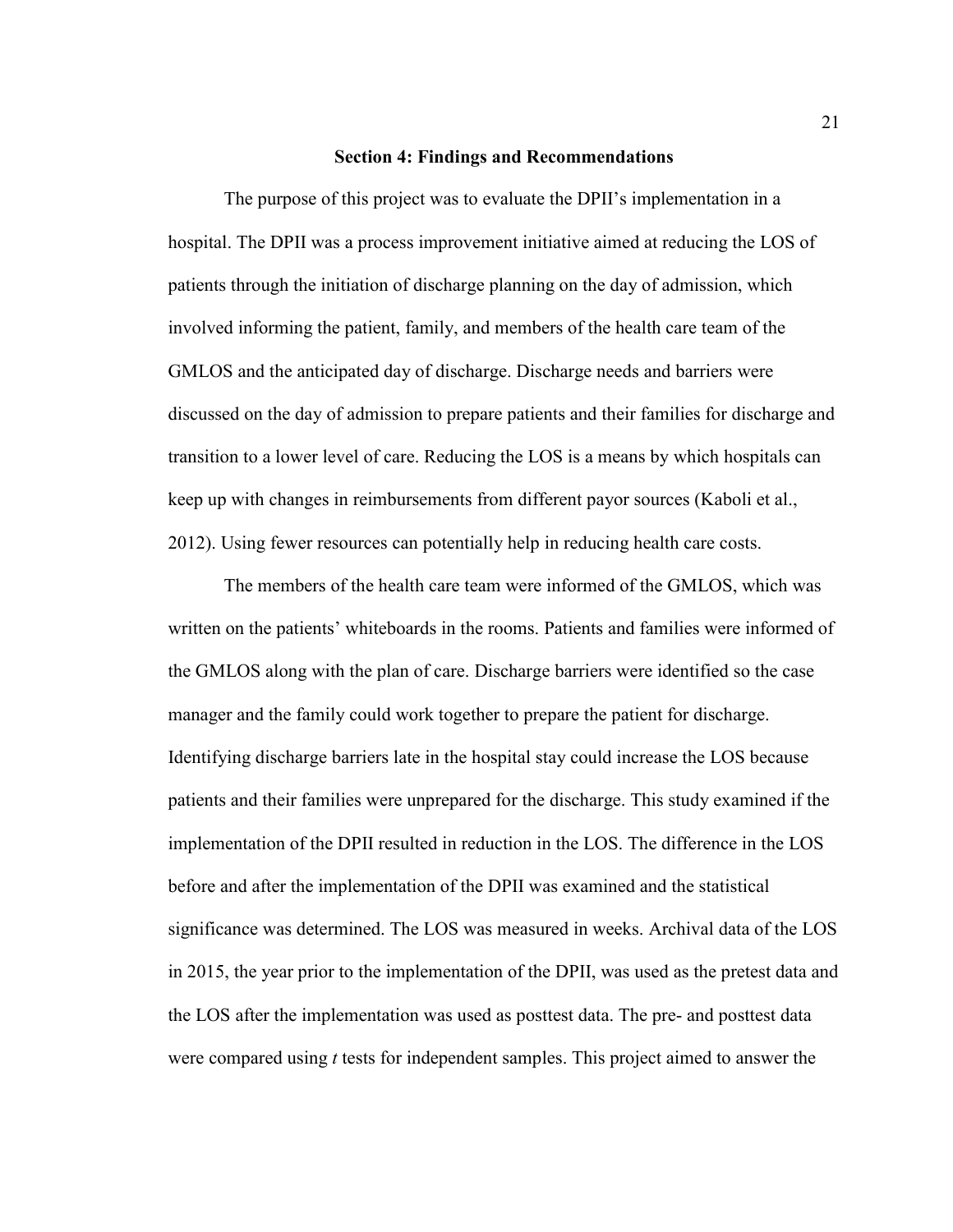practice question: Was there a reduction in the LOS following the implementation of the DPII? The data included a wide period of hospital LOS, from 2015, which was the year prior to the implementation of the DPII, through 2017, which was a year after the initial implementation of the initiative. The data included the LOS of patients in all inpatient units in the hospital regardless of insurance or payor sources.

# **Findings and Implications**

In 2015, prior to the implementation of the DPII, patients stayed in the hospital for an average of 4.49 days. The longest average monthly LOS of 5.32 days was in September 2015 and could be attributed to diagnoses, severity of illness, and changes in the weather conditions in the area. The shortest average monthly LOS of 3.93 days was in August 2015; traditionally, the shortest LOS has been seen in the hospital during the summer season. From October to December 2015, the average LOS was 4.70.

The DPII was initially implemented on March 28, 2016, with pilot testing in one of the medical-surgical floors of the hospital. The average LOS in March 2016 was 4.46 days and in April 2016 it was 4.36 days. There was a drop in the average LOS in May 2016 to 3.99 days. Then there was a dip in the average LOS in June 2016 to 3.92 days, which is attributable to it being a summer month.

In 2017, the year following the implementation of the DPII, the longest average monthly LOS was 5.14 days and the shortest average monthly LOS was 3.36 days. The mean LOS for 2017 was 4.20 days.

Table 1 shows the comparison of the LOS prior to and after the implementation of the DPII. The data were taken from the weekly average LOS in all the floors and critical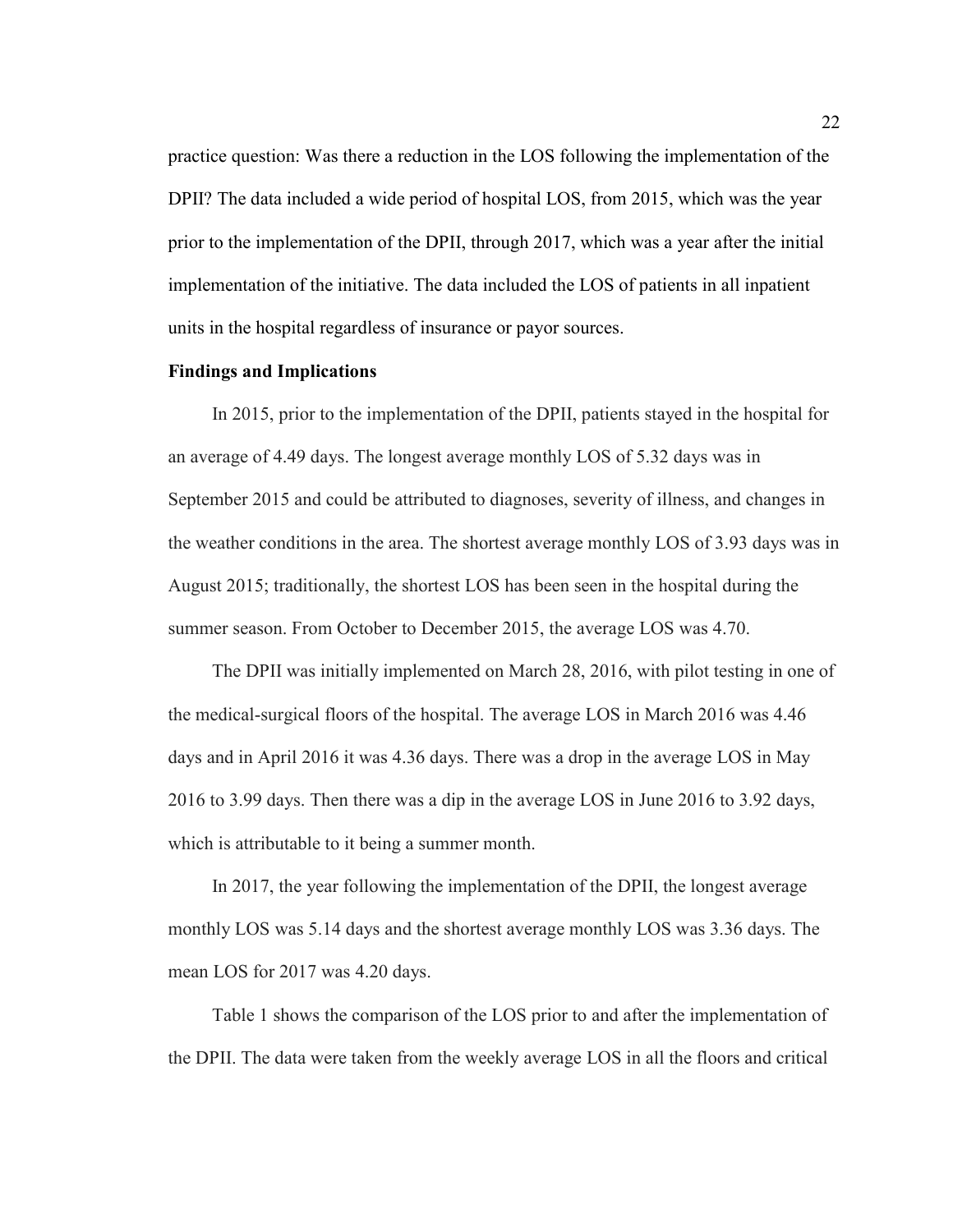care units in the hospital. Data for only 27 weeks in 2015 were available from the quality improvement department. Data for 52 weeks were available for 2017. Based on the group statistics, the LOS in 2015 ( $M = 4.59$ ,  $SD = .366$ ), prior to the implementation of the DPII, was longer than in 2017 ( $M = 4.09$ ,  $SD = .381$ ), after the implementation of the DPII.

Table 1

*Group Statistics* 

| Year | $n$ (weeks) | Mean   | Std. Deviation | Std. Error Mean |
|------|-------------|--------|----------------|-----------------|
| 2015 |             | 4.5978 | .36637         | .07051          |
| 2017 |             | 4.0998 | .38173         | .05294          |

The *t* test for independent samples was calculated using IBM SPSS Statistics 25 to analyze whether there was a reduction in the LOS following the implementation of the DPII. There was homogeneity of variances for LOS for 2015 and 2017, as assessed by Levene's test for equality of variances (see Table 2). The *t* test revealed the LOS in 2015 was longer ( $M = 4.59$ ,  $SD = 3.66$ ) than in 2017 ( $M = 4.09$ ,  $SD = 3.81$ ), a statistically significant difference,  $M = 0.50$ , 95% *CI* [0.32, 0.67],  $t(77) = 5.574$ ,  $p = .005$ ,  $d = 1.3$ .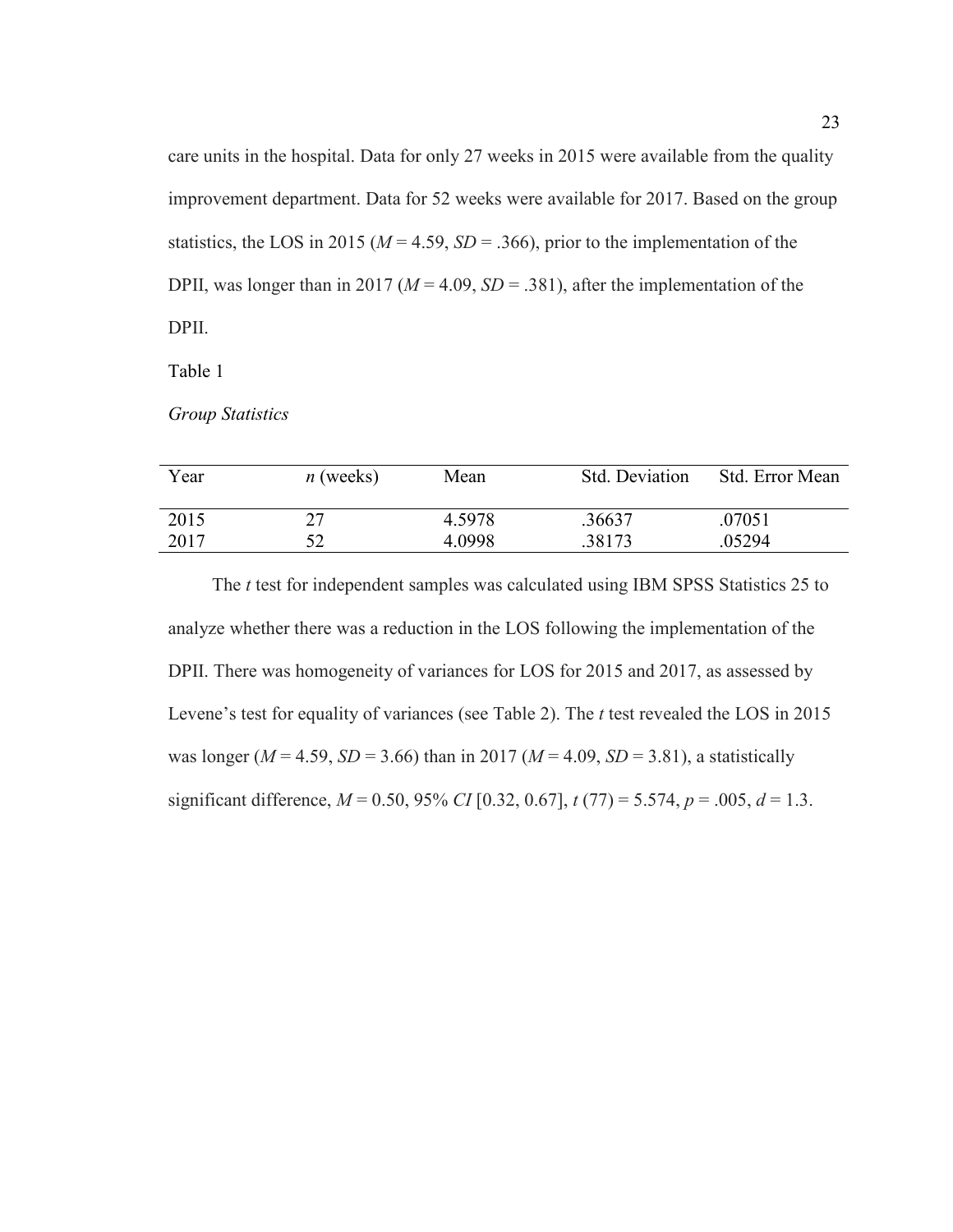# Table 2

# *Independent Samples Test*

| Levene's test<br>for equality of<br>variances |       |      |        | $t$ test for equality of means |                      |               |               |         |         |
|-----------------------------------------------|-------|------|--------|--------------------------------|----------------------|---------------|---------------|---------|---------|
|                                               | $\,F$ | Sig. | t      | df                             | Sig.<br>$(2-tailed)$ | Mean<br>Diff. | Std.<br>Error |         | 95% CI  |
|                                               |       |      |        |                                |                      |               | Diff          | Lower   | Upper   |
| Equal<br>variances<br>assumed                 | 0.186 | .668 | 5.574  | 77                             | .0000                | 0.49797       | 0.08934       | 0.32008 | 0.67468 |
| Equal<br>variances<br>not<br>assumed          |       |      | 5.6480 | 54.710                         | .0000                | 0.49797       | 0.08817       | 0.32126 | 0.67468 |

Figure 2 is a simple bar graph of the LOS in 2015 and 2017.



Simple Bar of LOS by Year

*Figure 2.* A simple bar graph showing average LOS for 2015 and 2017.

A second *t* test for independent samples was used to compare the LOS in 2015 and 2017 using 27 weeks and LOS from June to December. This was done to see whether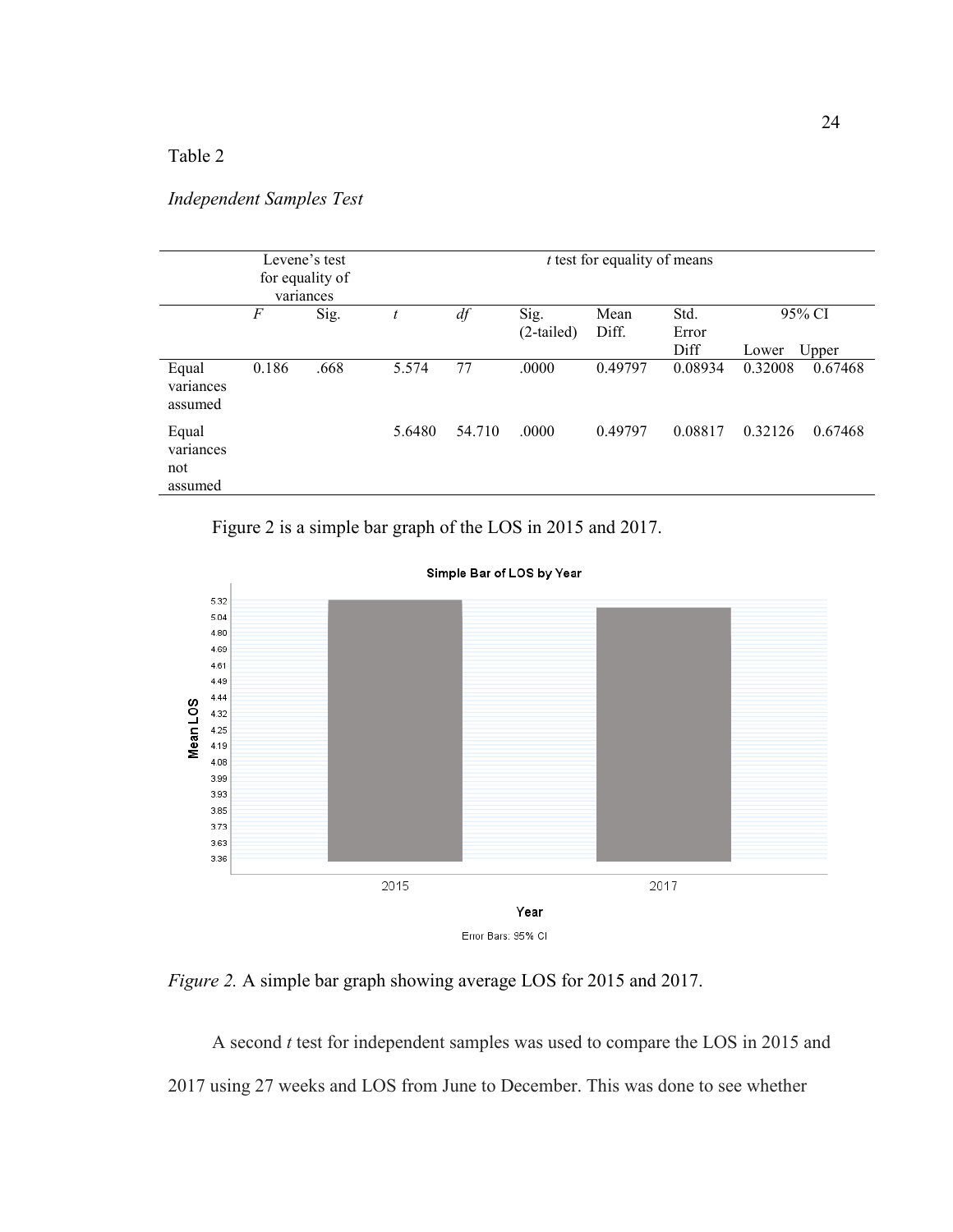there was a reduction in the LOS between 2015 and 2017 given similar conditions. Table 3 shows the comparison of the LOS for 27 weeks in 2015 and 2017, from the week of June 28 to the week of December 27 for 2015 and 2017. Based on the group statistics, the average LOS prior to the implementation of the DPII in 2015 ( $M = 4.59$ ,  $SD = .366$ ) was longer than after its implementation in 2017 ( $M = 3.99$ ,  $SD = .337$ ).

Table 3

*Group Statistics for LOS in 2015 and 2017 Using Equal Number of Weeks*

| Year | $n$ (weeks) | Mean   | Std. Deviation | Std. Error Mean |
|------|-------------|--------|----------------|-----------------|
| 2015 | າາ          | 4.5978 | .36637         | .07051          |
| 2017 | າາ          | 3.9944 | .33743         | .06494          |

Based on the Levene's test for equality of variances ( $p = 0.764$ ), there was homogeneity of variances for LOS in 2015 and 2017 (see Table 4). The *t* test showed the LOS in 2017 was shorter  $(M = 3.99, SD = .33)$  than in 2015  $(M = 4.59, SD = 0.36)$ , a statistically significant difference,  $M = 3.99, 95\%$  CI [0.41, 0.79],  $t(62) = 6.294, p =$ .000006,  $d = 1.7$ .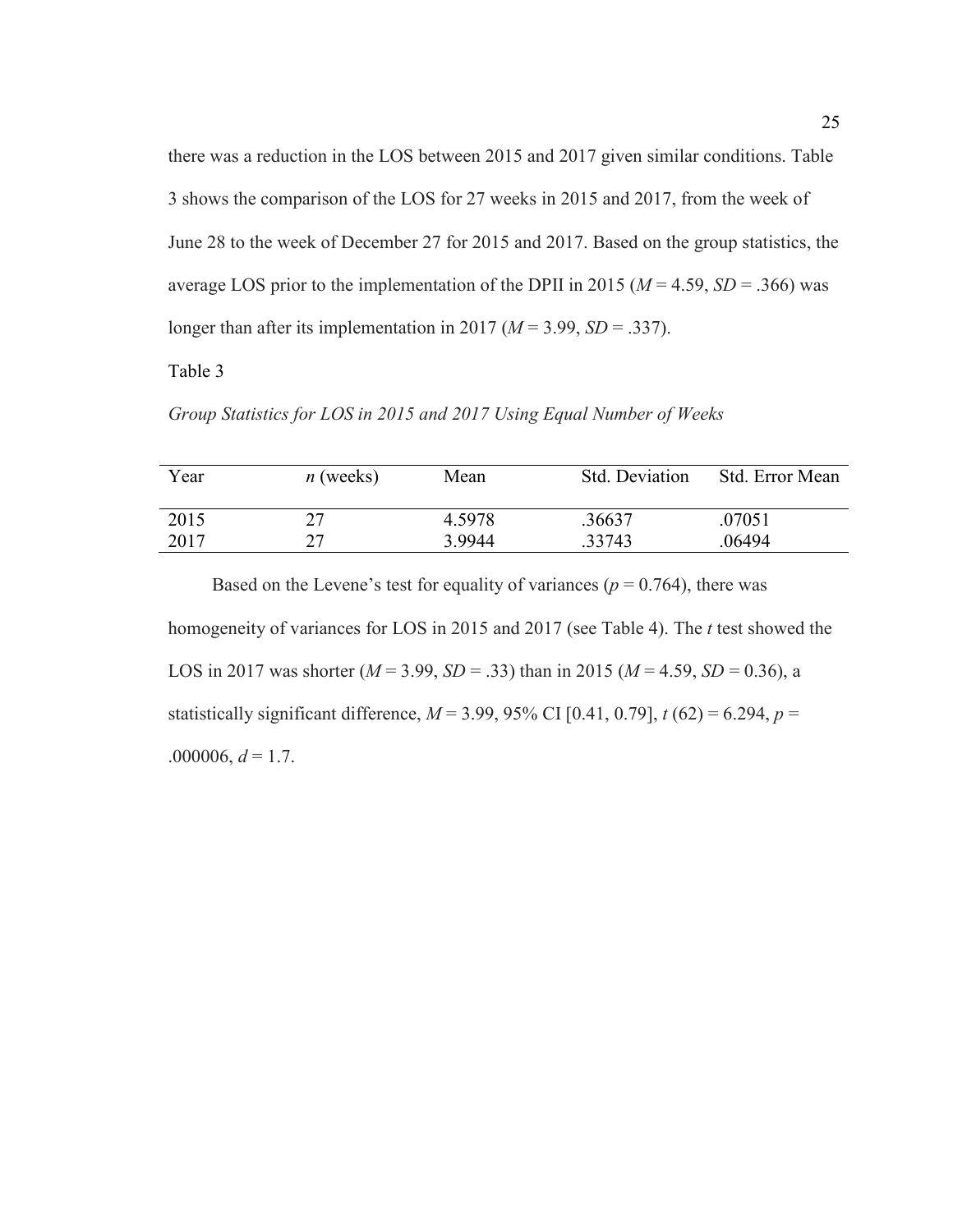# Table 4

| Levene's test<br>for equality of<br>variances |       |      |       | $t$ test for equality of means |                      |               |                |                  |                  |
|-----------------------------------------------|-------|------|-------|--------------------------------|----------------------|---------------|----------------|------------------|------------------|
|                                               | $\,F$ | Sig. | t     | df                             | Sig.<br>$(2-tailed)$ | Mean<br>Diff. | Std.<br>Error  |                  | 95% CI           |
| Equal<br>variances<br>assumed                 | 0.91  | .764 | 6.294 | 52                             | .0000                | 0.60333       | Diff<br>0.9586 | Lower<br>0.41099 | Upper<br>0.79568 |
| Equal<br>variances<br>not<br>assumed          |       |      | 6.294 | 51.652                         | .0000                | 0.60333       | 0.9586         | 0.41095          | 0.79571          |

*Independent Samples Tests for LOS 2015 and 2017 Using Equal Number of Weeks* 

Comparing the same number of weeks in the same months for 2015 and 2017 showed there was a reduction in the mean LOS in the hospital. The summer reductions in the LOS can be attributed to the season. The reduction in the LOS to 3.96 in May 2016 can be attributed to the DPII, which was implemented in March 2016. Follow-up by the leadership team with floors that were not following the initiative helped increase awareness among the staff. Daily reporting of the results to the leadership team with discussion of reasons for delayed discharges with the managers of the floor put a strong emphasis on the initiative. Figure 3 is a simple bar graph of the mean LOS in 2015 and 2017 using 27 weeks and average LOS from June to December.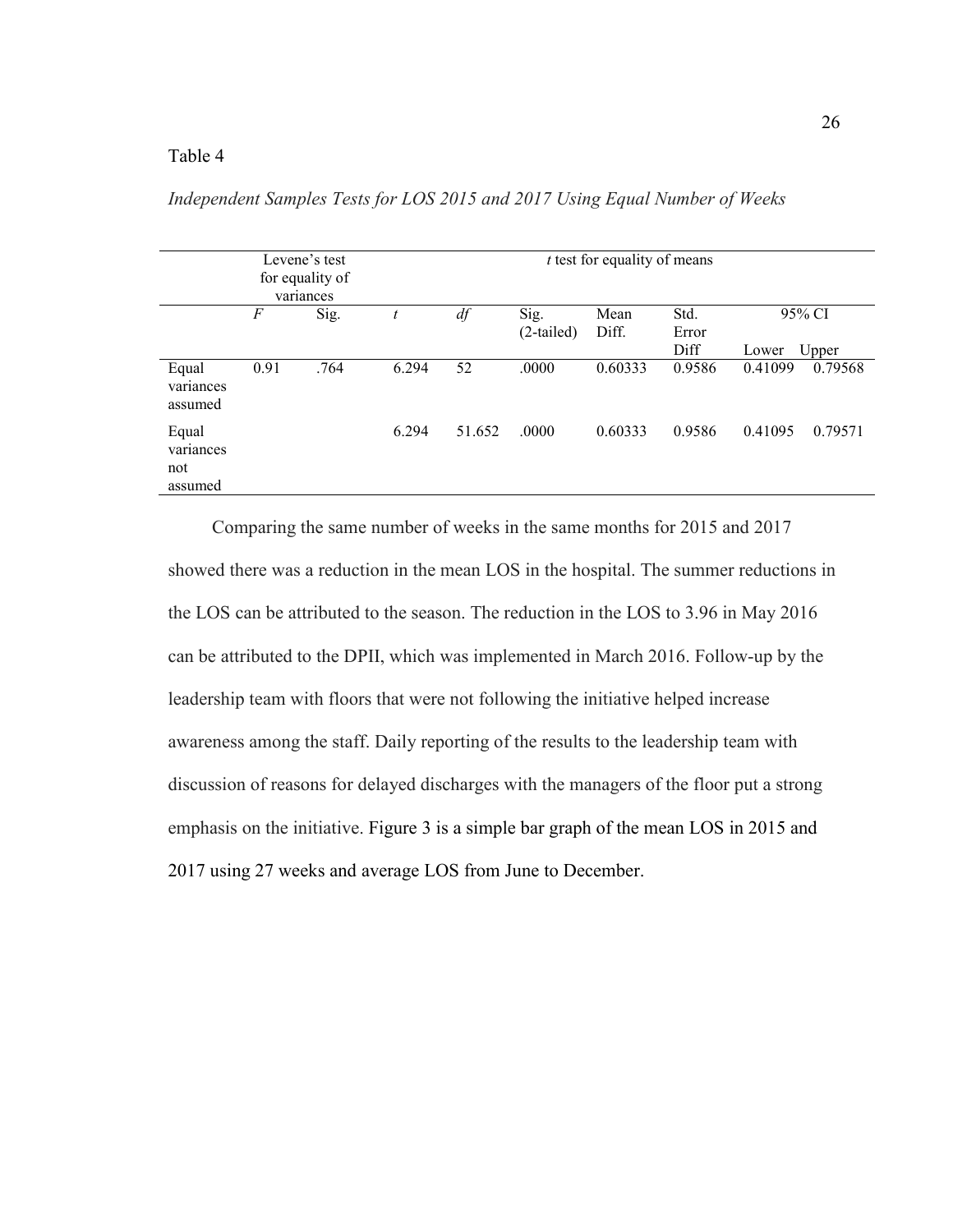

*Figure 3.* Mean LOS for 2015 and 2017 using equal number of weeks.

Along with the DPII, other projects were implemented. These projects included the Clinical Decisions Unit, an eight-bed unit for newly admitted patients from the ED. The Clinical Decisions Unit was used as an admission floor, where the admission database was filled out by the nurses in the unit, relieving the receiving nurse of the responsibility. This served as an incentive for bedside nurses, because they no longer thought that when they discharged a patient, they would have to admit a new one. Knowing that the admission database and the first orders had been addressed gave the bedside nurses relief.

In addition, the multidisciplinary rounds was initiated. This involved daily rounds with the nurse case managers, hospitalist group, home health care liaisons, charge nurses, and radiology, physical therapy, and pharmacy department supervisors attending. The patients seen by the hospitalists were discussed, with emphasis on their plan of care,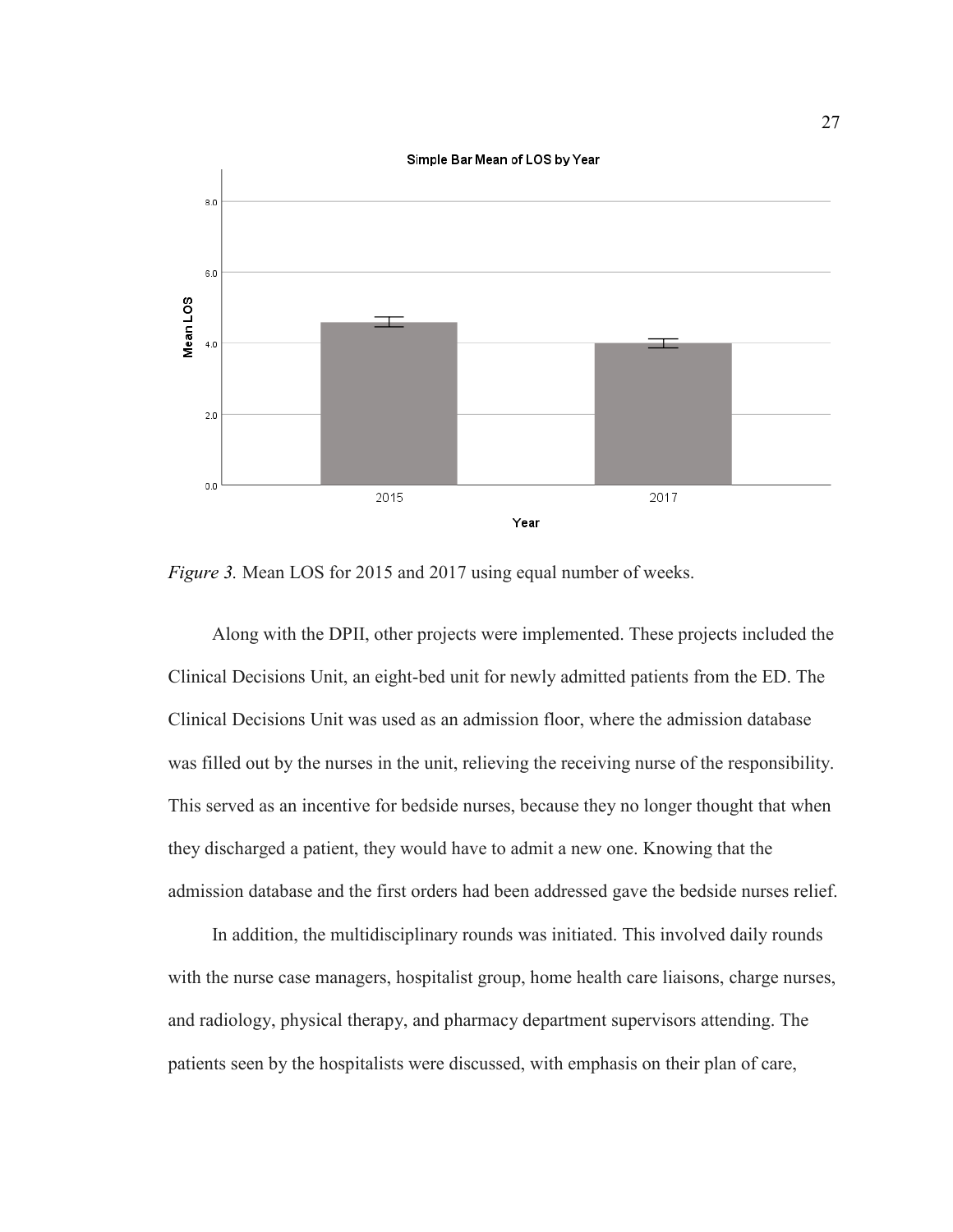discharge needs, and barriers to discharge. Through the multidisciplinary rounds, the patients' plan of care was discussed and the service reponsible for advancing the care took accountability. Discharge needs and barriers were anticipated, and the registered nurse case managers worked on discharge needs to prepare for discharge.

There was a corporate-wide effort to lower the LOS, which further strengthened the DPII. There was strong leadership support with an identified escalation process that helped in implementing and sustaining the initiative.

# **Unanticipated Limitations or Outcomes and Potential Impact to Findings**

On May 1, 2016, the hospital merged with an HMO, which brought 25% increase in patient census. This merger caused the reduction of services of another community hospital hence, the influx of patients to this hospital. The ED underwent expansion to accommodate the increasing number of patients. This increase in the census may have affected the LOS due to increase in the volume of patients. The merger also brought in physicians who were still learning the culture of the hospital and the staff. There was a new population of patients who may have been used to the other hospital which may not have the same focus on LOS as this hospital. The implementation of the multidisciplinary rounds, opening of the Clinical Decisions Unit, expansion of the ED and adding more rooms and beds in the hospital were changes that may have impacted the findings. Focus on reducing the LOS and improving patient satisfaction may have contributed to the findings.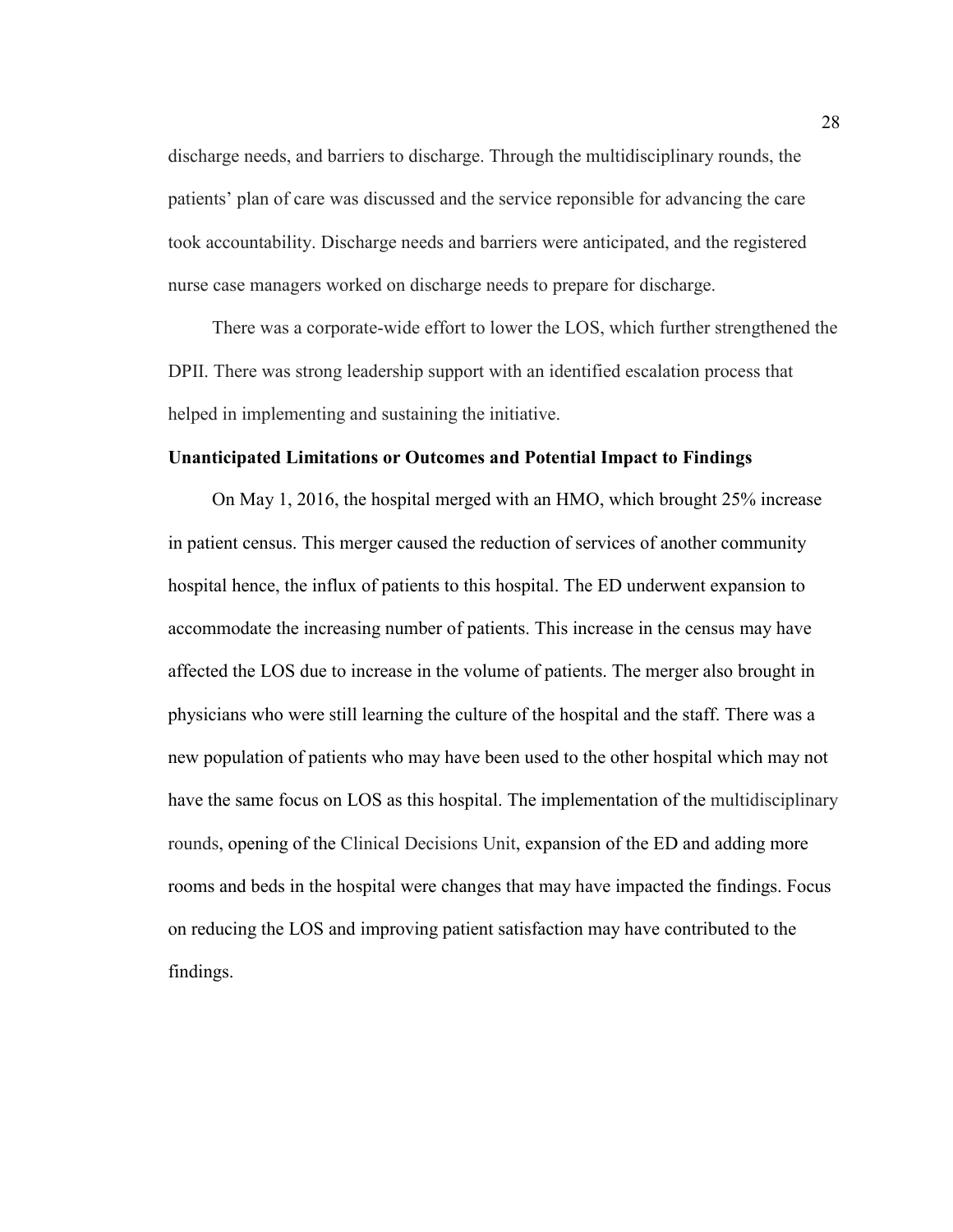### **Discussion of Findings in the Context of the Framework and Literature**

The findings showed that the reduction of the LOS due to the implementation of the DPII was statistically significant. The MI was used to evaluate the DPII, which was a process improvement project that involved changing the whole process of patient discharge. This process improvement project involved the whole health care team and increased their collaboration with patients and their families. Small tests of change were used with the DPII, starting in one floor that served as pilot for the initiative. The DPII was carried out in one floor after another with ongoing evaluation, innovation, and spread. Quality improvement projects involve continuous implementation, innovation, and evaluation (Singh, et al., 2013). There were fluctuations in the LOS following the implementation of the DPII, which could be caused by factors such as weather conditions that exacerbate certain illnesses and the degree of engagement of staff and the leadership team. The engagement of the staff, in turn, could be influenced by factors such as the presence of other projects, which resulted in shifting of focus. Leadership engagement likewise influences process improvement projects with different foci in the organization. Leadership and management should be able to maintain a constant purpose of improving quality (Zarbo, 2012). The reduction of the LOS can also be attributed to other initiatives that started alongside the DPII.

**Implications of the findings for individuals.** The findings showed a statistically significant reduction in the LOS in an acute care setting with the implementation of the DPII. The DPII increased the awareness of patients, families, and members of the health care team in regards to the GMLOS given the diagnoses. Given the expected LOS and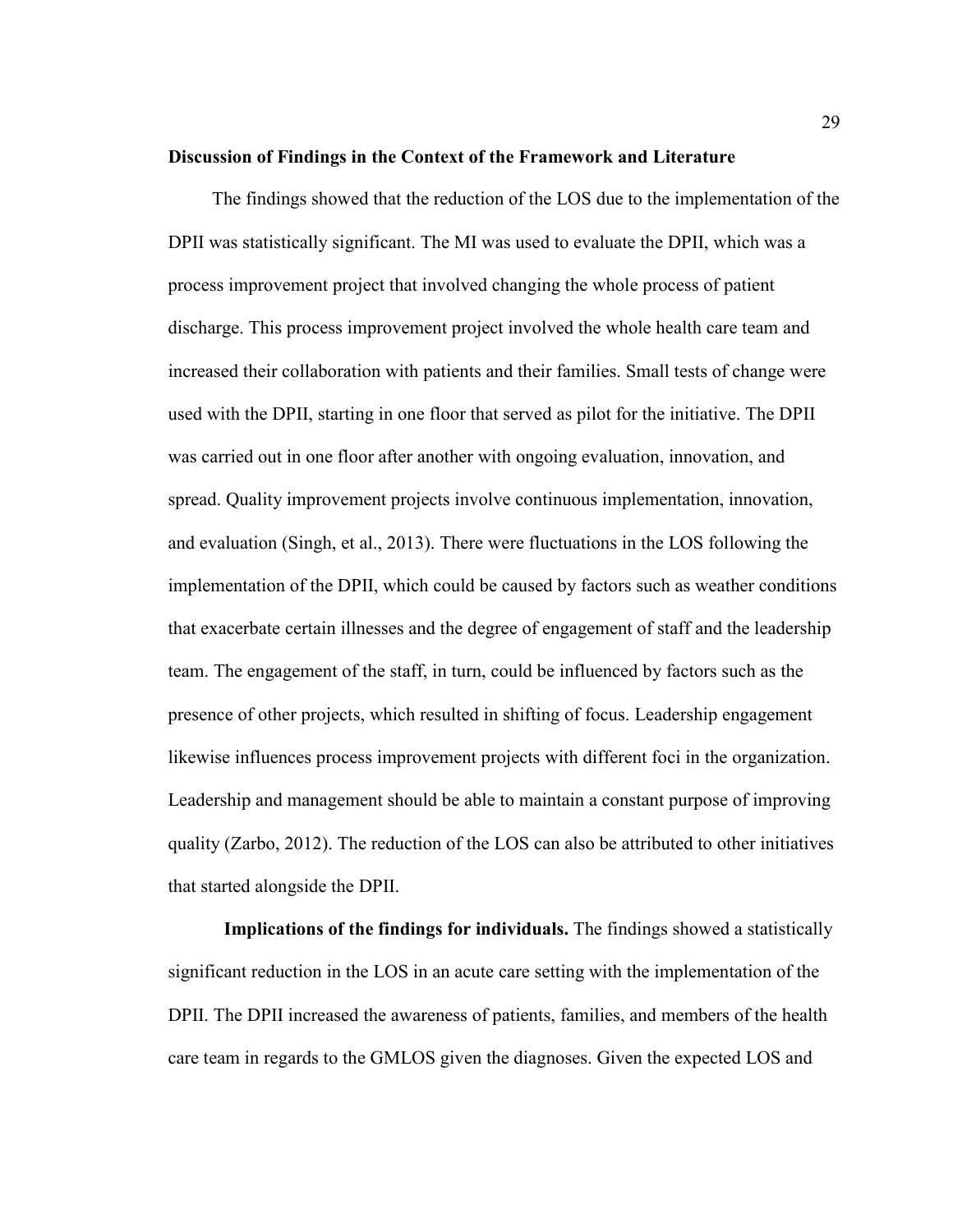identification of barriers to discharge, patients and families were able to anticipate the discharge date and plan to help the patient transition to the next level of care. Gone are the days when patients stayed in the hospital until they were back to their baseline strength and health. This is a culture change in that patients are sent home still sick, accepting that the care can be continued in the home using community resources. There is a need to educate physicians on how decreasing the LOS can reduce health care costs as well as how hospitalists and primary care physicians can participate in the continuity of care of patients from the hospital to the home.

**Implications of the findings for communities.** The development of community programs and increase of community resources to help with post-acute care should be done to provide a safe transition of patients. Primary care physicians should be able to coordinate the care of patients. Home health care agencies and SNFs should be better prepared to provide care for patients with increased care needs.

**Implications of the findings for systems.** Health care systems should consider training for health care personnel on the LOS and how to discuss this with patients and families. Increased collaboration among the health care team should be enhanced as they work towards progressing the care of patients and providing services in a timely manner. Primary care clinics and their physicians will be impacted by this because continued implementation of the DPII could lead to lower LOS, which would transition patients to the primary care setting earlier than they used to be. Primary care physicians should be ready to coordinate the care of patients at a lower level of care and manage patients at the outpatient setting.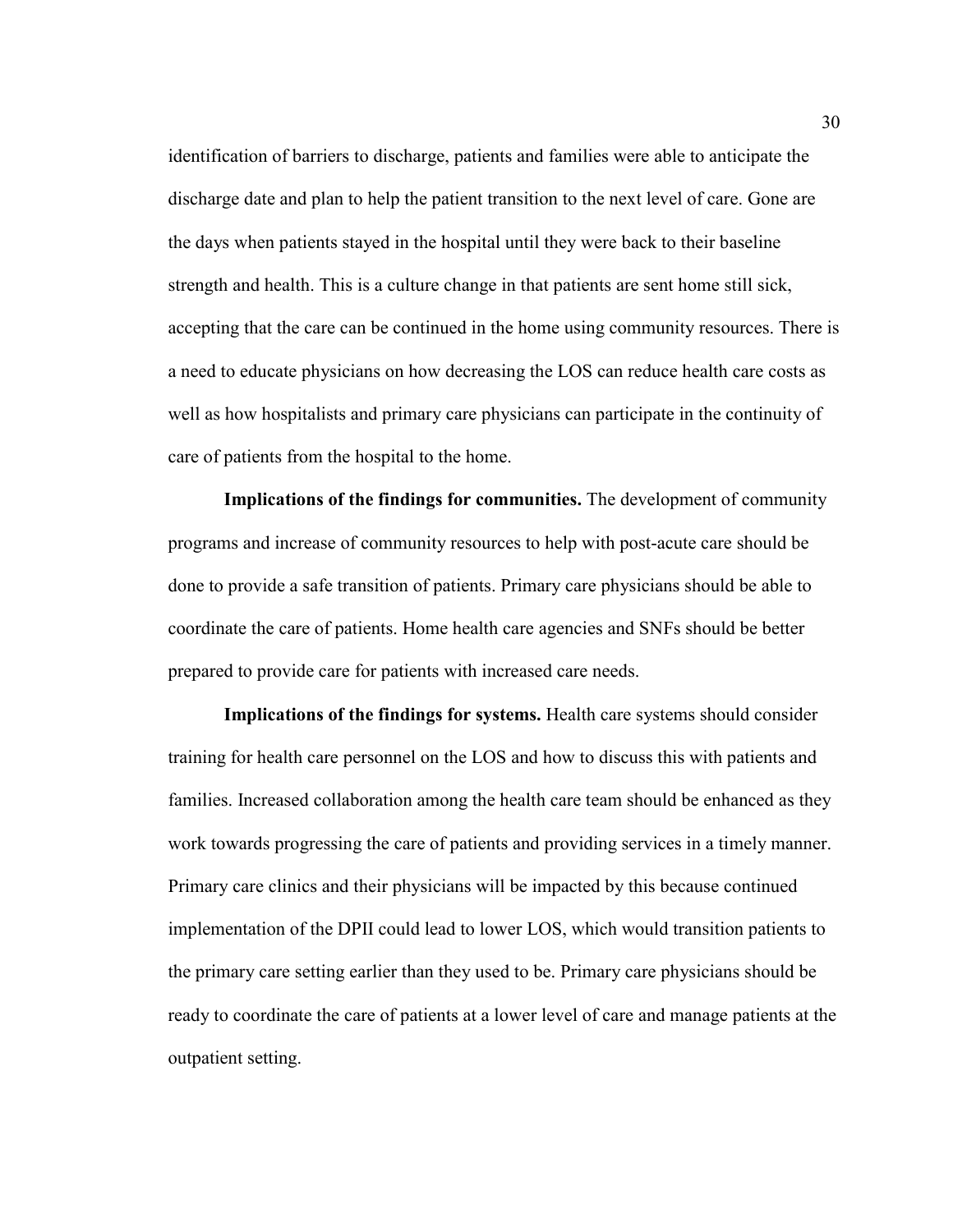**Implications for positive social change.** The DPII can potentially start a culture change wherein patients and families are better informed of their role in the management of their health and illness. Patients and their families will have a sense of responsibility for their health and health-seeking behaviors as well as use primary health resources from the community instead of always turning to the hospital for disease management. The health care team will know how they can help in lowering health care costs by rendering services in a timely manner. This will increase emphasis on transitioning and coordinating care to prevent expensive disease management in an acute care setting.

# **Recommendations**

There was a reduction of the average LOS of patients from 2015 to 2017 after the implementation of the DPII. But based on the monthly average LOS, there were still fluctuations. This could be related to diagnosis, population, or seasons of the year when the rate of exacerbation of disease is greater. Hospital staffing challenges could have contributed to delays in discharging patients. There are other causes of delay in the discharge process, which this study was not able to identify. Hospitals can look at specific reasons for discharge delays and institute changes or initiatives to address them.

Although this study did not measure the degree of collaboration among the health care team members and the response of the patients and families, the information from this study could be used by hospitals and health care systems in developing projects for reducing the LOS of patients. Other health care facilities such as SNFs could conduct the same study to find ways to facilitate discharge and address barriers to discharge that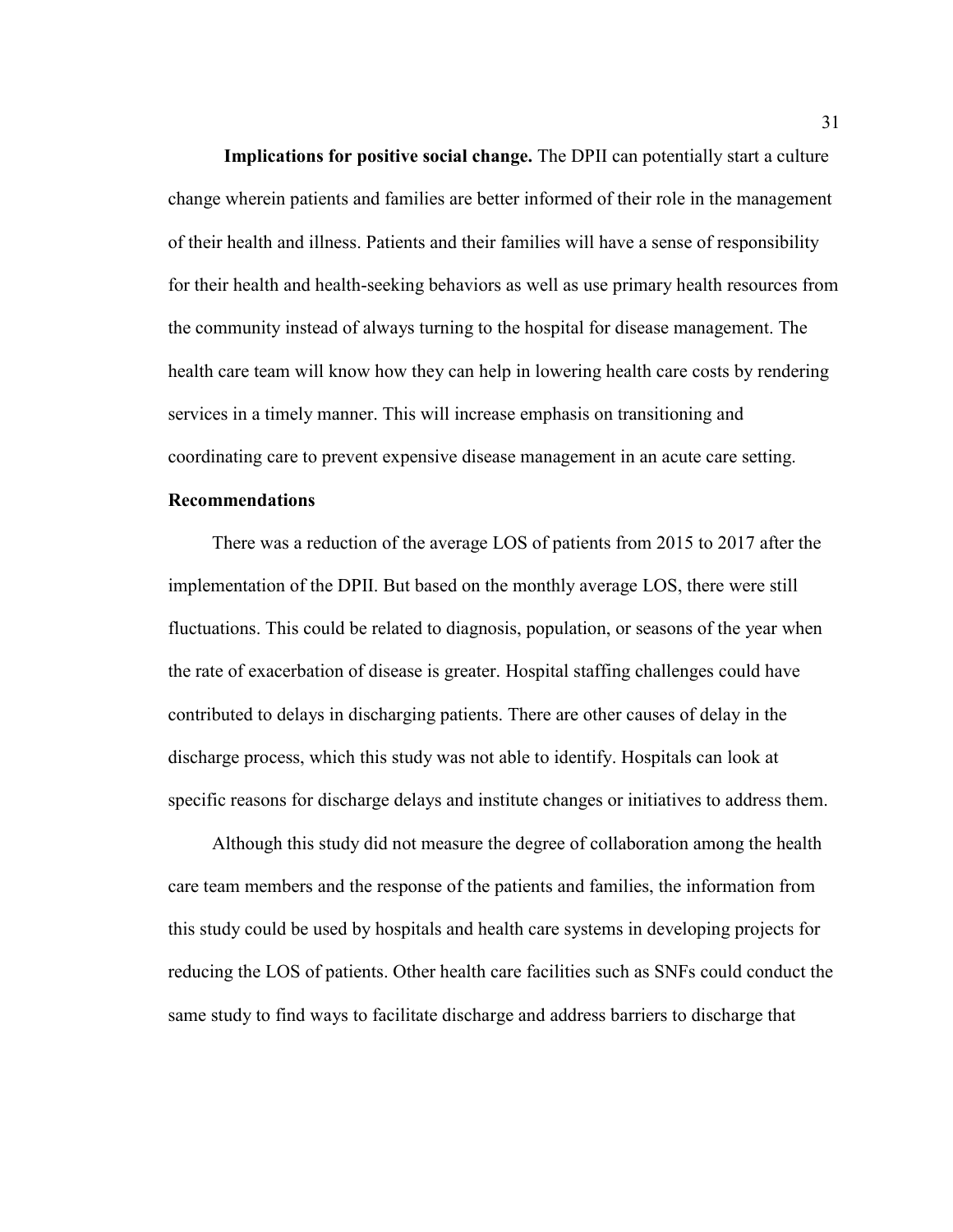could lead to lower LOS. Accountable care organizations could consider this initiative in reducing both acute and post-acute care LOS.

This study did not further analyze if the reduced LOS affected the readmission rates of patients, particularly those with chronic medical conditions. Whether the decreased LOS caused an increase in the readmission rates of patients due to premature discharges is unknown. Future research could be conducted to find the correlation between the LOS and the readmission rates of patients.

The information obtained in this study could provide additional knowledge to hospitals and health care systems on the reduction of LOS through increased patient and family involvement and improved collaboration of the health care team. Hospitals and health care systems could consider opportunities of improving the progression of patient care through collaboration of the health care team and care coordination in the acute and post-acute care settings.

# **Strengths and Limitations**

This study has its strengths and limitations. The first strength of this study is its timeliness. At a time when health care expenditures continue to rise and there is great clamor for care quality and safety, this study presents one possible way to address patient care quality while reducing health care costs. The DPII provides an opportunity to look at LOS, improve collaboration, and strengthen care coordination across the continuum of care. This study also provides information on how a culture change for patients, families, and health care team members could possibly influence how the population views the health care system and increase people's sense of responsibility for their health.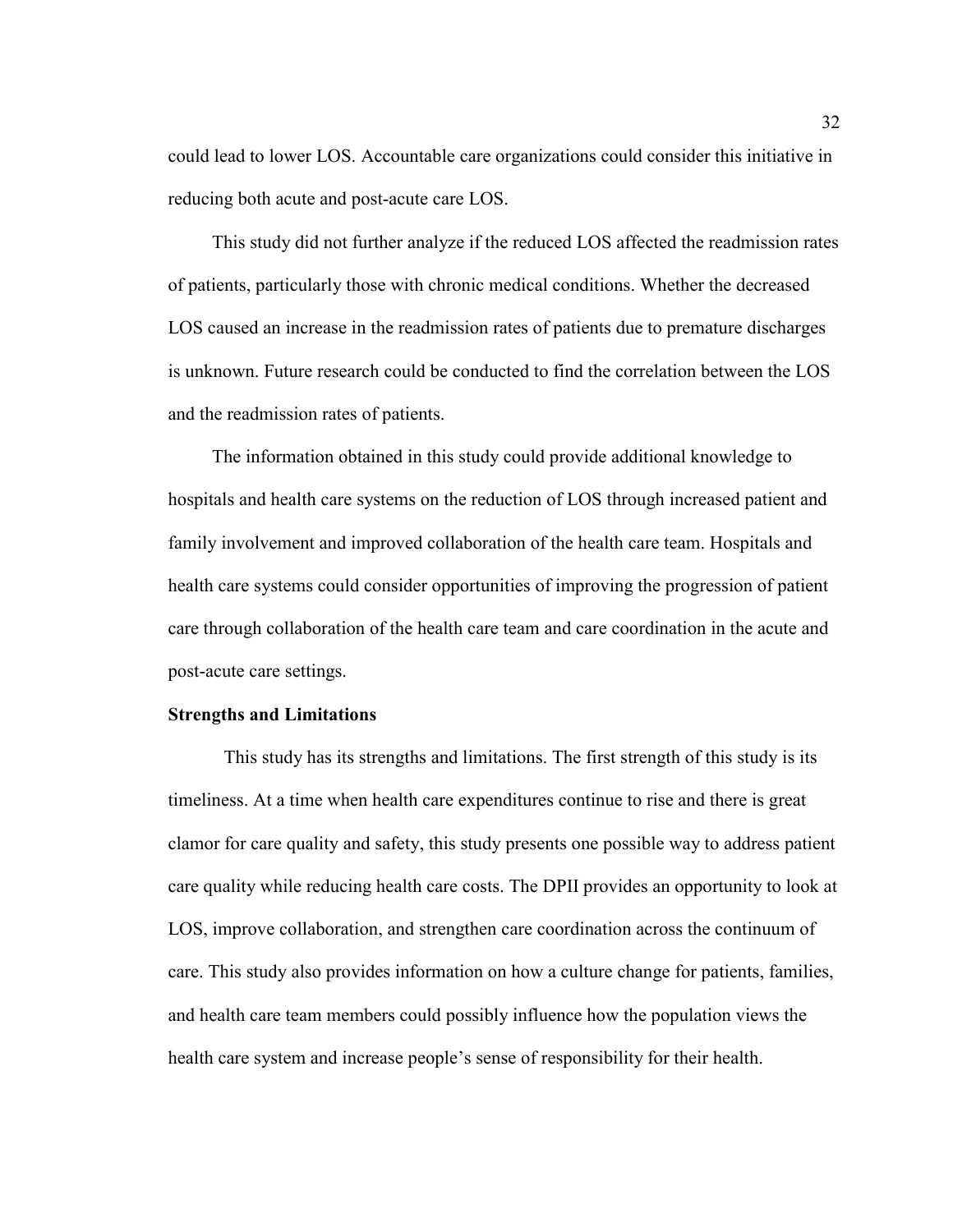The framework used to guide the DPII was another strength of the study as it involved members of the health care team in the initiative. There was a continuous process of innovation, implementation, and evaluation of outcomes that provided opportunities for improvement.

 One of the limitations of this study is its focus on the LOS prior to and after the implementation of the DPII. The study did not include other variables that could have influenced the initiative such as diagnoses, other projects implemented alongside the initiative, and engagement of the health care team in the initiative. This study was done in a hospital, where the whole organization embarked on reducing the LOS, so awareness of reducing the LOS was heightened. There were several projects geared towards reducing the LOS, so it cannot be concluded that the DPII was the only reason for the reduced LOS. Further, this study cannot be generalized to other hospitals, which may have a different patient population, different prevalent diagnoses, and different organizational set-ups. Another limitation is that the study did not look at readmission rates after the reduction of the LOS.

 Based on the limitations of this study, it is recommended that future studies focus on certain diagnoses and the reduction of LOS using the DPII. The degree to which progress of care and care coordination could help in reducing LOS should also be studied. The relationship between lower LOS and readmission rates could be studied to provide more information about the effects of reducing the LOS.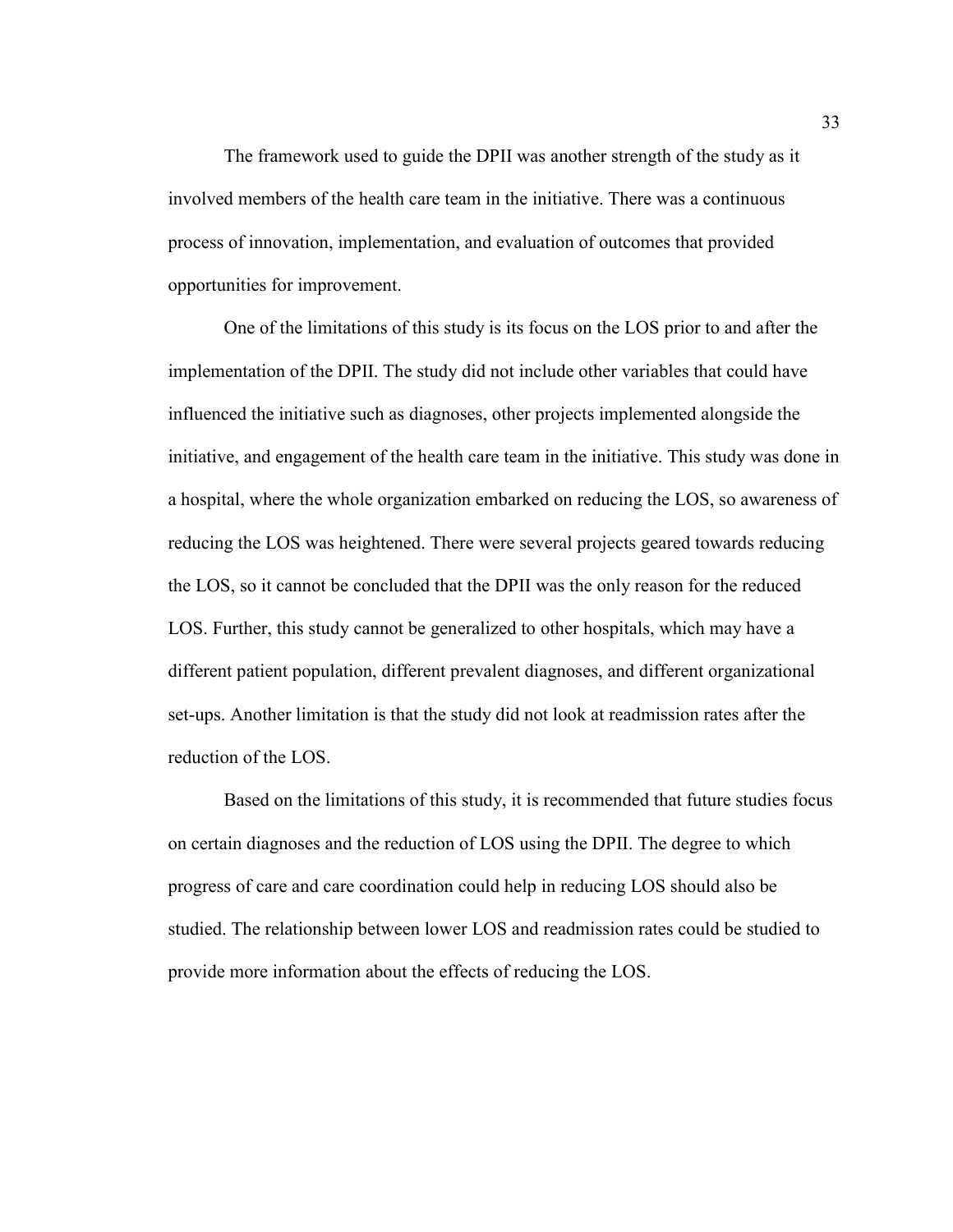#### **Section 5: Dissemination Plan**

Hospitals are finding ways to reduce the LOS due to increasing health care costs and changes in the reimbursement systems from payor sources. Dissemination of the results of this study will start in the hospital where the DPII was implemented. The first audience will be the Nursing Council members so that the directors and managers who were instrumental in the implementation of the initiative will be informed of the results. Another venue will be the meeting of the first-line supervisors to provide them information on the change as a result of their work. The Hospital Quality Committee will be the next audience to which to present the process improvement and its result on the LOS. The Patient Advisory Council will then be informed of the result so that they can help in further providing information to their members.

This study will be disseminated to the Care Coordination and Quality Council at the corporate level through poster presentation in one of the yearly conferences so that other facilities will learn about the process improvement project. For a wider audience, the study will be presented to Hospital Case Management through its website or journal. This can provide information to care coordinators looking for ways to reduce the LOS.

# **Analysis of Self**

When I was starting this project, I was promoted as the manager of the care coordination department of the hospital. I have been a supervisor for three years in the department, so my involvement in the hospital was limited, as I was mostly managing the department staff. When I became manager, I was introduced to other managers and directors and became more involved in projects and initiatives in the hospital. I was doing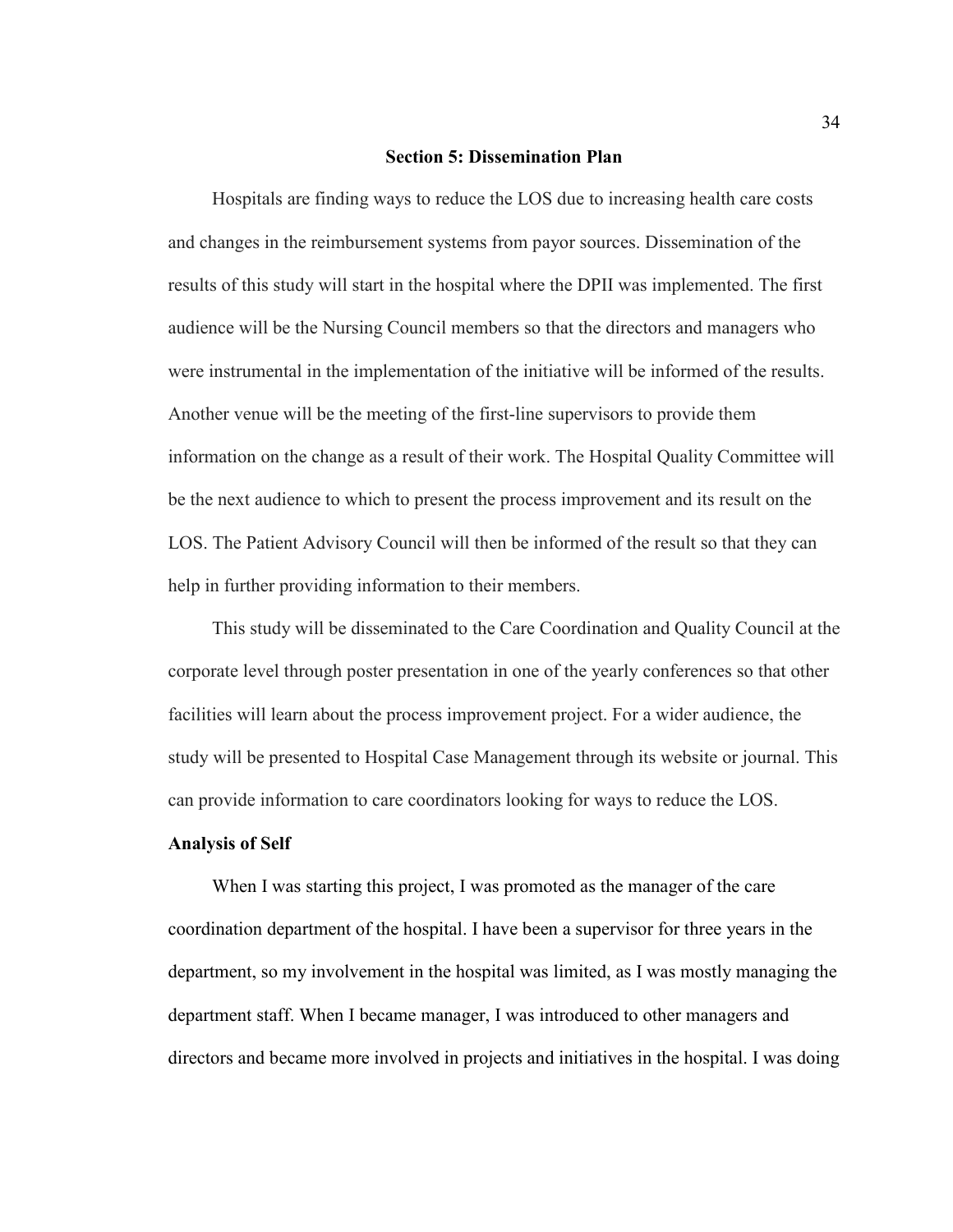my preceptorship, and when the DPII was conceptualized and implemented, I was an observer, as my preceptor was the owner of the initiative. I observed how this process improvement was carried out, and I saw how leaders interacted with each other and the staff.

Then I was tasked to do another process improvement project for care coordination as a corporate directive. I saw personal growth as I became more confident in planning for process improvement initiatives and leading a group of staff from different disciplines as we started the multidisciplinary rounds. The trust given to me by the organization's leadership to lead the multidisciplinary rounds team gave me confidence to apply my learning in the DNP program. I have gained confidence in speaking in bigger groups and sharing my ideas with leaders. I have learned how to analyze data and information and look for opportunities for improvement and continuously make innovations.

The biggest challenge in completing this project was balancing time between school, work, and family. The hospital has been going through many changes, including a big change in the electronic health record, which required my membership on different committees. There were projects directed by our corporate office on which I have spent my time and energy. Completing this project was also affected by having to make requests for IRB approval, waiting for permission for access the data, and waiting for reports to be finalized by the quality improvement department. I spent much time learning statistics, and analyzing and interpreting the data was very challenging for me.

This DNP project has taught me that I should be focused on my goals and allot time to work on them because different responsibilities require time and energy. I have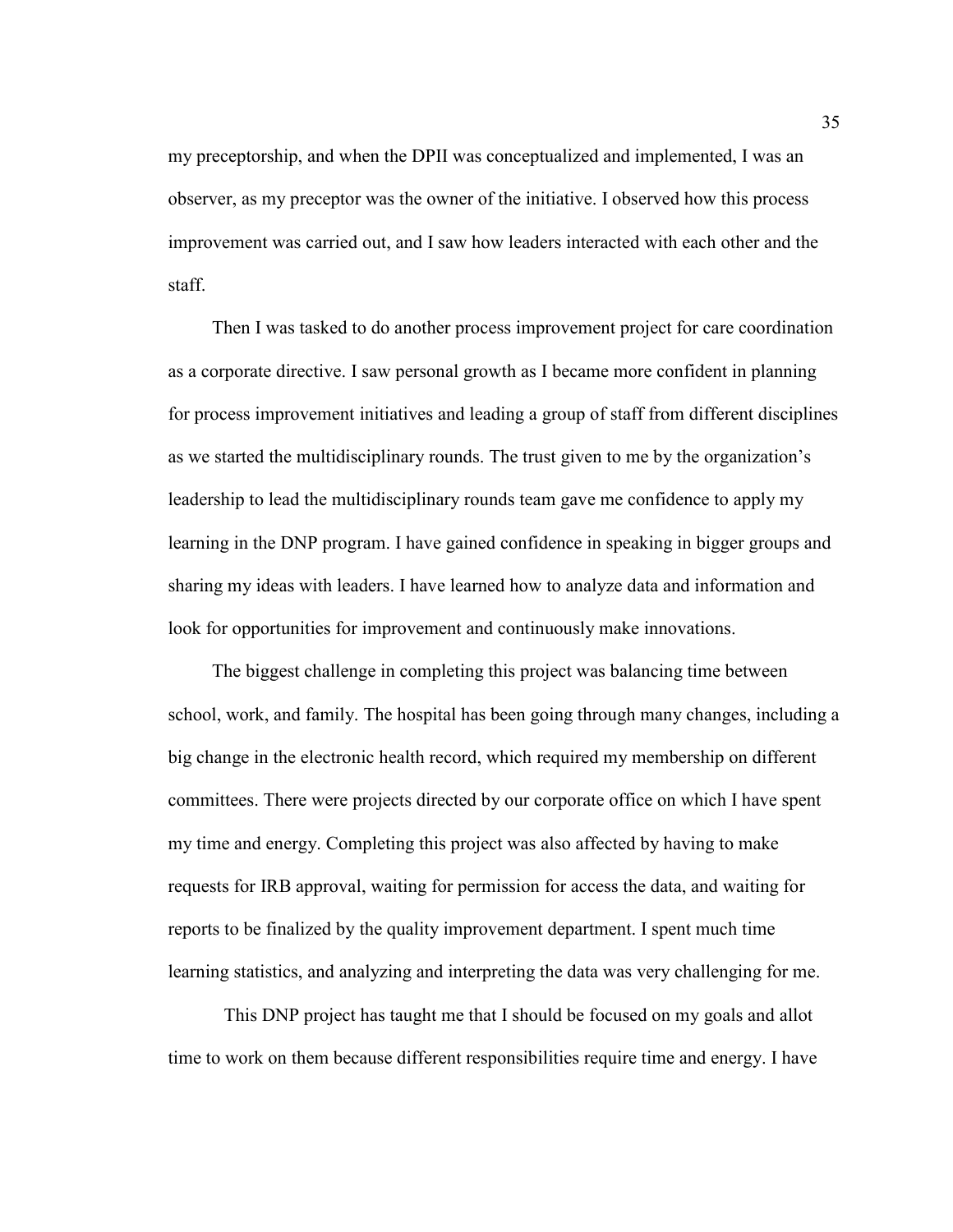realized that as an advanced practice nurse, I will be expected to lead projects that require my full attention and time. Most of all, this project renewed my vision of the nurse I wanted to become—a nurse who leads others in making nursing and the whole health care system better than when I first found it.

# **Summary**

This DNP project was an evaluation of the DPII, which was implemented to lower the LOS of patients in a hospital in Northern California. The study showed there was a statistically significant reduction in the LOS one and two years following the implementation of the DPII. Although the findings showed statistical significance, the reduction of the LOS cannot be fully attributed to the DPII because other projects were implemented at the same time. Additionally, there were other changes that could have affected the findings.

The information obtained in this study can be used and applied in another hospital to see whether it will yield similar results. As recommended previously, further studies should look into the correlation between reduced LOS and the rate of readmissions as well as reduced LOS in relation to chronic conditions. Care coordination departments can look at this study to inform processes of improving discharge planning and reducing LOS.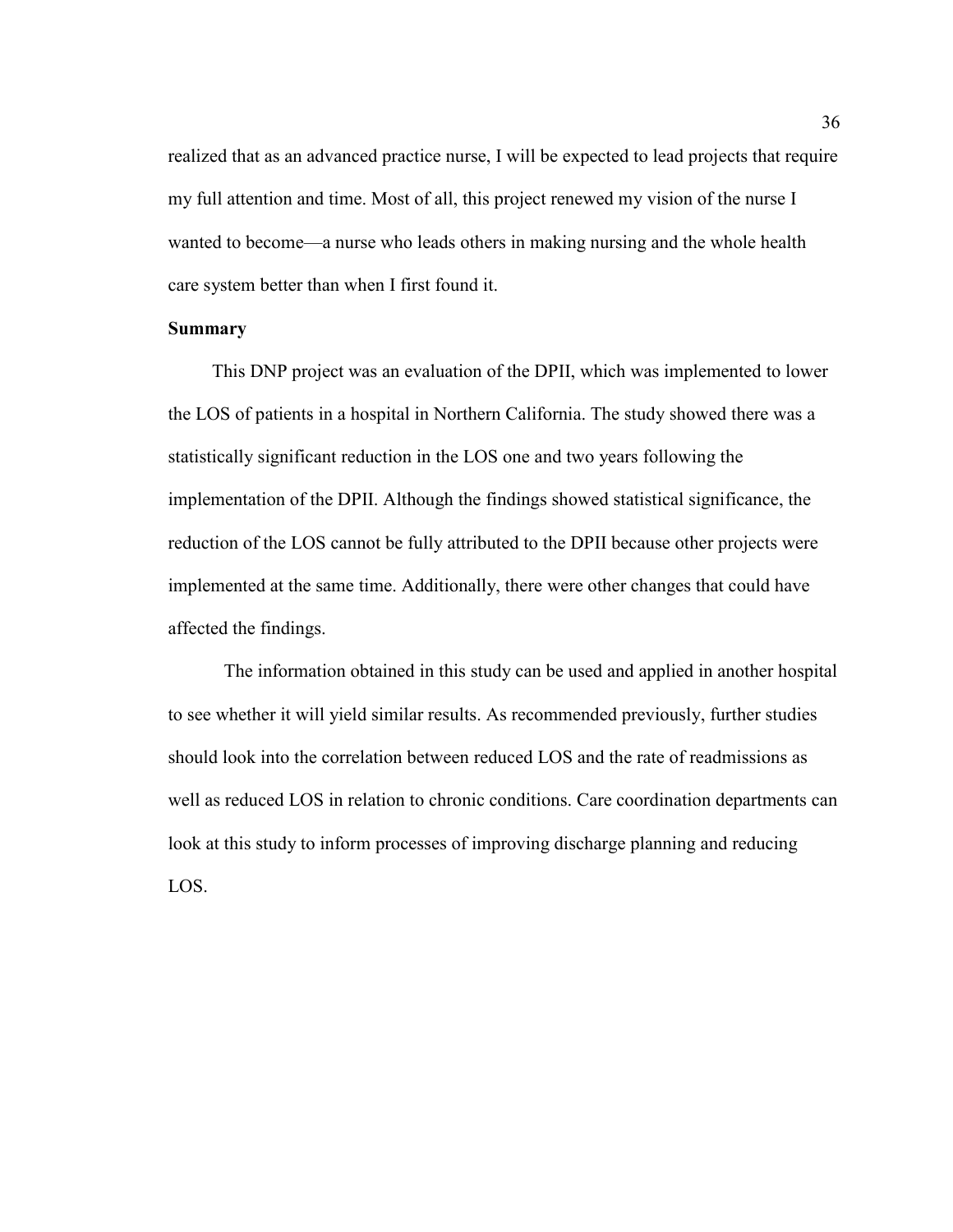#### References

- American Association of Colleges of Nursing. (2006). *The essentials of doctoral education for advanced nursing practice.* Retrieved from https://www.aacnnursing.org/Portals/42/Publications/DNPEssentials.pdf
- Armour-Burton, T., Fields, W., Outlaw, L., & Deleon, E. (2013). The healthy skin project: Changing nursing practice to prevent and treat hospital-acquired pressure ulcers. *Critical Care Nurse, 33*(3), 32–40. https://doi.org/10.4037/ccn2013290
- Burns, A. S., Yee, J., Flett, H. M., Guy, K., & Cournoyea, N. (2013). Impact of benchmarking and clinical decision making tools on rehabilitation length of stay following spinal cord injury. *Spinal Cord, 51*(2), 165–169.
- Davidson, J., Dunton, N., & Christopher, A. (2009). Following the trail: Connecting unit characteristics with never events. *Nursing Management, 40*(2), 15–19.

Dignity Health. (n.d.). St. Joseph's Medical Centre. Retrieved from https://locations.dignityhealth.org/st-joseph-s-medical-center-stockton-ca

Institute of Medicine. (2010). *The future of nursing: Leading change, advancing practice*. Retrieved from http://www.nationalacademies.org/hmd/Reports/2010/The-Futureof-Nursing-Leading-Change-Advancing-Health.aspx

Kaboli, P. J., Go, J. T., Hockenberry, J., Glasgow, J. M., Johnson, S. R., Rosenthal, G. E, ... & Vaughan-Sarrazin, M. (2012). Associations between reduced hospital length of stay and 30-day readmission rate and mortality: 14-year experience in 129 Veterans Affairs Hospitals. *Annals of Internal Medicine, 157*(12), 8937– 8945.